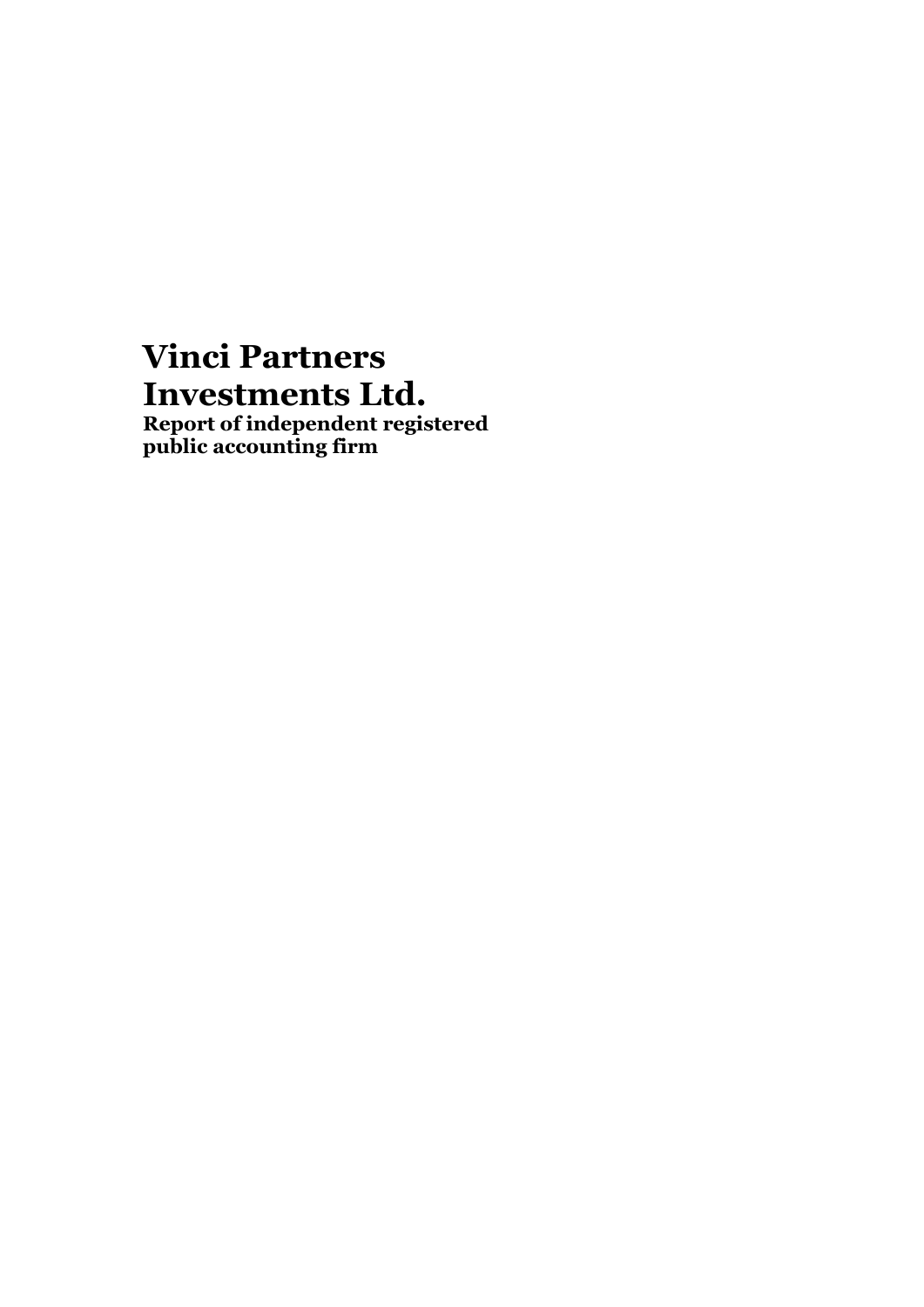

# **Report of independent registered public accounting firm**

To the Shareholders and Board of Directors of Vinci Partners Investments Ltd.

### **Opinion on the financial statements**

We have audited the accompanying consolidated balance sheets of Vinci Partners Investments Ltd. and its subsidiaries (the "Company") as of December 31, 2021 and December 31, 2020, and the related consolidated statements of income, comprehensive income, changes in equity and cash flows for each of the three years in the period ended December 31, 2021, including the related notes (collectively referred to as the "consolidated financial statements"). In our opinion, the consolidated financial statements present fairly, in all material respects, the financial position of the Company as of December 31, 2021 and December 31, 2020, and the results of its operations and its cash flows for each of the three years in the period ended December 31, 2021 in conformity with International Financial Reporting Standards as issued by the International Accounting Standards Board.

### **Basis for opinion**

These consolidated financial statements are the responsibility of the Company's management. Our responsibility is to express an opinion on the Company's consolidated financial statements based on our audits. We are a public accounting firm registered with the Public Company Accounting Oversight Board (United States) (PCAOB) and are required to be independent with respect to the Company in accordance with the US federal securities laws and the applicable rules and regulations of the Securities and Exchange Commission and the PCAOB.

We conducted our audits of these consolidated financial statements in accordance with the standards of the PCAOB. Those standards require that we plan and perform the audit to obtain reasonable assurance about whether the consolidated financial statements are free of material misstatement, whether due to error or fraud.

Our audits included performing procedures to assess the risks of material misstatement of the consolidated financial statements, whether due to error or fraud, and performing procedures that respond to those risks. Such procedures included examining, on a test basis, evidence regarding the amounts and disclosures in the consolidated financial statements. Our audits also included evaluating the accounting principles used and significant estimates made by management, as well as evaluating the overall presentation of the consolidated financial statements. We believe that our audits provide a reasonable basis for our opinion.

Rio de Janeiro, February 23, 2022

NIWCLarham /s/PricewaterhouseCoopers

Auditores Independentes Ltda.

We have served as the Company's auditor since 2010.

2 of 2

*PricewaterhouseCoopers, Rua do Russel 804, 6<sup>º</sup> e 7 º , Edifício Manchete, Rio de Janeiro, RJ, Brasil, 22210-907, T: +55 (21) 3232 6112,* www.pwc.com.br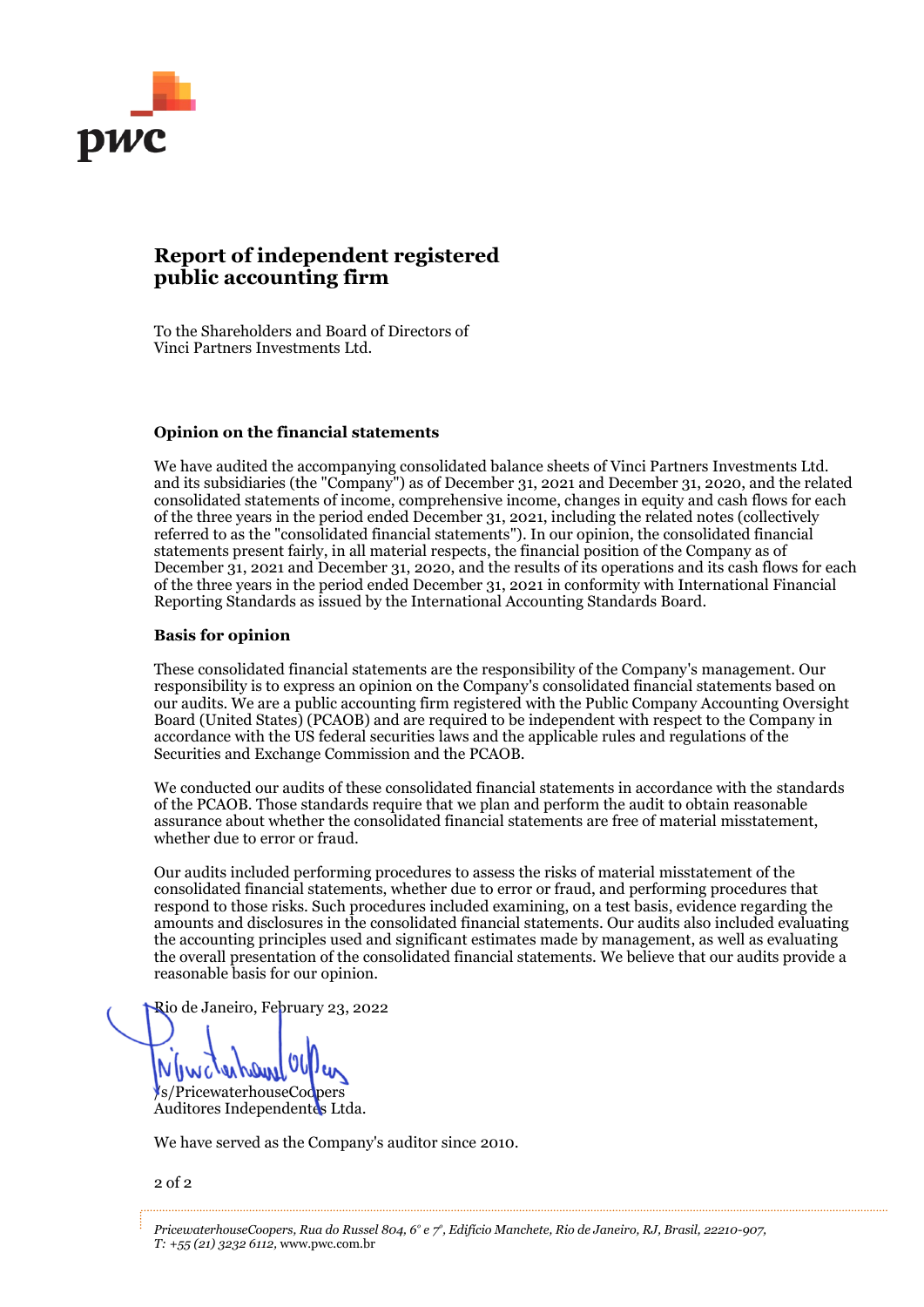# **Consolidated Financial Statements as of December 31, 2021**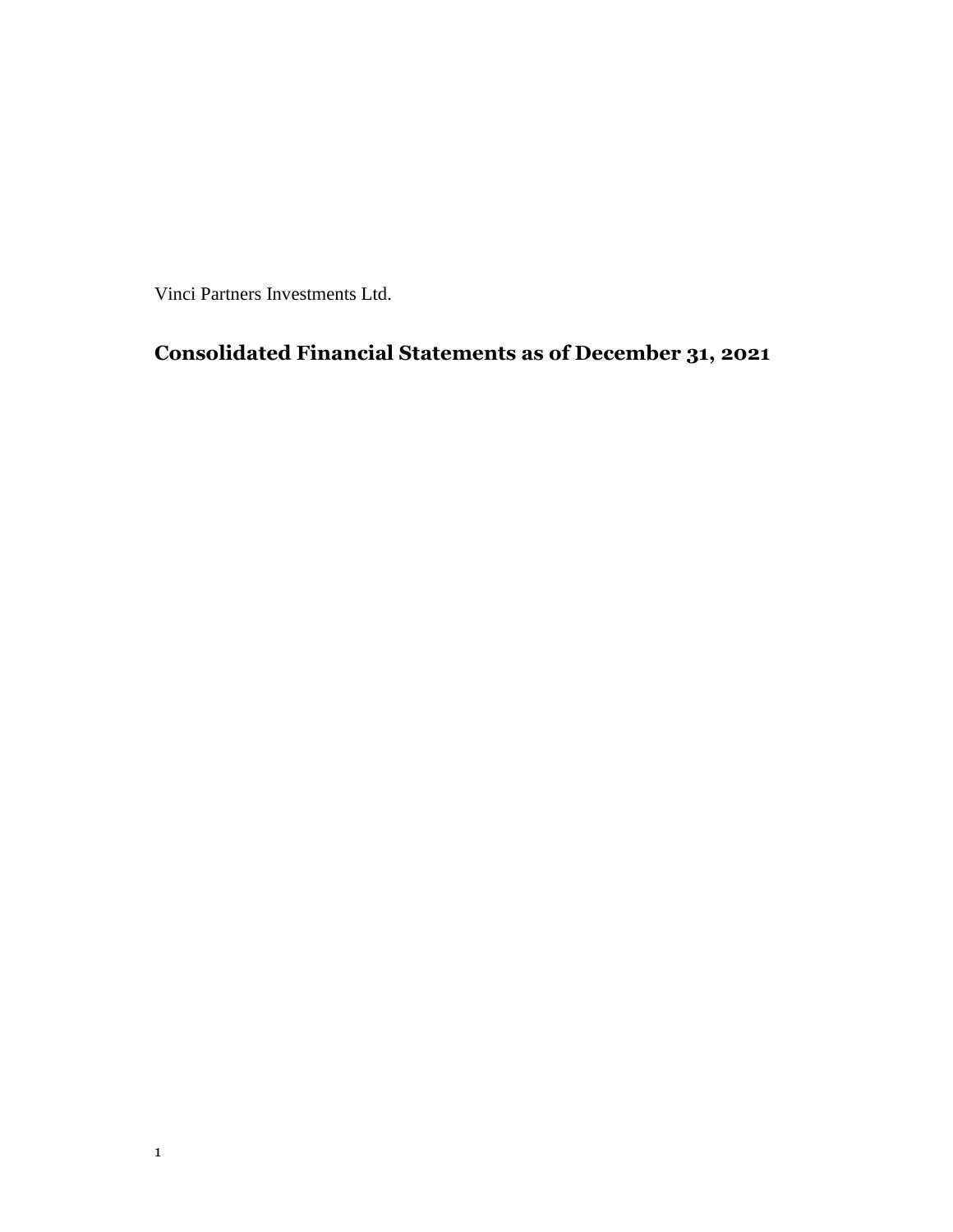### **Consolidated balance sheet**

**All amounts in thousands of Brazilian Reais, unless otherwise stated**

| <b>Assets</b>                                              | <b>Note</b> | 12/31/2021 | 12/31/2020 |
|------------------------------------------------------------|-------------|------------|------------|
|                                                            |             |            |            |
| <b>Current assets</b>                                      |             |            |            |
| Cash and cash equivalents                                  | 5(d)        | 102,569    | 83,449     |
| Cash and bank deposits                                     | 5(d)        | 21,679     | 13,096     |
| Financial instruments at fair value through profit or loss | 5(d)        | 80,890     | 70,353     |
| Financial instruments at fair value through profit or loss | 5(c)        | 1,372,926  | 8,253      |
| Accounts receivable                                        | 5(a)        | 44,316     | 47,978     |
| Sub-leases receivable                                      | 10          |            | 2,963      |
| Taxes recoverable                                          |             | 3,199      | 1,153      |
| Other assets                                               | 6           | 4,193      | 12,383     |
| <b>Total current assets</b>                                |             | 1,527,203  | 156,179    |
| <b>Non-current assets</b>                                  |             |            |            |
| Financial instruments at fair value through profit or loss | 5(c)        | 8,593      | 31,596     |
| Accounts receivable                                        | 5(a)        | 19,368     | 27,545     |
| Taxes recoverable                                          |             | 80         | 134        |
| Deferred taxes                                             | 18          | 4,970      | 4,568      |
| Other assets                                               | 6           | 2,011      | 1,540      |
|                                                            |             | 35,022     | 65,383     |
| Property and equipment                                     | 8           | 14,294     | 15,043     |
| Right of use - Leases                                      | 10          | 69,329     | 90,478     |
| Intangible assets                                          | 9           | 1,157      | 1,441      |
| <b>Total non-current assets</b>                            |             | 119,802    | 172,345    |
| <b>Total assets</b>                                        |             | 1,647,005  | 328,524    |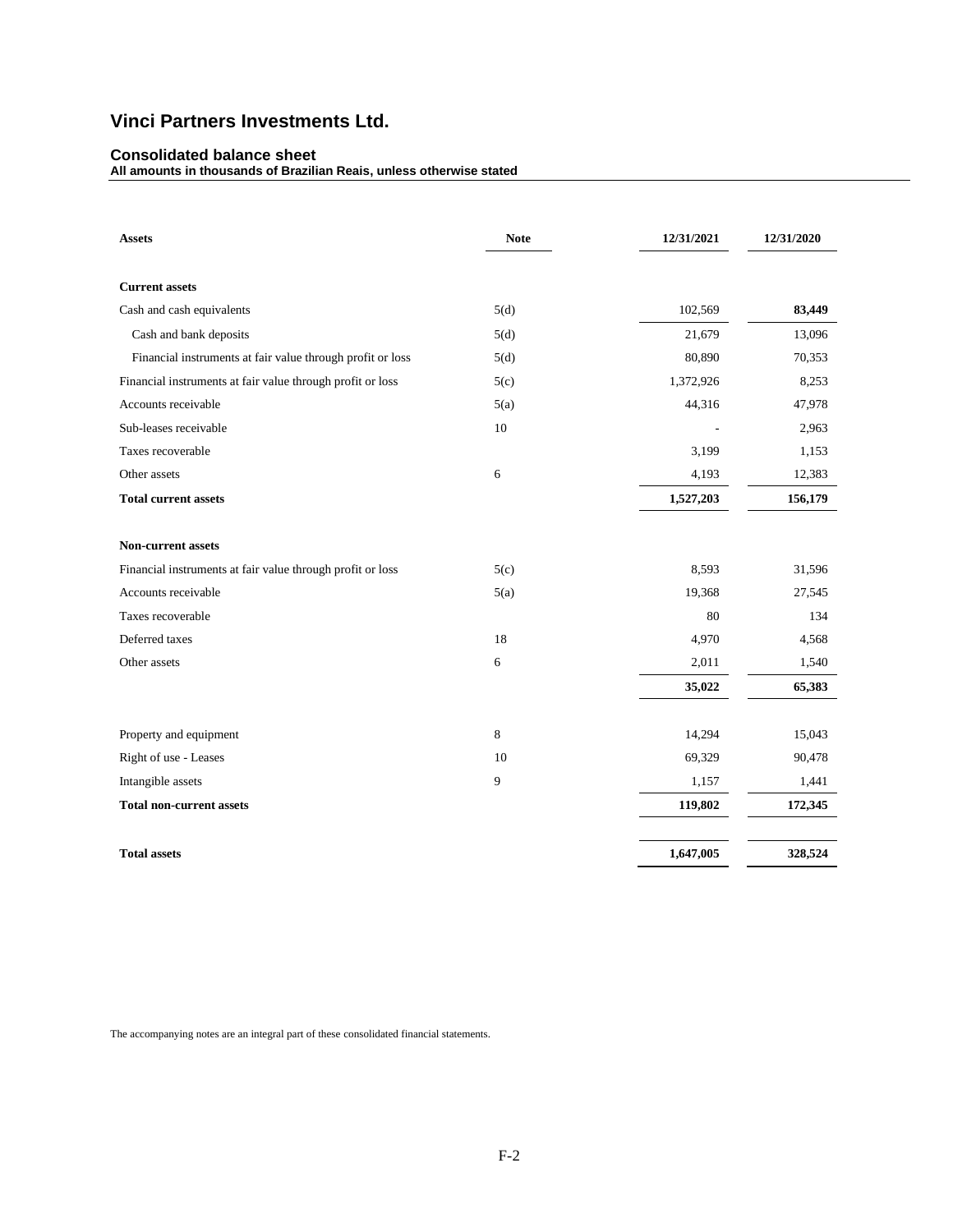### **Consolidated balance sheet**

**All amounts in thousands of Brazilian Reais, unless otherwise stated**

| <b>Liabilities and equity</b>                           | <b>Note</b>   | 12/31/2021    | 12/31/2020      |
|---------------------------------------------------------|---------------|---------------|-----------------|
|                                                         |               |               |                 |
| <b>Current liabilities</b>                              |               |               |                 |
| Trade payables<br>Leases                                | 10 and $5(e)$ | 831<br>22,304 | 1,039<br>19,828 |
|                                                         | 11            |               |                 |
| Accounts payable                                        |               | 10,677        | 125,795         |
| Labor and social security obligations                   | 12            | 106,299       | 40,724          |
| Taxes and contributions payable                         | 13            | 23,762        | 22,878          |
| <b>Total current liabilities</b>                        |               | 163,873       | 210,264         |
| <b>Non-current liabilities</b>                          |               |               |                 |
| Accounts payable                                        | 11            |               | 33              |
| Leases                                                  | 10 and $5(e)$ | 63,240        | 86,371          |
| Deferred taxes                                          | 18            | 5,016         | 12,620          |
| <b>Total non-current liabilities</b>                    |               | 68,256        | 99,024          |
| <b>Total liabilities</b>                                |               | 232,129       | 309,288         |
|                                                         |               |               |                 |
| <b>Equity</b>                                           | 14            |               |                 |
| Share capital                                           |               | 15            | 8,730           |
| Additional paid-in capital                              |               | 1,382,038     |                 |
| Treasury shares                                         | 14(f)         | (52, 585)     |                 |
| Retained earnings                                       |               | 70,183        |                 |
| Other reserves                                          |               | 15,182        | 10,491          |
|                                                         |               | 1,414,833     | 19,221          |
| Non-controlling interests in the equity of subsidiaries | 7             | 43            | 15              |
| <b>Total equity</b>                                     |               | 1,414,876     | 19,236          |
| <b>Total liabilities and equity</b>                     |               | 1,647,005     | 328,524         |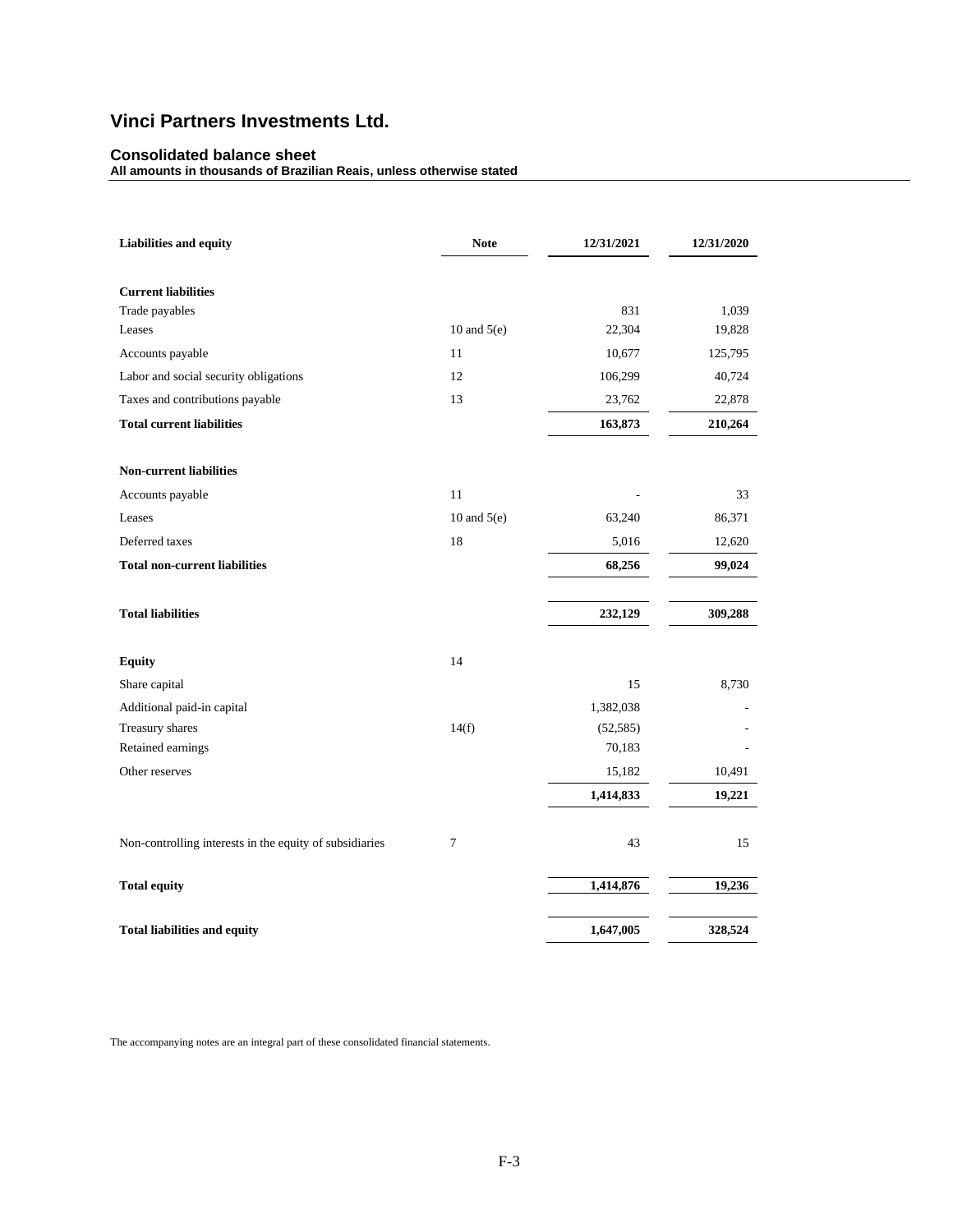### **Consolidated statement of income Years ended December 31**

**All amounts in thousands of Brazilian Reais, unless otherwise stated** 

| <b>Statements of Income</b>                            | <b>Note</b> | 2021      | 2020       | 2019       |
|--------------------------------------------------------|-------------|-----------|------------|------------|
|                                                        |             |           |            |            |
| Net revenue from services rendered                     | 15          | 465,458   | 339,892    | 296,717    |
| General and administrative expenses                    | 16          | (222,998) | (124, 245) | (113, 287) |
| <b>Operating profit</b>                                |             | 242,460   | 215,647    | 183,430    |
| Finance income                                         | 17          | 28,511    | 10,050     | 21,161     |
| Finance expenses                                       | 17          | (13, 129) | (13,097)   | (12, 476)  |
| Finance profit/(loss), net                             |             | 15,382    | (3,047)    | 8,865      |
| Profit before income taxes                             |             | 257,842   | 212,600    | 192,115    |
| Income taxes                                           | 18          | (49, 227) | (43, 446)  | (36, 483)  |
| Profit for the year                                    |             | 208,615   | 169,154    | 155,632    |
| Attributable to the shareholders of the parent company |             | 208,615   | 170,199    | 151,373    |
| Attributable to non-controlling interests              |             |           | (1,045)    | 4,259      |
| Basic and diluted earnings per share/quota             | 14(g)       | 3.77      | 19.60      | 17.41      |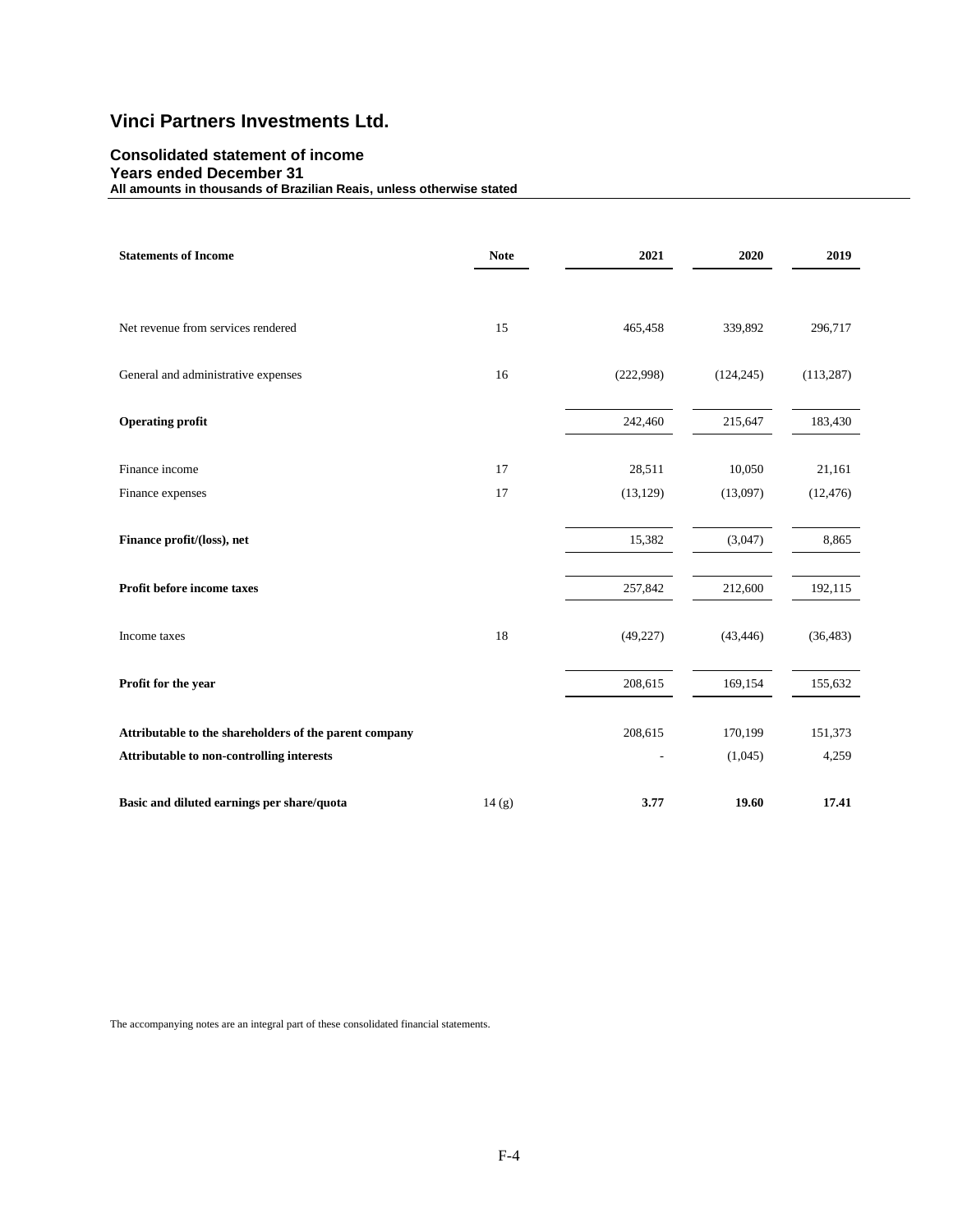### **Consolidated statement of comprehensive income Years ended December 31**

**All amounts in thousands of Brazilian Reais, unless otherwise stated** 

|                                                                                                                                                                                                    | 2021                 | <b>2020</b>       | 2019                               |
|----------------------------------------------------------------------------------------------------------------------------------------------------------------------------------------------------|----------------------|-------------------|------------------------------------|
| Profit for the year                                                                                                                                                                                | 208,615              | 169,154           | 155,632                            |
| Other comprehensive income                                                                                                                                                                         |                      |                   |                                    |
| Items that may be reclassified to profit or loss:                                                                                                                                                  |                      |                   |                                    |
| Foreign exchange variation of investees<br>Vinci Financial Ventures (VF2) GP<br>Vinci Capital Partners GP Limited<br>Vinci USA LLC<br>Vinci Capital Partners F III GP Limited<br><b>GGN GP LLC</b> | 14<br>988<br>5<br>13 | 69<br>2,284<br>19 | 16<br>326<br>(1)<br>$\overline{2}$ |
| Total comprehensive income for the year                                                                                                                                                            | 209,635              | 171,526           | 155,975                            |
| <b>Attributable to:</b>                                                                                                                                                                            |                      |                   |                                    |
| Shareholders of the parent company                                                                                                                                                                 | 209,635              | 172,571           | 151,716                            |
| Non-controlling interests                                                                                                                                                                          |                      | (1,045)           | 4,259                              |
|                                                                                                                                                                                                    | 209,635              | 171,526           | 155,975                            |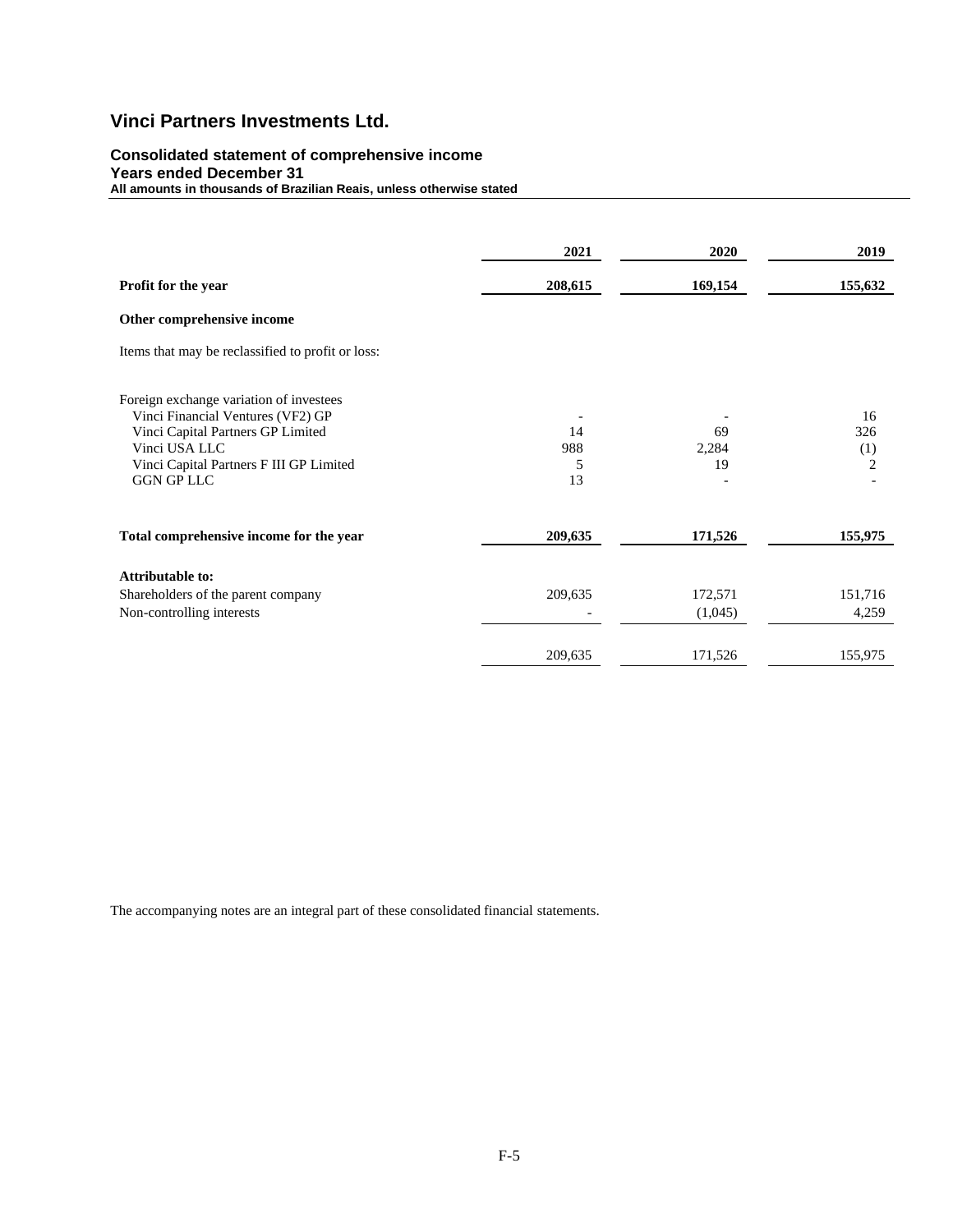#### **Consolidated statement of changes in equity All amounts in thousands of Brazilian Reais, unless otherwise stated**

|                                                                                      | <b>Notes</b>   | <b>Share</b><br>capital | <b>Additional</b><br>paid-in capital | <b>Retained</b><br>earnings | Other<br>reserves | <b>Treasury</b><br>shares | <b>Total</b> | Non-controlling<br>interests      | <b>Total</b><br>equity |
|--------------------------------------------------------------------------------------|----------------|-------------------------|--------------------------------------|-----------------------------|-------------------|---------------------------|--------------|-----------------------------------|------------------------|
|                                                                                      |                |                         |                                      |                             |                   |                           |              |                                   |                        |
| At January 01, 2019                                                                  |                | 8,820                   |                                      | 49,711                      | 7,776             |                           | 66,307       | 1,759                             | 68,066                 |
| Profit for the year<br>Other comprehensive income:                                   |                |                         |                                      | 151,373                     |                   | $\overline{\phantom{a}}$  | 151,373      | 4,259                             | 155,632                |
| Foreign exchange variation of investee located abroad<br>Capital increase (decrease) |                |                         |                                      |                             | 343               | $\overline{\phantom{a}}$  | 343          | $\overline{\phantom{a}}$<br>580   | 343<br>580             |
| Treasury quotas bought                                                               |                |                         |                                      |                             |                   | (225)                     | (225)        | $\sim$                            | (225)                  |
| Treasury quotas cancelled                                                            |                | (225)                   |                                      |                             |                   | 225                       |              |                                   |                        |
| Acquisition of non-controlling quotas                                                |                |                         |                                      |                             |                   | $\overline{a}$            |              |                                   | $\sim$                 |
| Allocation of profit:<br>Dividends                                                   |                |                         |                                      | (109, 654)                  |                   |                           | (109, 654)   | (17)                              | (109, 671)             |
| At December 31, 2019                                                                 |                | 8,595                   |                                      | 91,430                      | 8,119             |                           | 108,144      | 6,581                             | 114,725                |
| Profit for the year                                                                  |                |                         |                                      | 170,199                     |                   |                           | 170,199      | (1,045)                           | 169,154                |
| Other comprehensive income:                                                          |                |                         |                                      |                             |                   |                           |              |                                   |                        |
| Foreign exchange variation of investee located abroad<br>Capital increase (decrease) | 14(d)<br>14(a) | 135                     |                                      |                             | 2,372             |                           | 2,372<br>135 | $\overline{\phantom{a}}$<br>(900) | 2,372<br>(765)         |
| Acquisition of non-controlling quotas                                                |                |                         |                                      |                             |                   |                           |              | (1, 183)                          | (1, 183)               |
| Allocation of profit:                                                                |                |                         |                                      |                             |                   |                           |              |                                   |                        |
| Dividends                                                                            |                |                         |                                      | (261, 629)                  |                   |                           | (261, 629)   | (3, 438)                          | (265,067)              |
| At December 31, 2020                                                                 |                | 8,730                   |                                      |                             | 10,491            |                           | 19,221       | 15                                | 19,236                 |
| Corporate reorganization                                                             | 14(a)          | (8,719)                 | 8,719                                |                             |                   |                           |              |                                   |                        |
| Profit for the year<br>Other comprehensive income:                                   |                |                         |                                      | 208,615                     |                   |                           | 208,615      |                                   | 208,615                |
| Foreign exchange variation of investee located abroad                                | 14(d)          |                         |                                      |                             | 1,021             |                           | 1,021        | (1)                               | 1,020                  |
| Capital increase                                                                     | 14(a)          | $\overline{4}$          | 1,392,370                            |                             |                   |                           | 1,392,374    | 29                                | 1,392,403              |
| Share based payments                                                                 | 22             |                         |                                      |                             | 3,670             |                           | 3,670        | $\sim$                            | 3,670                  |
| Treasury shares                                                                      | 14(f)          |                         |                                      |                             |                   | (52, 585)                 | (52, 585)    | $\sim$                            | (52, 585)              |
| Transaction costs from capital increase                                              | 14(b)          |                         | (19,051)                             |                             |                   |                           | (19,051)     | $\overline{\phantom{a}}$          | (19,051)               |
| Allocation of profit:                                                                |                |                         |                                      |                             |                   |                           |              |                                   |                        |
| Dividends                                                                            | 14(e)          |                         | $\sim$                               | (138, 432)                  |                   |                           | (138, 432)   | $\sim$                            | (138, 432)             |
| At December 31, 2021                                                                 |                | 15                      | 1,382,038                            | 70,183                      | 15,182            | (52, 585)                 | 1,414,833    | 43                                | 1,414,876              |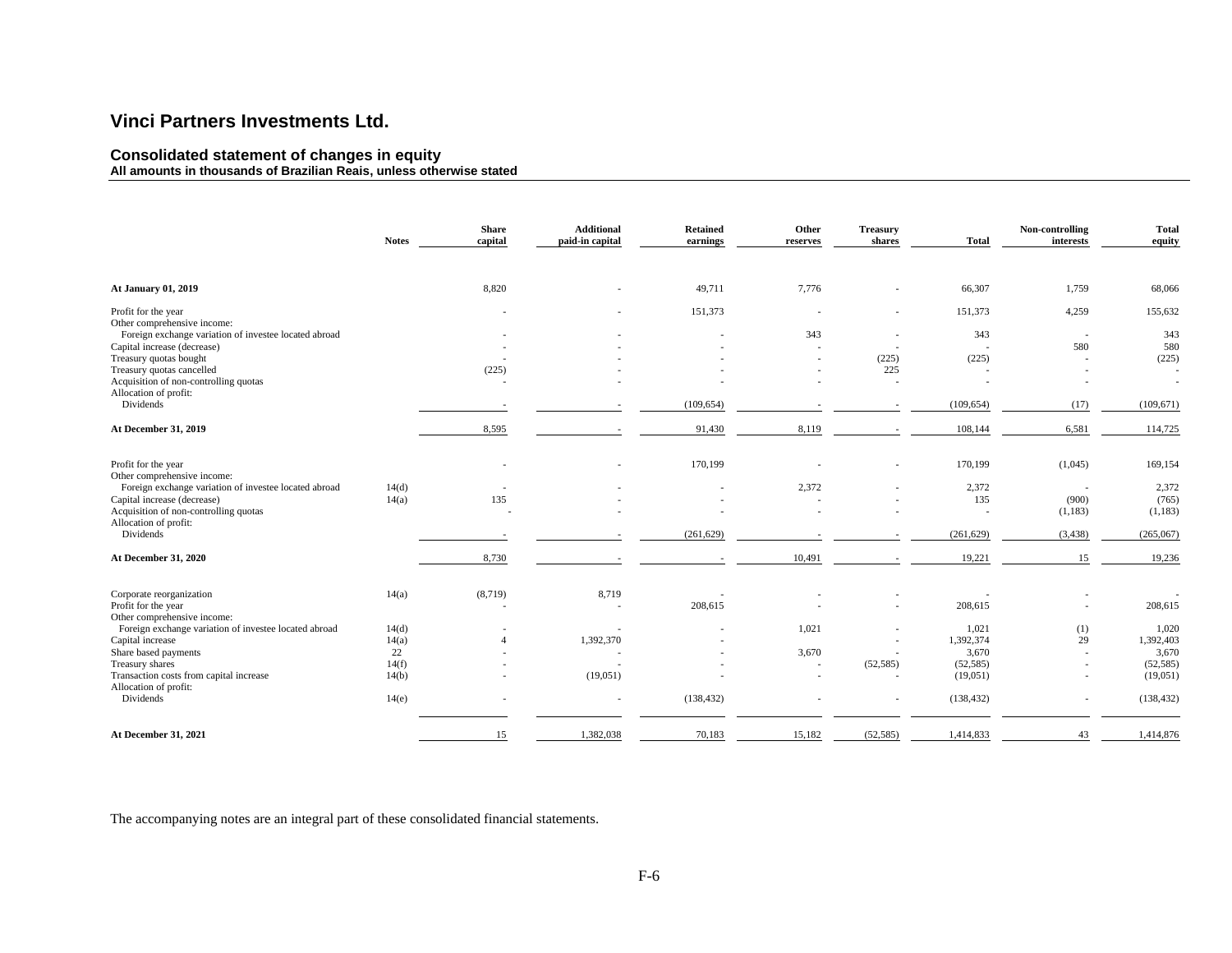# **Consolidated statement of cash flows**

**Years ended December 31**

**All amounts in thousands of Brazilian Reais, unless otherwise stated** 

|                                                                                                                                                                           | <b>Notes</b> | 2021                 | 2020                 | 2019                 |
|---------------------------------------------------------------------------------------------------------------------------------------------------------------------------|--------------|----------------------|----------------------|----------------------|
| <b>Cash flows from operating activities</b>                                                                                                                               |              |                      |                      |                      |
| <b>Profit before taxation</b>                                                                                                                                             |              | 257,842              | 212,600              | 192.115              |
| Adjustments to reconcile net income to cash flows from operations:                                                                                                        |              |                      |                      |                      |
| Depreciation and amortization<br>Unrealized gain of financial instruments at fair value through profit or loss                                                            | 16           | 13.729<br>(24, 787)  | 13.228<br>(8,251)    | 16.520<br>(20, 104)  |
| Finance expense on liabilities at amortized cost                                                                                                                          |              |                      | 203                  | 181                  |
| Allowance for expected credit loss                                                                                                                                        | 16           | 21                   | 59                   | 69                   |
| Share based payments                                                                                                                                                      | 16           | 3,670                |                      |                      |
| Financial result on lease agreements                                                                                                                                      | 17           | 12,084<br>262,559    | 11,691<br>229,530    | 11,180<br>199,961    |
| Changes in assets and liabilities                                                                                                                                         |              |                      |                      |                      |
| Accounts receivables                                                                                                                                                      |              | 11,819               | (813)                | (53, 798)            |
| Taxes recoverable                                                                                                                                                         |              | (1,992)              | 15                   | (639)                |
| Other assets                                                                                                                                                              |              | 7,716                | (7,549)              | (3,500)              |
| Trade payables                                                                                                                                                            |              | (208)                | 713                  | 115                  |
| Deferred revenue                                                                                                                                                          |              |                      |                      |                      |
| Accounts payable<br>Labor and social security obligations                                                                                                                 |              | (667)<br>65,575      | (858)<br>9,776       | 1.899<br>13,053      |
| Taxes and contributions payable                                                                                                                                           |              | 1,105                | (5,246)              | 3,248                |
| Payables to related parties                                                                                                                                               |              |                      |                      | (27)                 |
| Other payables                                                                                                                                                            |              |                      |                      | (2,039)              |
|                                                                                                                                                                           |              | 83,348               | (3,962)              | (41, 687)            |
|                                                                                                                                                                           |              |                      |                      |                      |
| Cash generated from operations<br>Income tax paid                                                                                                                         |              | 345,907<br>(57, 215) | 225,568<br>(30, 242) | 158,274<br>(25, 932) |
| Net cash inflow from operating activities                                                                                                                                 |              | 288,692              | 195,326              | 132,342              |
|                                                                                                                                                                           |              |                      |                      |                      |
| <b>Cash flows from investing activities</b>                                                                                                                               |              |                      |                      |                      |
| Purchases of property and equipment and additions to intangible assets                                                                                                    |              | (3,091)              | (2,016)              | (1,737)              |
| Acquisition of non-controlling quotas                                                                                                                                     |              |                      | (1, 183)             |                      |
| Purchase of financial instruments at fair value through profit or loss                                                                                                    |              | (1,420,834)          | (375,006)            | (273, 051)           |
| Sales of financial instruments at fair value through profit or loss                                                                                                       |              | 103.953              | 453.517              | 234,942              |
| Net cash (outflow) from investing activities                                                                                                                              |              | (1,319,972)          | 75,312               | (39, 846)            |
|                                                                                                                                                                           |              |                      |                      |                      |
| <b>Cash flows from financing activities</b><br>Proceeds from the issuance of shares/quotas<br>Capital decrease of non-controlling interests in the equity of subsidiaries | 14(a)        | 1,392,403            | 135<br>(900)         | (225)                |
| Transactions costs paid                                                                                                                                                   | 14(d)        | (19,051)             |                      |                      |
| Treasury shares acquisition paid                                                                                                                                          | 14(f)        | (50, 831)            |                      |                      |
| Lease payments, net of sublease received                                                                                                                                  |              | (18, 534)            | (16, 497)            | (15, 483)            |
| Borrowings acquisitions (payments)                                                                                                                                        |              |                      |                      | (8,500)              |
| Dividends paid                                                                                                                                                            | 14(e)        | (255,963)            | (176, 287)           | (76, 226)            |
| Net cash (outflow) from financing activities                                                                                                                              |              | 1,048,024            | (193, 549)           | (100, 434)           |
| Net increase (decrease) in cash and cash equivalents                                                                                                                      |              | 16.744               | 77,089               | (7,938)              |
| Cash and cash equivalents at the beginning of the year                                                                                                                    | 5(d)         | 83,449               | 3,896                | 11,713               |
| Foreign exchange variation of cash and cash equivalents in subsidiary                                                                                                     |              | 2,376                | 2,464                | 121                  |
| Cash and cash equivalents at the end of the year (Notes 6 and 7)                                                                                                          | 5(d)         | 102,569              | 83,449               | 3,896                |

Non-cash financing activities<br>Dividends declared and not yet paid until December 31, 2021 and 2020 was R\$ 6,833, R\$ 123,191, respectively (Note 11).<br>Acquisition of non-controlling quotas not yet paid until December 31, 202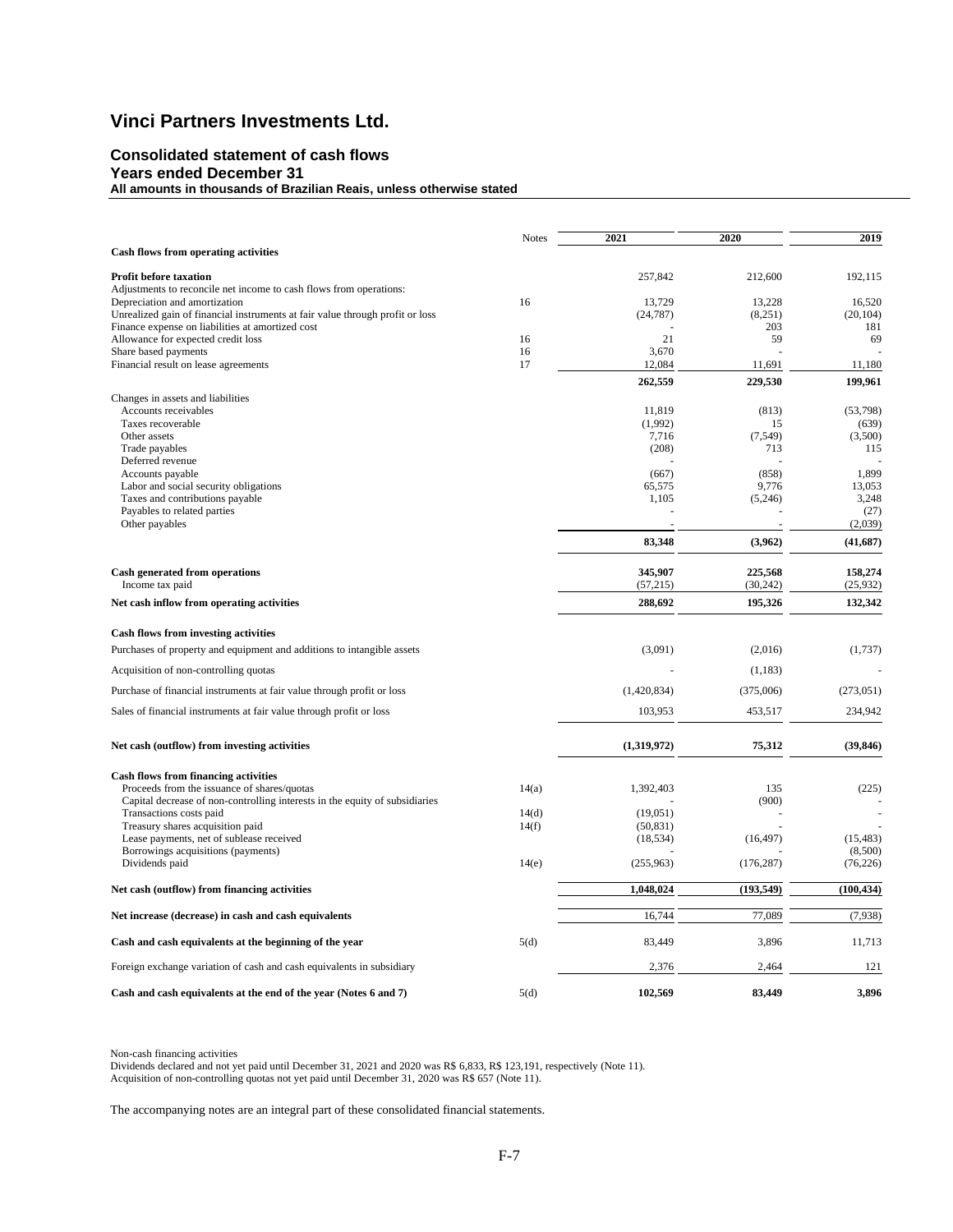#### **Notes to the consolidated financial statements All amounts in thousands of Brazilian Reais, unless otherwise stated**

### **1 Operations**

Vinci Partners Investments Ltd., an exempted company incorporated in the Cayman Islands (referred to herein as "Entity", "Group" or "Vinci"). The Group started its activities in September 2009. Its objective is to hold investments in the capital of other companies as partner (shareholder). The investees are specialized in rendering alternative investment management, asset allocation and financial advisory services. The actual shareholders of the Entity are disclosed in Note 14.

The registered office of the Entity is at Harneys Fiduciary (Cayman) Limited, 4th Floor, Harbour Place, 103 South Church Street, P.O. Box 10240, Grand Cayman KY1-1002, Cayman Islands.

#### **Corporate reorganization**

Prior to the consummation of the initial public offering, on January 15, 2021, the individual partners of Vinci Partners Investimentos Ltda. ("Vinci Investimentos") contributed the entirety of their quotas into the Entity.

In return for this contribution the Entity issued (1) new Class B common shares to Gilberto Sayão da Silva and (2) new Class A common shares to all other shareholders of Vinci Investimentos in exchange for the quotas of Vinci Investimentos contributed to the Entity, or the Contribution, exchanging 1 quota into 4.77 common shares. Until the Contribution, the Entity did not commence operations and had only nominal assets and liabilities and no material contingent liabilities or commitments.

#### **Initial Public Offering (IPO)**

On January 28, 2021, Vinci announced the price of its public offering of the Class A common shares being offered 13,873,474 Class A common shares. Prior to this offering, there has been no public market for our Class A common shares. The initial public offering price per Class A common share was US\$18.00.

The Class A common shares have been approved for listing on the Nasdaq Global Select Market, or Nasdaq, under the symbol "VINP." Vinci has two classes of common shares: Class A common shares and Class B common shares.

Class B common shares carry rights that are identical to the Class A common shares, except that (1) holders of Class B common shares are entitled to 10 votes per share, whereas holders of our Class A common shares are entitled to one vote per share; (2) holders of Class B common shares may convert Class B common shares at any time into Class A common shares on a share-for-share basis; (3) holders of Class B common shares are entitled to preemptive rights in the event that additional Class A common shares are issued in order to maintain their proportional ownership interest; and (4) Class B common shares shall not be listed on any stock exchange and will not be publicly traded.

On February 1, 2021, Vinci announced the closing of its initial public offering. The net proceeds from the offering were US\$ 232 million (R\$ 1,266,926), after deducting underwriting discounts and commissions. The Class A common shares began trading on the Nasdaq Global Select Market on January 28, 2021, under the ticker symbol "VINP."

In connection with the offering, Vinci has granted the underwriters a 30-day option to purchase up to an additional 2,081,021 Class A common shares at the initial public offering price, less underwriting discounts and commissions. On February 8, 2021, Vinci received net proceeds of US\$ 23 million (R\$ 125,448) in respect of the additional 1,398,014 Class A common shares issued.

Vinci Partners Ltd used the net proceeds from the offering to fund investments in its own products alongside its investors. The Entity continues to pursue opportunities for strategic transactions and for other general corporate purposes.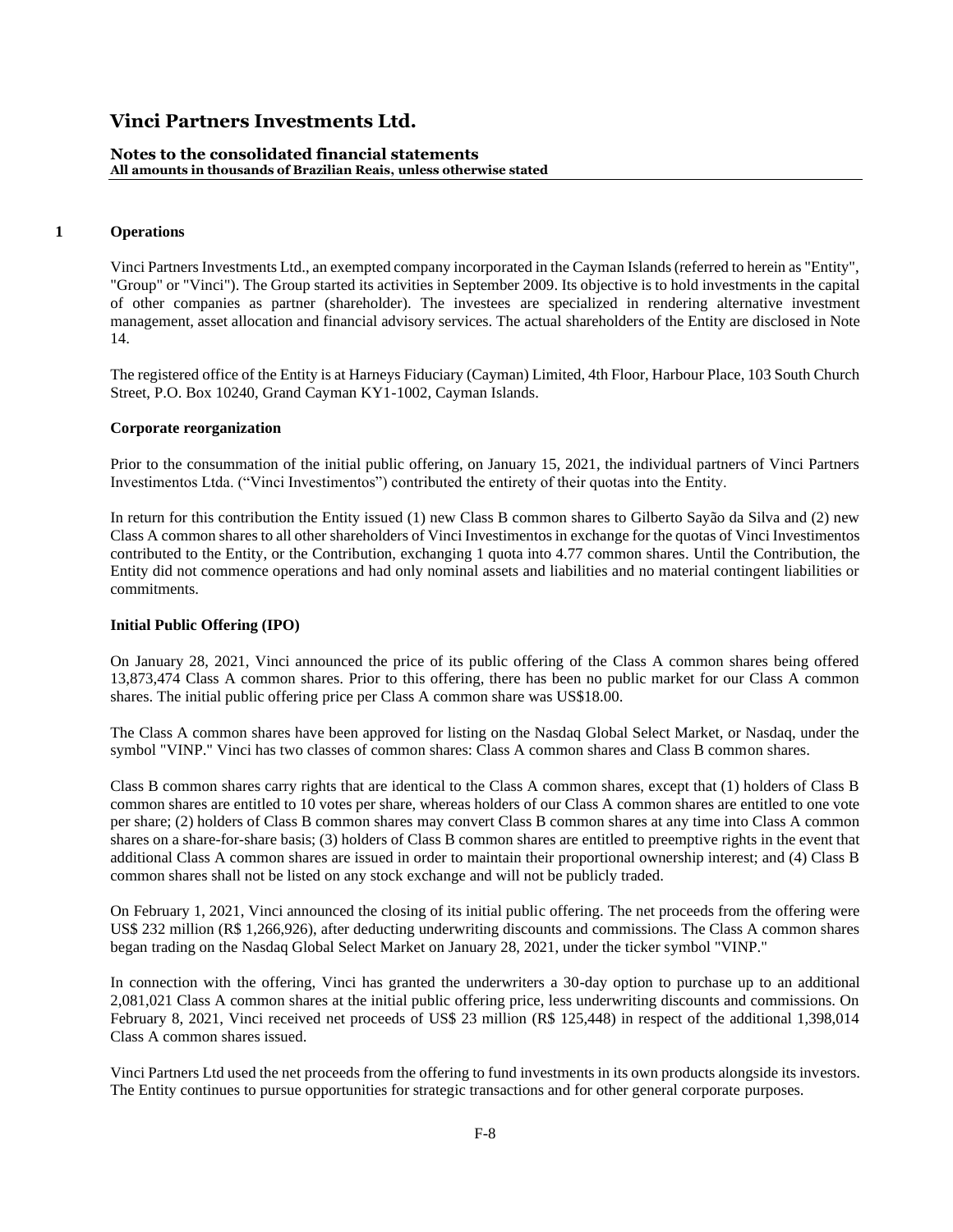#### **Notes to the consolidated financial statements All amounts in thousands of Brazilian Reais, unless otherwise stated**

#### **Impacts of the coronavirus pandemic (COVID-19)**

Since January 2020, the outbreak of coronavirus has impacted global commercial activities. The rapid development of the pandemic generated significant uncertainty of the real consequences of an ultimate impact. During the period there was a continued adverse effect on economic and market conditions that triggered a period of global economic slowdown.

The COVID-19 pandemic and government measures taken in response thereto have caused disruptions in some of our funds' portfolio companies' businesses and could lead to long-term disruptions or closures. For instance, the COVID-19 pandemic has caused work stoppages because of illness or travel or government restrictions in connection with the pandemic.

Additionally, the COVID-19 pandemic has resulted in the temporary or permanent closure of many businesses and has required adjustments in how many businesses operate. For example, certain funds in our real estate segment were adversely impacted as a result of shopping mall closures in Brazil for some months during the pandemic. In addition, there is uncertainty surrounding real estate funds with concentrated investments in office space as the real estate market adjusts to shifts in office space demand in response to changes in economic activity and remote working arrangements. These factors have adversely impacted certain companies in our investment portfolio and severely disrupted operations and economic conditions generally. Finally, significant market fluctuations driven by the COVID-19 pandemic have resulted in fluctuations in the fair value component of our Assets Under Management and could result in additional fluctuations in our Assets Under Management depending on the severity and extent of the ongoing crisis. However, despite the adverse impact, Vinci expanded its operations during the pandemic and had increased its total assets, net revenue, profits and did not record any impairment in 2021 and 2020 as result of COVID-19.

Additionally, the Group completed its Initial Public Offering ("IPO") on the Nasdaq Global Select Market in January 2021. Despite the ultimate extent of the impact of COVID-19, including the outbreak of more transmissible variants as has occurred in Brazil in 2021 and 2020, Vinci has increased its asset under management.

Brazil is at an advanced stage of vaccination, which generates security that new waves of contagion have a smaller impact on the economy, as observed recently with Omicron.

Even sectors such as services and commerce, which were more sensitive to waves in the past, have shown resilience in subsequent waves. In fact, retail is already above the pre-pandemic level, as is most of the service sector.

### **2 Summary of significant accounting policies**

#### **2.1 Basis of preparation and presentation**

The consolidated financial statements of the Group have been prepared in accordance with International Financial Reporting Standards (IFRS) as issued by the International Accounting Standards Board (IASB).

The consolidated financial statements have been prepared on a historical cost basis, except for the financial instruments assets that have been measured at fair value.

The consolidated financial statements are presented in Brazilian reais ("R\$"), and all amounts disclosed in the financial statements and notes have been rounded off to the nearest thousand currency units unless otherwise stated.

As mentioned in the Note 1, the Group carried out a corporate reorganization in order to prepare the structure for the Initial Public Offering of its shares. As result, the partners of Vinci Partners Investimentos Ltda. contributed their quotas to Vinci Partners Investments Ltd in January 2021. Vinci Partners Investments Ltd is currently the entity which is registered with the Securities Exchange Commission and for which these financial statements are presented. The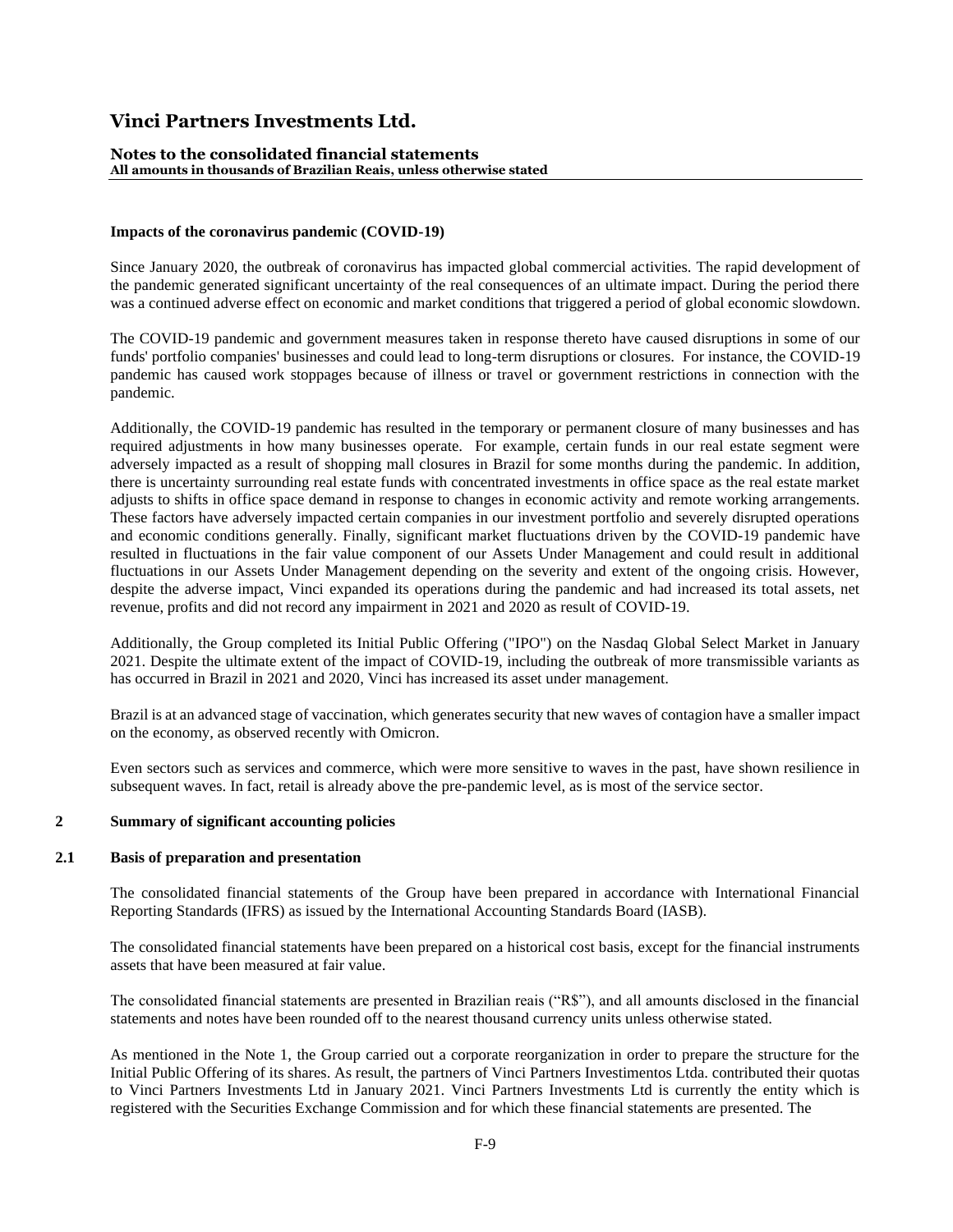### **Notes to the consolidated financial statements**

**All amounts in thousands of Brazilian Reais, unless otherwise stated**

comparative historical figures presented in these consolidated financial statements are the ones of the predecessor entity, Vinci Partners Investimentos Ltda.

The issuance of these consolidated financial statements was authorized by the Entity's management on February 23, 2022.

#### **(a) Consolidated financial statements**

Vinci operates as an asset management firm. The Group focuses on private markets, liquid strategies, financial advisory, and investment products and solutions, which comprise the main activity of the Group.

The Group controls an entity where the Group is exposed to, or has rights to, variable returns from its involvement with the entity and has the ability to affect those returns through its power to direct the activities of the entity.

Also, the Entity holds interest in subsidiaries whose main purpose and activities are providing services that relate to the Entity's activities. Therefore, the Entity consolidates these subsidiaries.

Ownership interest in subsidiaries on December 31, 2021 and 2020 are as follows:

|                                                    | Interest - % |            |  |
|----------------------------------------------------|--------------|------------|--|
|                                                    | 12/31/2021   | 12/31/2020 |  |
| <b>Direct subsidiaries</b>                         |              |            |  |
| Vinci Partners Investimentos Ltda. (1)             | 100          |            |  |
| Vinci Assessoria financeira Ltda. (2)              | 100          | 100        |  |
| Vinci Equities Gestora de Recursos Ltda. (2)       | 100          | 100        |  |
| Vinci Gestora de Recursos Ltda. (2)                | 100          | 100        |  |
| Vinci Capital Gestora de Recursos Ltda. (2)        | 100          | 100        |  |
| Vinci Soluções de Investimentos Ltda. (7)          | 100          | 100        |  |
| Vinci Real Estate Gestora de Recursos Ltda. (3)    | 100          | 80         |  |
| Vinci Capital Partners GP Limited.                 | 100          | 100        |  |
| Vinci USA LLC                                      | 100          | 100        |  |
| Vinci GGN Gestora de Recursos Ltda. (2)            | 100          | 100        |  |
| Vinci Infraestrutura Gestora de Recursos Ltda. (4) | 100          | 80         |  |
| Vinci Capital Partners GP III Limited.             | 100          | 100        |  |
| <b>GGN GP LLC</b>                                  | 100          | 100        |  |
| Amalfi Empreendimentos e Participações Ltda.       | 100          | 100        |  |
| Vinci APM Ltda. (5)                                | 100          |            |  |
| Vinci Monalisa FIM Crédito Privado IE (6)          | 100          |            |  |
| Vinci Asset Allocation Ltda.                       | 65           |            |  |

(1) Prior to the consummation of the initial public offering, on January 15, 2021, the consolidated financial statements were prepared on behalf of Vinci Partners Investimentos Ltda., as presented in the Group's annual consolidated financial statements as of December 31, 2020. (2) Minority interest represents less than 0.001%.

(3) On August 31, 2020, Vinci acquired the remaining interest of its investee Vinci Real Estate Gestora de Recursos Ltda from the minority quotaholder, by the price of R\$ 1.00 per quota. The transaction was settled by the nominal value of the quota, in the amount of R\$ 657 for the acquisition of 657,200 quotas.

(4) On November 21, 2020, Vinci acquired the remaining interest of its investee Vinci Infraestrutura Gestora de Recursos Ltda from the minority quotaholder, by the price of R\$ 1.00 per quota. The transaction was settled by the nominal value of the quota, in the amount of R\$ 526 for the acquisition of 526.020 quotas.

(5) Company incorporated in Brazil on December 9, 2020. Minority interest represents less than 0.001%.<br>
(6) Under the terms of IFRS10, the Entity does not consolidate its investment in Vinci Monalisa FIM Cre

Under the terms of IFRS10, the Entity does not consolidate its investment in Vinci Monalisa FIM Crédito Privado IE and measures at fair value through profit or loss in accordance with IFRS 9.

(7) On February 18, 2021, Vinci Gestão de Patrimônio Ltda changed its name to Vinci Soluções de Investimentos Ltda.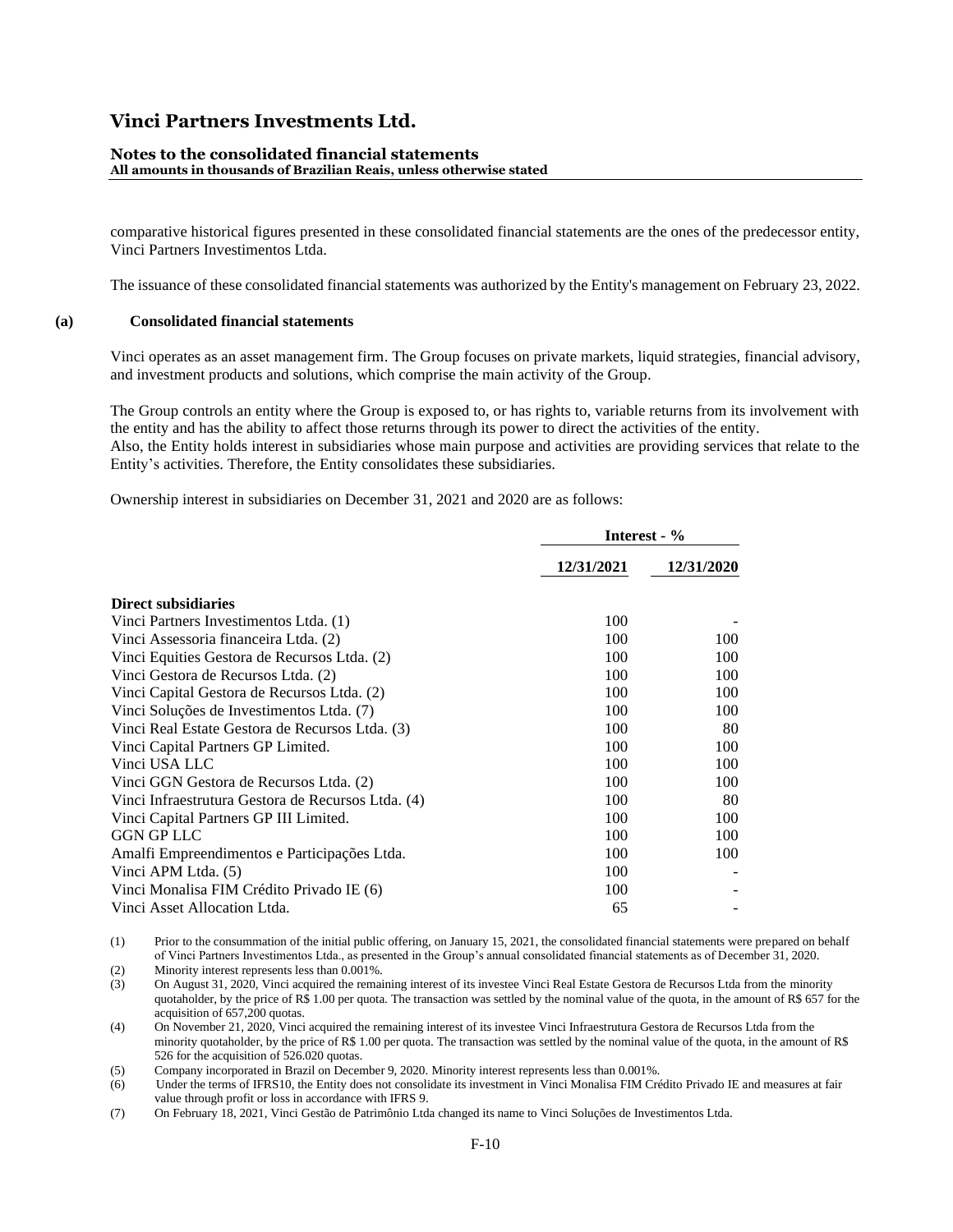#### **Notes to the consolidated financial statements All amounts in thousands of Brazilian Reais, unless otherwise stated**

Subsidiaries are all entities (including structured entities) over which the Group has control. Subsidiaries are fully consolidated from the date on which control is transferred to the Group. They are deconsolidated from the date that control ceases.

Inter-company transactions, balances and unrealized gains on transactions between Group companies are eliminated. Unrealized losses are also eliminated unless the transaction provides evidence of an impairment of the transferred asset. Accounting policies of subsidiaries have been changed where necessary to ensure consistency with the policies adopted by the Group.

Non-controlling interests in the results and equity of subsidiaries are shown separately in the consolidated statement of profit or loss, consolidated statement of comprehensive income, consolidated statement of changes in equity and consolidated balance sheet respectively.

The Group treats transactions with non-controlling interests that do not result in a loss of control as transactions with equity owners of the Group. A change in ownership interest results in an adjustment between the carrying amount of the controlling and non-controlling interests to reflect their relative interests in the subsidiary. Any difference between the amount of the adjustment to non-controlling interests and any consideration paid or received is recognized in another reserve within equity attributable to owners of Entity.

When the Group ceases to consolidate an investment or account for it under equity method because of a loss of control, joint control or significant influence, any retained interest in the entity is remeasured to its fair value, with the change in carrying amount recognized in profit or loss. This fair value becomes the initial carrying amount for the purposes of subsequently accounting for the retained interest as an associate, joint venture or financial asset. In addition, any amounts previously recognized in other comprehensive income in respect of that entity are accounted for as if the group had directly disposed of the related assets or liabilities. This may mean that amounts previously recognized in other comprehensive income are reclassified to profit or loss.

#### **2.2 Segment reporting**

During January 2021, the members of the Board of Directors of Vinci Partners Investments Ltd were appointed. Under the supervision of the Board of Directors, the CEO is responsible for the decision-making process related to executive themes, resources allocation and strategic decisions of Vinci.

Until December 31, 2020, the strategic decisions of Group comprised eight distinct business segments: (i) hedge funds; (ii) public equities; (iii) private equity; (iv) financial advisory services, (v) Investment products and solutions; (vi) real estate; (vii) infrastructure and (viii) Credit (Note 20).

Since 2021 the decision-making process and decision related to resources allocation changed and part of the segments were grouped in four different segments: (i) Private market strategies (Private equity, Real Estate, Infrastructure and Credit funds), (ii) Liquid strategies (Public Equities and Hedge Funds), (iii) Investment products and solutions; and (iv) Financial advisory (Note 20).

The change was motivated by the way how the CEO monitors and manages the business, as well as the way how the shareholders and investors evaluate Vinci's investment vehicles, to present financial and strategic information in a more cohesive manner.

Strategies were sorted out within business segments following technical and strategic similarities among funds' attributes, such as management and performance fee structures, liquidity constraints, targeted returns and investor profile.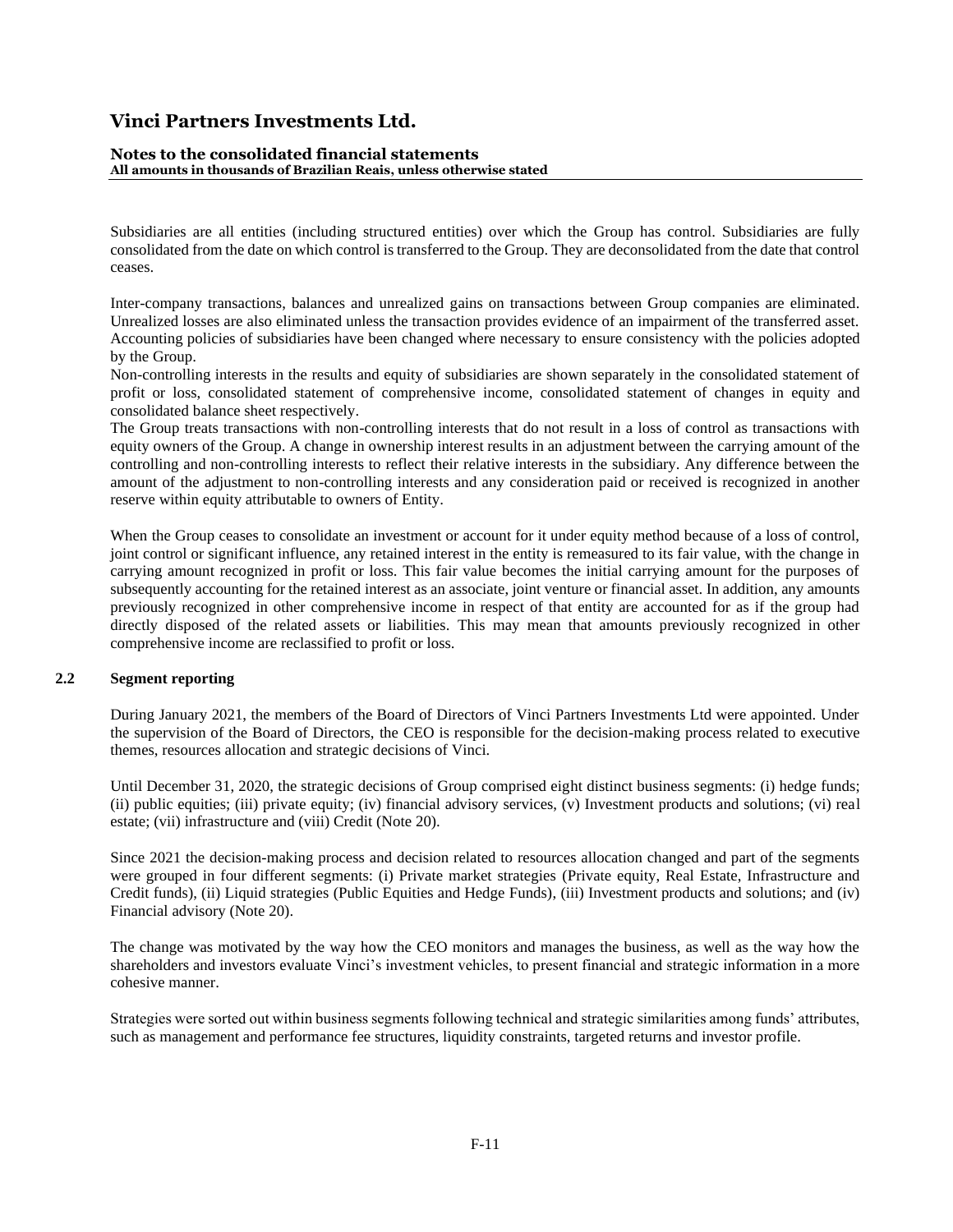#### **Notes to the consolidated financial statements All amounts in thousands of Brazilian Reais, unless otherwise stated**

#### **2.3 Foreign currency translation**

#### **Functional and presentation currency**

Items included in the financial statements are measured using the currency of the primary economic environment in which the entity operates (the "functional currency"). The financial statements are presented in thousands of Brazilian reais, which is the Entity's functional currency and also its presentation currency. All amounts disclosed in the financial statements and notes have been rounded off to the nearest thousand currency units unless otherwise stated.

#### **Transactions and balances**

Foreign currency transactions are translated into the functional currency using the exchange rates at the dates of the transactions. Foreign exchange gains and losses resulting from the settlement of such transactions, and from the translation of monetary assets and liabilities denominated in foreign currencies at year end exchange rates, are recognized in profit or loss.

#### **Group companies**

The results and financial position of foreign operations (none of which has the currency of a hyperinflationary economy) that have a functional currency different from the presentation currency are translated into the presentation currency as follows:

- assets and liabilities for each balance sheet presented are translated at the closing rate at the date of that balance sheet;
- income and expenses for each statement of profit or loss and statement of comprehensive income are translated at average exchange rates (unless this is not a reasonable approximation of the cumulative effect of the rates prevailing on the transaction dates, in which case income and expenses are translated at the dates of the transactions), and
- all resulting exchange differences are recognized in other comprehensive income.

#### **2.4 Cash and cash equivalents**

For the purpose of presentation in the statement of cash flows, cash and cash equivalents includes cash on hand, bank deposits held with financial institutions, other short-term, highly liquid investments with original maturities of three months or less, that are readily convertible to known amounts of cash and which are subject to an insignificant risk of changes in value.

#### **2.5 Financial assets**

#### **(i) Classification**

The Group classifies its financial assets in the following measurement categories:

∙ those to be measured subsequently at fair value (either through OCI or through profit or loss), and ∙ those to be measured at amortized cost.

The classification depends on the Entity's business model for managing the financial assets and the contractual terms of the cash flows.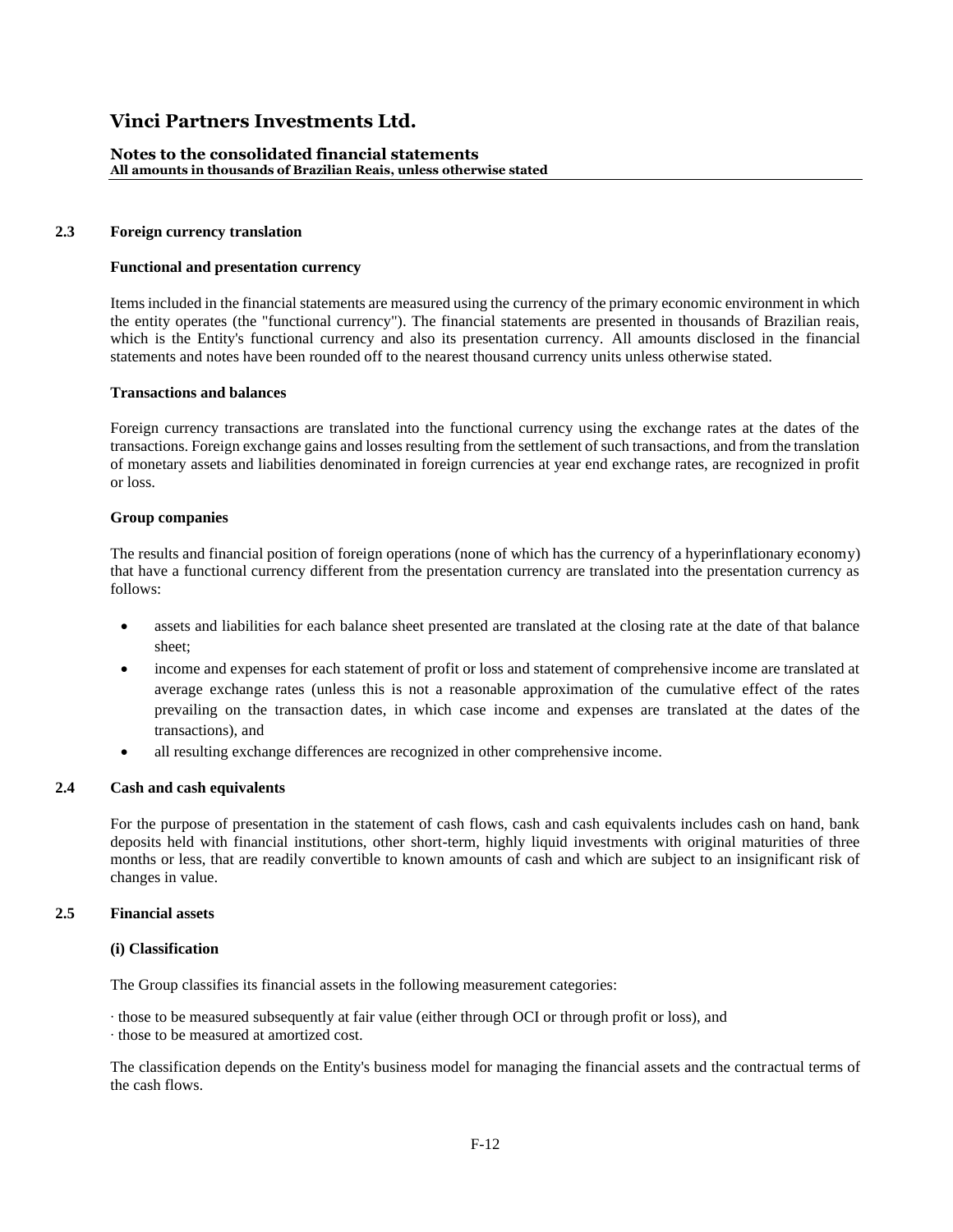### **Notes to the consolidated financial statements**

**All amounts in thousands of Brazilian Reais, unless otherwise stated**

For assets measured at fair value, gains and losses will either be recorded in profit or loss or OCI. For investments in equity instruments that are not held for trading, this will depend on whether the group has made an irrevocable election at the time of initial recognition to account for the equity investment at fair value through other comprehensive income (FVOCI).

The Group reclassifies debt investments when and only when its business model for managing those assets changes.

### **(ii) Recognition and derecognition**

Regular way purchases and sales of financial assets are recognized on trade date, being the date on which the Group commits to purchase or sell the asset. Financial assets are derecognized when the rights to receive cash flows from the financial assets have expired or have been transferred and the Group has transferred substantially all the risks and rewards of ownership.

### **(iii) Measurement**

At initial recognition, the Group measures a financial asset at its fair value plus, in the case of a financial asset not at fair value through profit or loss (FVPL), transaction costs that are directly attributable to the acquisition of the financial asset. Transaction costs of financial assets carried at FVPL are expensed in profit or loss.

### **(iv) Impairment**

The group assesses on a forward-looking basis the expected credit loss associated with its debt instruments carried at amortized cost and FVOCI. The impairment methodology applied depends on whether there has been a significant increase in credit risk. For accounts receivables, the group applies the simplified approach permitted by IFRS 9, which requires expected lifetime losses to be recognized from initial recognition of the receivables.

### **2.6 Accounts receivables**

Receivables are amounts due for financial advisory services and for investment fund management services rendered in the ordinary course of Group's business. Except for unrealized performance fee, collection is expected in less than one year; therefore, they are classified as current assets.

Accounts receivables are recognized initially at the amount of consideration that is unconditional, unless they contain significant financing components when they are recognized at fair value. They are subsequently measured at amortized cost using the effective interest method, less allowance for expected credit losses. See note 5 for further information about the Group's accounting for accounts receivables.

The Group use a provision matrix to calculate expected credit losses, for accounts receivables When applicable, the Group calibrate the matrix to adjust the historical credit loss experience with forward-looking information. The assessment of the correlation between historical observed default rates, forecast economic conditions and expected credit losses is a significant estimate. The amount of expected credit losses is sensitive to changes in circumstances and of forecast economic conditions. Our historical credit loss experience and forecast of economic conditions may also not be representative of customer's actual default in the future. The information about the expected credit losses on our accounts receivables and contract assets is disclosed in note 5.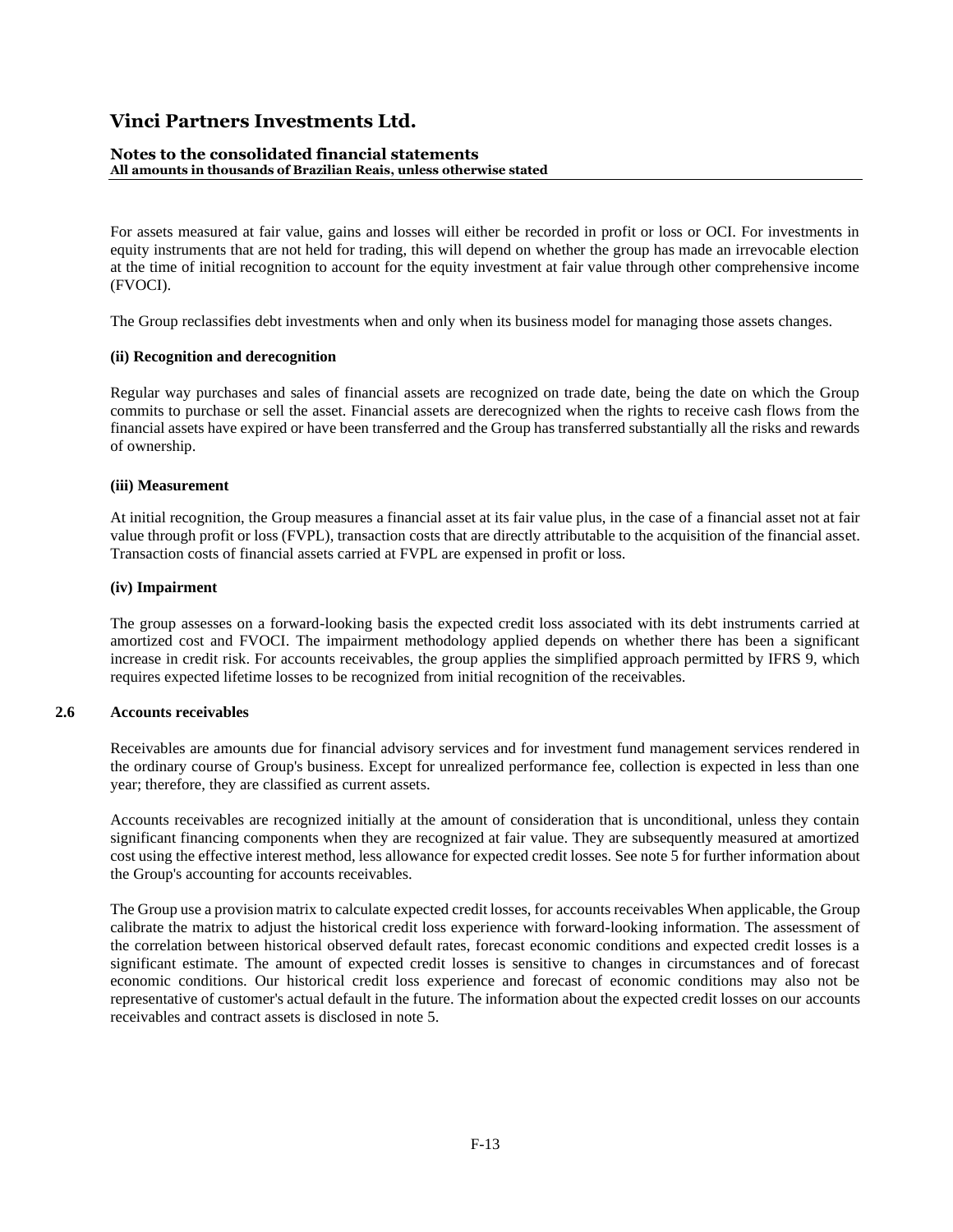#### **Notes to the consolidated financial statements All amounts in thousands of Brazilian Reais, unless otherwise stated**

### **2.7 Intangible assets**

#### **Computer software**

Computer software licenses purchased are capitalized on the basis of the costs incurred to acquire and bring to use the specific software. These costs are amortized over their estimated useful lives of five years.

Costs associated with maintaining computer software programs are recognized as an expense as incurred.

Development costs that are directly attributable to the design and testing of identifiable and unique software products controlled by the Group are recognized as intangible assets when the following criteria are met:

- It is technically feasible to complete the software product so that it will be available for use.
- Management intends to complete the software product and use or sell it.
- There is an ability to use or sell the software product.
- It can be demonstrated how the software product will generate probable future economic benefits.
- Adequate technical, financial and other resources to complete the development and to use or sell the software product are available.
- The expenditure attributable to the software product during its development can be reliably measured.

Directly attributable costs that are capitalized as part of the software product include the software development employee costs and an appropriate portion of applicable overheads.

Capitalized development costs are recorded as intangible assets and amortized from the point at which the asset is ready for use. Refer to note 9 for details about amortization methods and periods used by the Group for intangible assets.

Other development expenditures that do not meet these criteria are recognized as an expense as incurred.

Development costs previously recorded as an expense are not recognized as an asset in a subsequent period.

Intangible assets with definite life are reviewed for impairment whenever events or changes in circumstances indicate that the carrying amount may not be recoverable. An impairment loss is recognized for the amount by which the asset's carrying amount exceeds its recoverable amount. The recoverable amount is the higher of an asset's fair value less costs to sell and value in use. During the years ended December 31, 2021 and 2020 management do not identify any event that could impact the recoverable value of the intangible assets.

### **2.8 Property and equipment**

Property and equipment are stated at cost, less depreciation calculated on the straight-line method, based on the estimated economic useful lives of the assets, using the following annual rates: furniture and fixtures, telephony equipment and facilities have a useful life of 10 years; IT equipment has a useful life 5 years.

The assets' residual values and useful lives are reviewed, and adjusted if appropriate, at the end of each reporting period. An asset's carrying amount is written down immediately to its recoverable amount if the asset's carrying amount is greater than its estimated recoverable amount.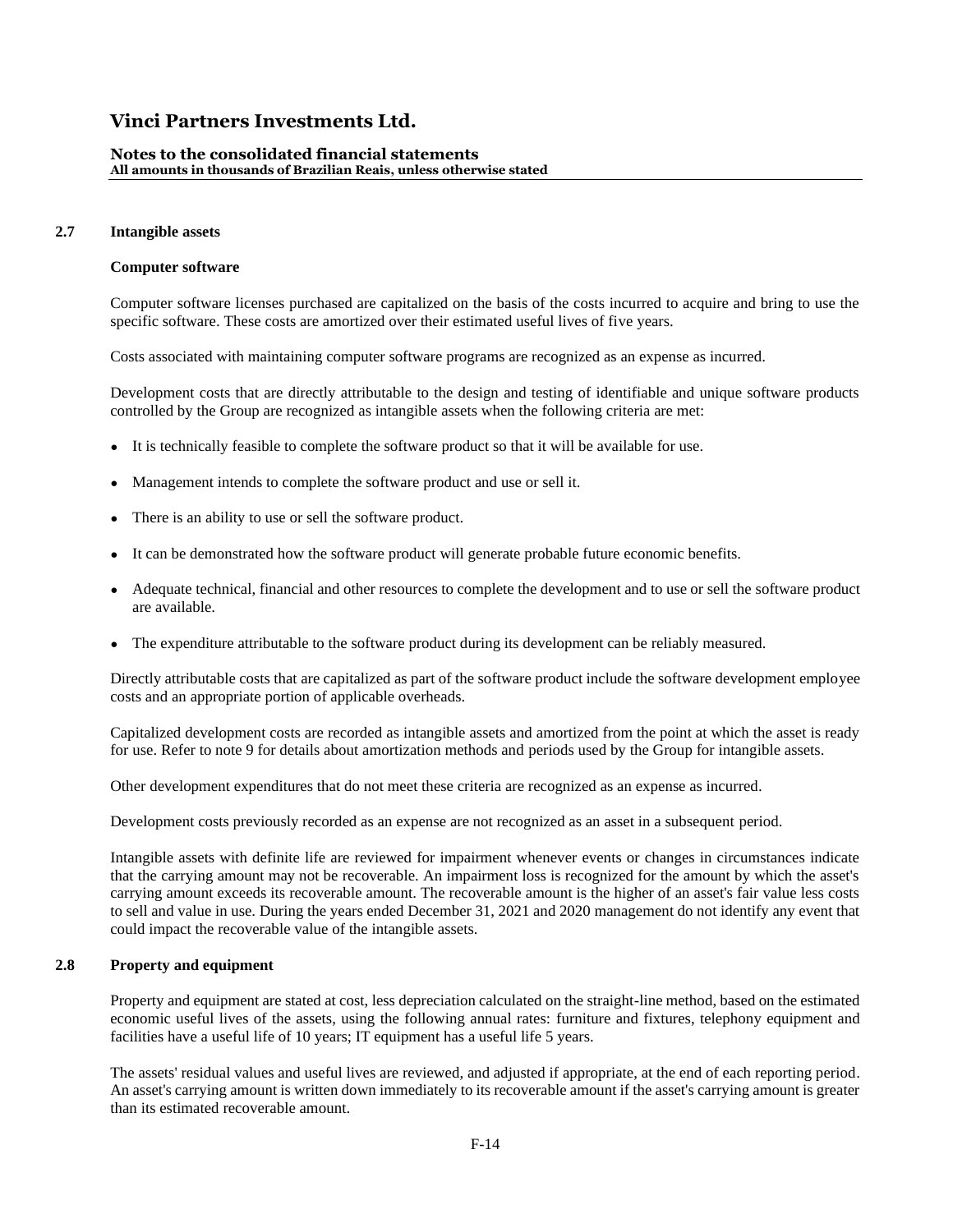#### **Notes to the consolidated financial statements All amounts in thousands of Brazilian Reais, unless otherwise stated**

Gains and losses on disposals are determined by comparing proceeds with carrying amount. These are included in profit or loss. When revalued assets are sold, it is Group policy to transfer any amounts included in other reserves in respect of those assets to retained earnings.

#### **2.9 Leases**

The Group leases various offices. Rental contracts are typically made for fixed periods of 5 years to 10 years but may have extension options.

Extension and termination options are included in a number of property leases across the Group. These are used to maximize operational flexibility in terms of managing the assets used in the Group's operations. The majority of extension and termination options held are exercisable only by the Group and not by the respective lessor.

In determining the lease term, management considers all facts and circumstances that create an economic incentive to exercise an extension option, or not exercise a termination option. Extension options (or periods after termination options) are only included in the lease term if the lease is reasonably certain to be extended (or not terminated).

The following factors are normally the most relevant:

- If there are significant penalties to terminate (or not extend), the Group is typically reasonably certain to extend (or not terminate).
- If any leasehold improvements are expected to have a significant remaining value, the Group is typically reasonably certain to extend (or not terminate).
- Otherwise, the Group considers other factors including historical lease durations and the costs and business disruption required to replace the leased asset.

Contracts may contain both lease and non-lease components. The Group allocates the consideration in the contract to the lease and non-lease components based on their relative stand-alone prices. However, for leases of real estate for which the Group is a lessee, it has elected not to separate lease and non-lease components and instead accounts for these as a single lease component. Lease terms are negotiated on an individual basis and contain a wide range of different terms and conditions. The lease agreements do not impose any covenants other than the security interests in the leased assets that are held by the lessor. Leased assets may not be used as security for borrowing purposes.

#### **2.10 Trade payables**

These amounts represent liabilities for goods and services provided to the Group prior to the end of the financial year which are unpaid. The amounts are unsecured and are usually paid within 30 days of recognition. Trade and other payables are presented as current liabilities unless payment is not due within 12 months after the reporting period. They are recognized initially at their fair value and subsequently measured at amortized cost using the effective interest method.

### **2.11 Provisions**

Provisions for legal claims are recognized when the Group has a present legal or constructive obligation as a result of past events, it is probable that an outflow of resources will be required to settle the obligation, and the amount can be reliably estimated.

Where there are a number of similar obligations, the likelihood that an outflow will be required in settlement is determined by considering the class of obligations as a whole. A provision is recognized even if the likelihood of an outflow with respect to any one item included in the same class of obligations may be small.

Provisions are measured at the present value of the expenditures expected to be required to settle the obligation using a pre-tax rate that reflects current market assessments of the time value of money and the risks specific to the obligation. The increase in the provision due to passage of time is recognized as interest expense.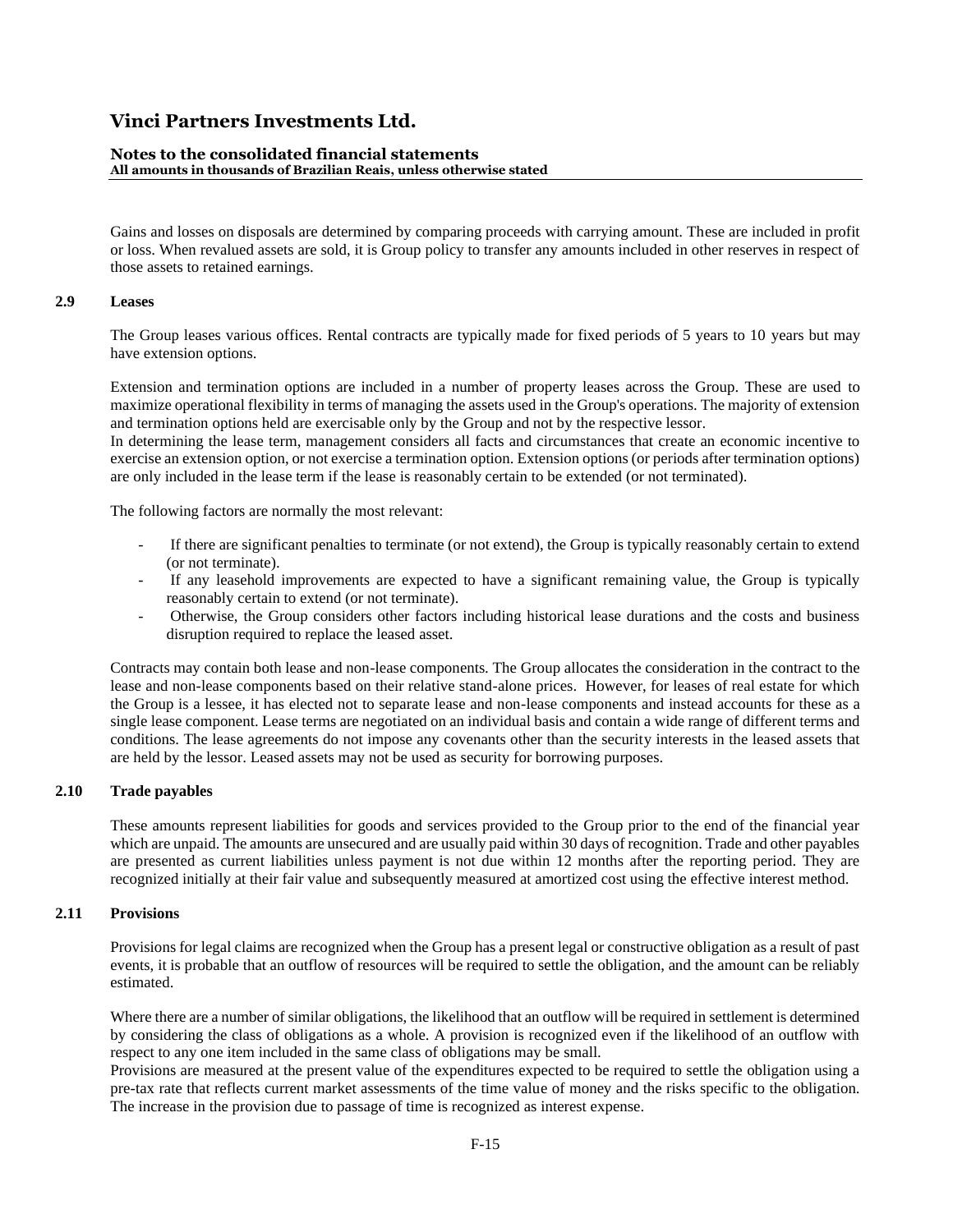#### **Notes to the consolidated financial statements All amounts in thousands of Brazilian Reais, unless otherwise stated**

### **2.12 Profit-sharing and bonus plans**

The Group recognizes a liability and an expense for bonuses and profit-sharing based on a formula that takes into consideration the profit attributable to the company's shareholders after certain adjustments. The Group recognizes a provision where contractually obliged or where there is a past practice that has created a constructive obligation. The provision is recognized in labor and social security obligations and the related expense in general and administrative expense.

### **2.13 Income taxes**

The income tax and social contribution expenses for the year comprise current taxes. Taxes on income are recognized in the statement of income.

The current income tax and social contribution are calculated on the basis of the tax laws enacted by the balance sheet date. Management periodically evaluates positions taken by the Entity in income tax returns with respect to situations in which applicable tax regulation is subject to interpretation. It establishes provisions where appropriate on the basis of amounts expected to be paid to the tax authorities.

The Entity recognizes liabilities for situations where it is probable that additional taxes will be due. Where the final tax outcome of these matters is different from the amounts that were initially recorded, such differences will impact the current and deferred tax assets and liabilities in the period in which such determination is made.

Deferred income tax is provided in full, using the liability method, on temporary differences arising between the tax bases of assets and liabilities and their carrying amounts in the consolidated financial statements. However, deferred tax liabilities are not recognized if they arise from the initial recognition of goodwill. Deferred income tax is also not accounted for if it arises from initial recognition of an asset or liability in a transaction other than a business combination that, at the time of the transaction, affects neither accounting nor taxable profit or loss. Deferred income tax is determined using tax rates (and laws) that have been enacted or substantially enacted by the end of the reporting period and are expected to apply when the related deferred income tax asset is realized or the deferred income tax liability is settled.

Deferred tax assets are recognized only if it is probable that future taxable amounts will be available to utilize those temporary differences and losses.

Deferred tax liabilities and assets are not recognized for temporary differences between the carrying amount and tax bases of investments in foreign operations where the company is able to control the timing of the reversal of the temporary differences and it is probable that the differences will not reverse in the foreseeable future.

Deferred tax assets and liabilities are offset where there is a legally enforceable right to offset current tax assets and liabilities and where the deferred tax balances relate to the same taxation authority. Current tax assets and tax liabilities are offset where the entity has a legally enforceable right to offset and intends either to settle on a net basis, or to realize the asset and settle the liability simultaneously.

Current and deferred tax is recognized in profit or loss, except to the extent that it relates to items recognized in other comprehensive income or directly in equity. In this case, the tax is also recognized in other comprehensive income or directly in equity, respectively.

As permitted by tax legislation, certain of the Entity's investees opted for the deemed profit regime, according to which the income tax calculation basis is 32% of revenues from service rendering and 100% of finance income, on which regular rates of 15% are levied, plus an additional 10% for income tax over a certain limit and 9% for social contribution. The Entity opted for the actual taxable profit regime. The entities that opted for the deemed profit regime evaluates their income tax and social contribution expenses based on the services revenue and realized investment income recognized on monthly basis.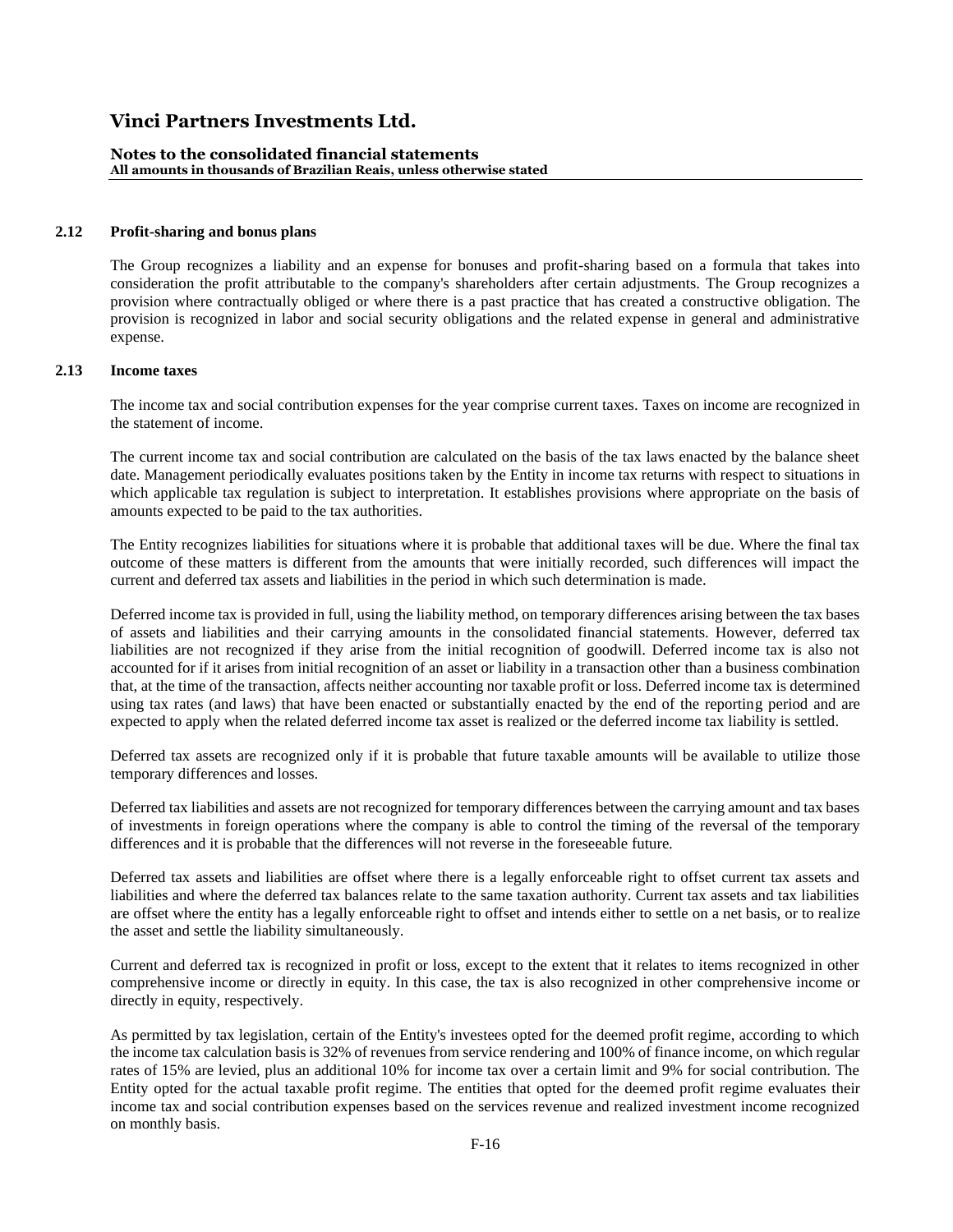# **Notes to the consolidated financial statements**

**All amounts in thousands of Brazilian Reais, unless otherwise stated**

### **2.14 Capital**

Ordinary shares are classified as equity.

Incremental costs directly attributable to the issue of new shares or options are shown in equity as a deduction, net of tax, from the proceeds.

### *Dividends*

Provision is made for the amount of any dividend declared, being appropriately authorized and no longer at the discretion of the entity, on or before the end of the reporting period but not distributed at the end of the reporting period.

### *Earnings per share*

(i) Basic earnings per share

Basic earnings per share is calculated by dividing:

• the profit attributable to owners of the Entity;

• by the weighted average number of shares outstanding during the financial year, adjusted for bonus elements in shares issued during the year and excluding treasury shares.

(ii) Diluted earnings per share

Diluted earnings per share adjusts the figures used in the determination of basic earnings per share to take into account:

• the after-income tax effect of interest and other financing costs associated with dilutive potential ordinary shares, and;

• the weighted average number of additional ordinary shares that would have been outstanding assuming the conversion of all dilutive potential ordinary shares.

### **2.15 Revenue recognition**

Accordingly to IFRS 15, revenue is recognized when the performance obligation is satisfied. Revenue comprises the fair value of the consideration received or receivable for financial advisory and investment fund management services rendered in the ordinary course of the Group's activities. Revenue is shown net of taxes, returns, rebates and discounts.

Management fees and performance fees are accounted for as contracts with customers. Under the guidance for contracts with customers, an Entity is required to (a) identify the contract(s) with a customer, (b) identify the performance obligations in the contract, (c) determine the transaction price, (d) allocate the transaction price to the performance obligations in the contract, and (e) recognize revenue when (or as) the entity satisfies a performance obligation. In determining the transaction price, an entity may include variable consideration only to the extent that it is probable that a significant reversal in the amount of cumulative revenue recognized would not occur when the uncertainty associated with the variable consideration is resolved. See Note 20 "Segment Reporting" for a disaggregated presentation of revenues from contracts with customers, as follows:

### **(a) Management fees**

Management fees are recognized in the period when the corresponding services are rendered, which generally consist of a percentage on the net asset value of each investment fund being managed. These customer contracts require Vinci to provide investment management services, which represents a performance obligation that the Group satisfies over time. Management fee percentages currently range between 0.05% and 2.93%.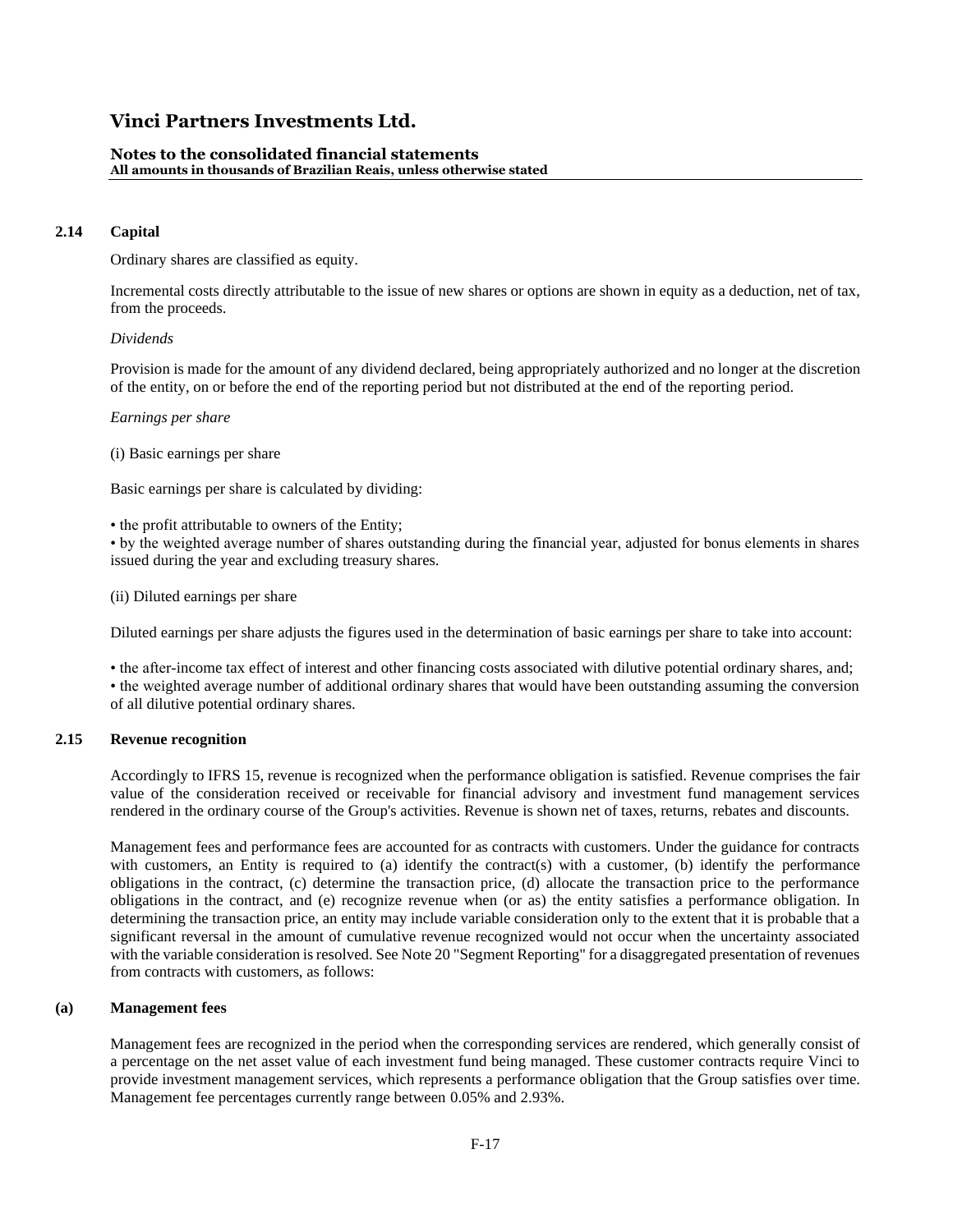# **Notes to the consolidated financial statements**

**All amounts in thousands of Brazilian Reais, unless otherwise stated**

### **(b) Performance fees**

Brazilian regulation set forth certain minimum criteria for the performance fee structures of fund managed by Vinci, as described below:

• Performance fee must be assessed based on a verifiable index, the benchmark, obtained from an independent source, and compatible with the corresponding fund investment policy.

• Performance fee may not be calculated at a percentage lower than 100.0% of the index.

The performance fee cannot be charged in a period less than 6 months (except for private asset funds).

The performance fee shall be calculated based on net asset value, including management fees and all other expenses and may consider any distribution for shareholders in the calculation.

As a multi-asset-class asset management firm, Vinci manage a number of funds with different performance fee structures that may be classified in three main categories: (1) liquid funds, (2) closed-ended funds focused on value generation, and (3) closed-ended funds focused on income generation.

For liquid funds such as equity funds, credit funds and hedge funds, we charge performance fees usually every semester based on the performance of the fund above the benchmark or when the customer makes a redemption and a performance fee is due. For hedge funds and credit funds, performance fees are generally benchmarked to the Interbank Deposit Certificate index, or CDI, and for inflation-indexed funds, performance fees are generally indexed to the Amplified Consumer Price Index, or IPCA, plus a fixed real interest rate or a market index such as the Market Index Sub-Index B from the Brazilian Financial and Capital Markets Association, or IMA-B. For equity funds, the benchmark varies according to the strategy. For our "long only" and "long-biased" strategies, performance fees are assessed mainly to the IBOVESPA index. Other funds and strategies can be addressed to other index, as for example, IDIV index, SMLL index and Brazil ETF Index.

For closed-ended funds focused on value generation, such as the private equity and infrastructure funds, we follow a European-style waterfall structure and the threshold and carry is different between the Brazilian funds and the foreign investor funds. For the Brazilian funds we use a threshold of IPCA plus 8% and a carried interest over capital invested plus the return of IPCA. For the foreign investor funds, the threshold is an 8% return in U.S. dollars and the carried interest is on excess return over the capital contribution.

For the closed-ended funds focused on income such as real estate funds, we charge a performance fee every semester over the excess return between the amount distributed to investors and the benchmark of the relevant fund, which can vary according to the fund strategy.

The performance revenue is determined and recorded at the end of the reporting period and are not subject to clawback once paid.

The Entity recognizes the performance revenue according to IFRS 15. Unrealized performance fees are recognized only when is highly probable that the revenue will not be reversed in the income statement.

### **(c) Financial advisory services**

Financial advisory fees are related to the service provided by the Group on the support of mergers and acquisitions transactions. Substantially, the fees are recognized when the transaction is concluded, based on success fees.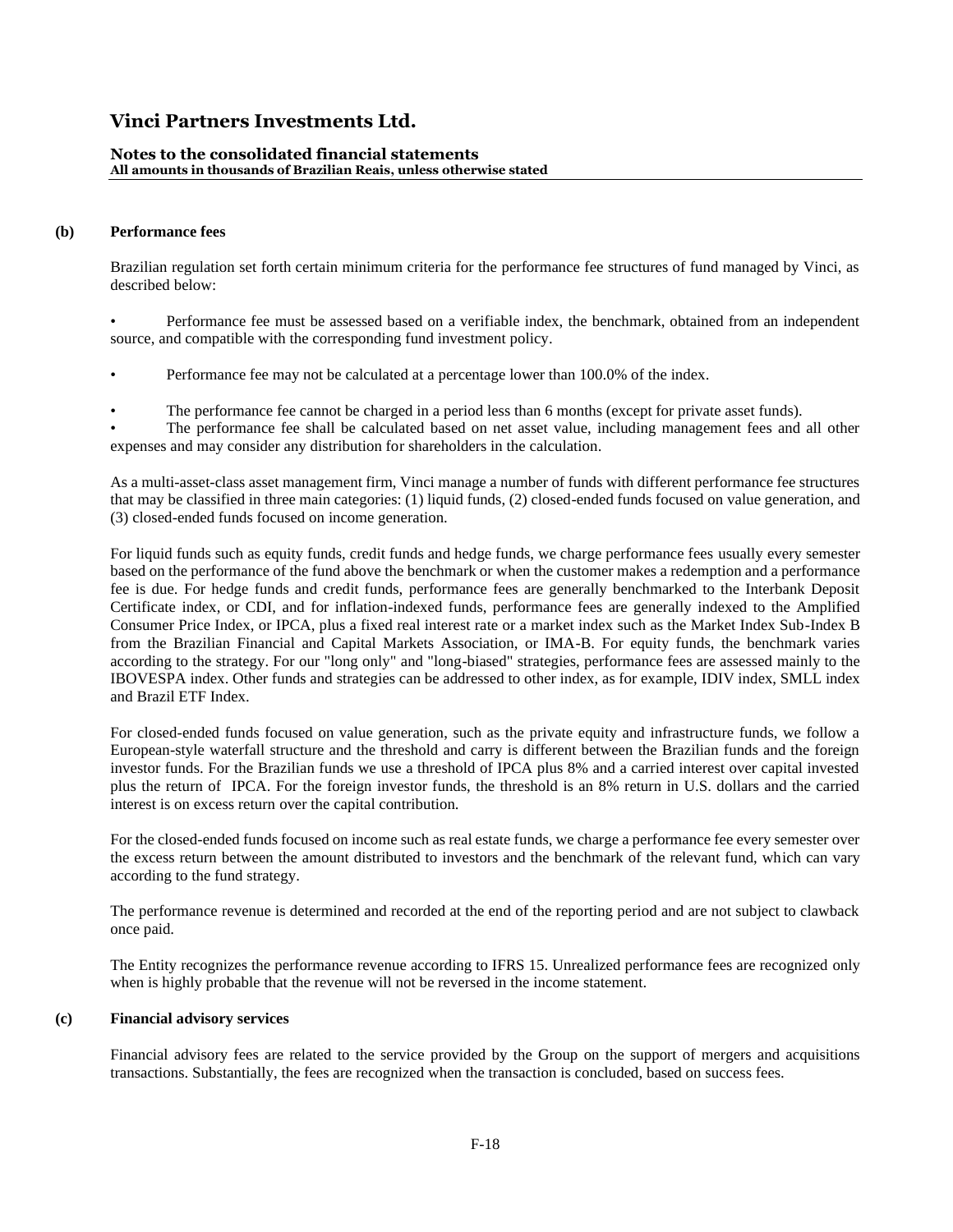#### **Notes to the consolidated financial statements All amounts in thousands of Brazilian Reais, unless otherwise stated**

### **3 Accounting estimates and judgments**

The Entity makes estimates and assumptions concerning the future, based on historical experience and other factors, including expectations of future events. The resulting accounting estimates will, by definition, seldom equal the related actual results. The main estimations and assumptions made by the Entity comprises the allowance of expected credit losses of accounts receivable, provision for profit sharing, consolidation of subsidiaries, and the fair value measurement of financial assets.

#### **4 Financial risk management**

The main risks related to the financial instruments are credit risk, market risk, and liquidity risk, as defined below: The management of such risks involves various levels in the Entity and comprehends a number of policies and strategies. The Group's risk management focuses on the unpredictability of financial markets and seeks to mitigate potential adverse impacts on the Group's financial performance.

#### **4.1 Financial risk factors**

This note explains the Group's exposure to financial risks and how these risks could affect the Group's future financial performance. Current year profit and loss information has been included where relevant to add further context.

The Group's risk management is predominantly controlled by a risk assessment department under process and controls approved by the management. The management provides written process and controls for overall risk management, as well as policies covering specific areas, such as foreign exchange risk, interest rate risk, credit risk, use of derivative financial instruments and non-derivative financial instruments, and investment of excess liquidity.

### **(a) Credit risk**

Credit risk arises from cash and cash equivalents, contractual cash flows of debt investments carried at amortized cost, at fair value through profit or loss (FVTPL), and deposits with banks and financial institutions, as well as credit exposures to wholesale and retail customers, including outstanding receivables.

#### (i) Risk management

Vinci's treasury manages credit risk on a group basis. As of December 31, 2021, and 2020 the expected credit losses are considered immaterial due to the short maturities of the deposits and the credit quality of the counterparty, which have a credit rating AAA evaluated by Fitch Ratings. The Entity has not suffered any losses from cash and cash equivalents since inception. Vinci's treasury review expected credit losses on a regular basis.

#### (ii) Impairment of financial assets

The Group has the following types of financial assets that are subject to the expected credit loss model:

> accounts receivable

> debt investments carried at amortized cost

While cash and cash equivalents are also subject to the impairment requirements of IFRS 9, the identified impairment loss was immaterial.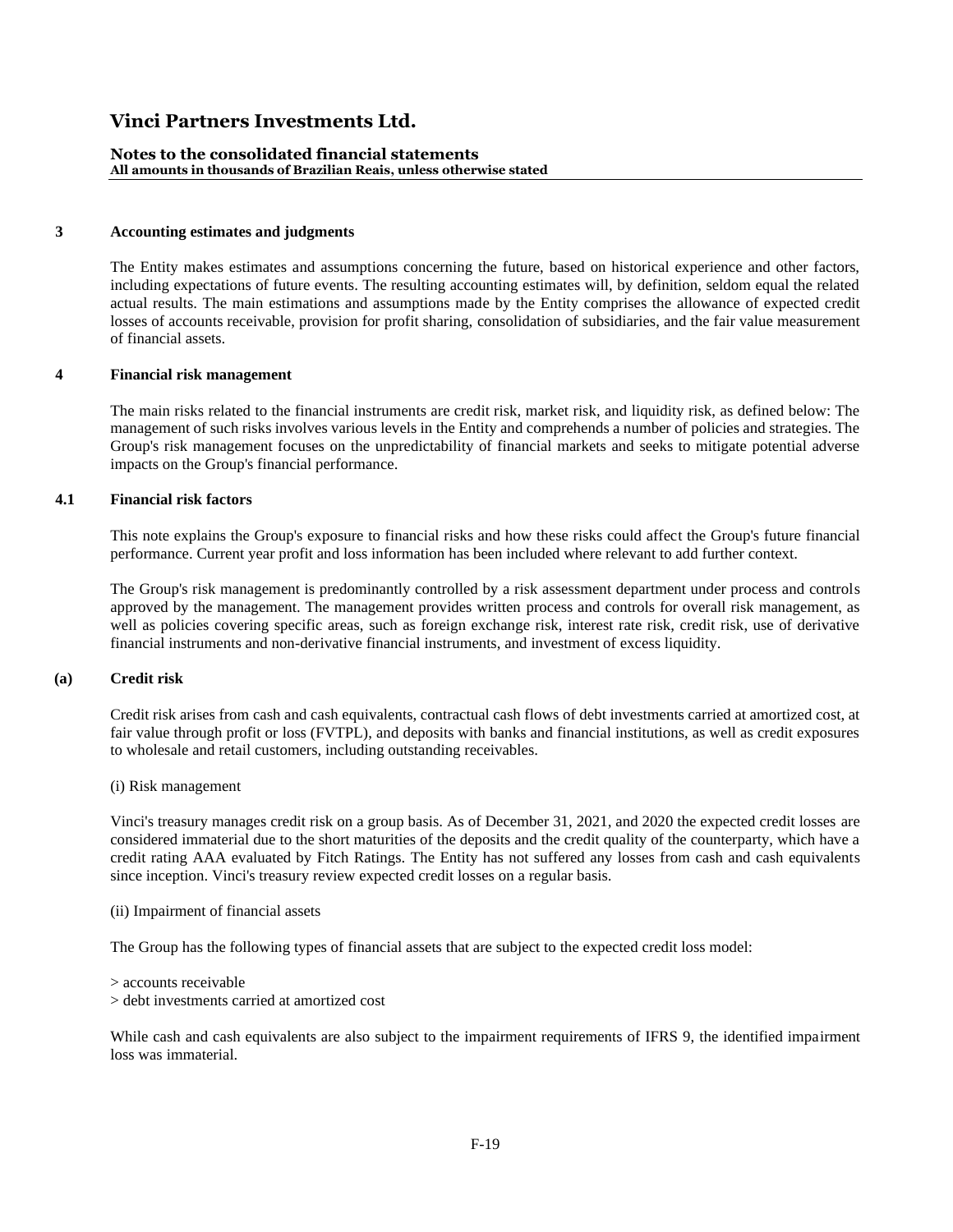# **Notes to the consolidated financial statements**

**All amounts in thousands of Brazilian Reais, unless otherwise stated**

### **(b) Market risk**

(i) Foreign exchange risk

The Group's exposure to foreign currency risk at the end of the reporting period, expressed in functional currency units, was as follows:

At the reporting date, the carrying amount value of the Group's financial assets and liabilities held in US Dollars were as follows:

| <b>Balance sheet</b>                           | 12/31/2021 | 12/31/2020     |  |
|------------------------------------------------|------------|----------------|--|
|                                                |            |                |  |
| Cash and cash equivalents                      | 20,990     | 11,676         |  |
| Accounts receivable                            | 9,477      | 3,151          |  |
| Other receivables                              | 15,411     | 1,206          |  |
| <b>Current assets</b>                          | 45,878     | 16,033         |  |
| Leases, property and equipment                 | 3,216      | 4,049          |  |
| <b>Non-current assets</b>                      | 3,216      | 4,049          |  |
| Trade payables                                 | 2,011      | 9              |  |
| Deferred revenue                               |            |                |  |
| Lease<br>Labor and social security obligations | 9,521      | 1,008<br>7,527 |  |
| <b>Current liabilities</b>                     | 11,532     | 8,544          |  |
| Payables to related parties                    | 282        |                |  |
| Lease                                          | 3,104      | 2,712          |  |
| <b>Non-current liabilities</b>                 | 3,386      | 2,712          |  |
| <b>Net Equity</b>                              | 34,176     | 8,826          |  |

The aggregate net foreign exchange gains/losses recognized in profit or loss were:

| Net foreign exchange result      | 12/31/2021 | 12/31/2020 | 12/31/2019 |
|----------------------------------|------------|------------|------------|
| Financial revenue                | ۰          | 416        | 56         |
| Financial expense                | (372)      | (193)      | (196)      |
| Net foreign exchange result, net | (372)      | 223        | (140)      |

The Group operates internationally and is exposed to foreign exchange risk, exclusively the US dollar. Foreign exchange risk arises from future commercial transactions and recognized assets and liabilities denominated in a currency that is not the functional currency of the Group.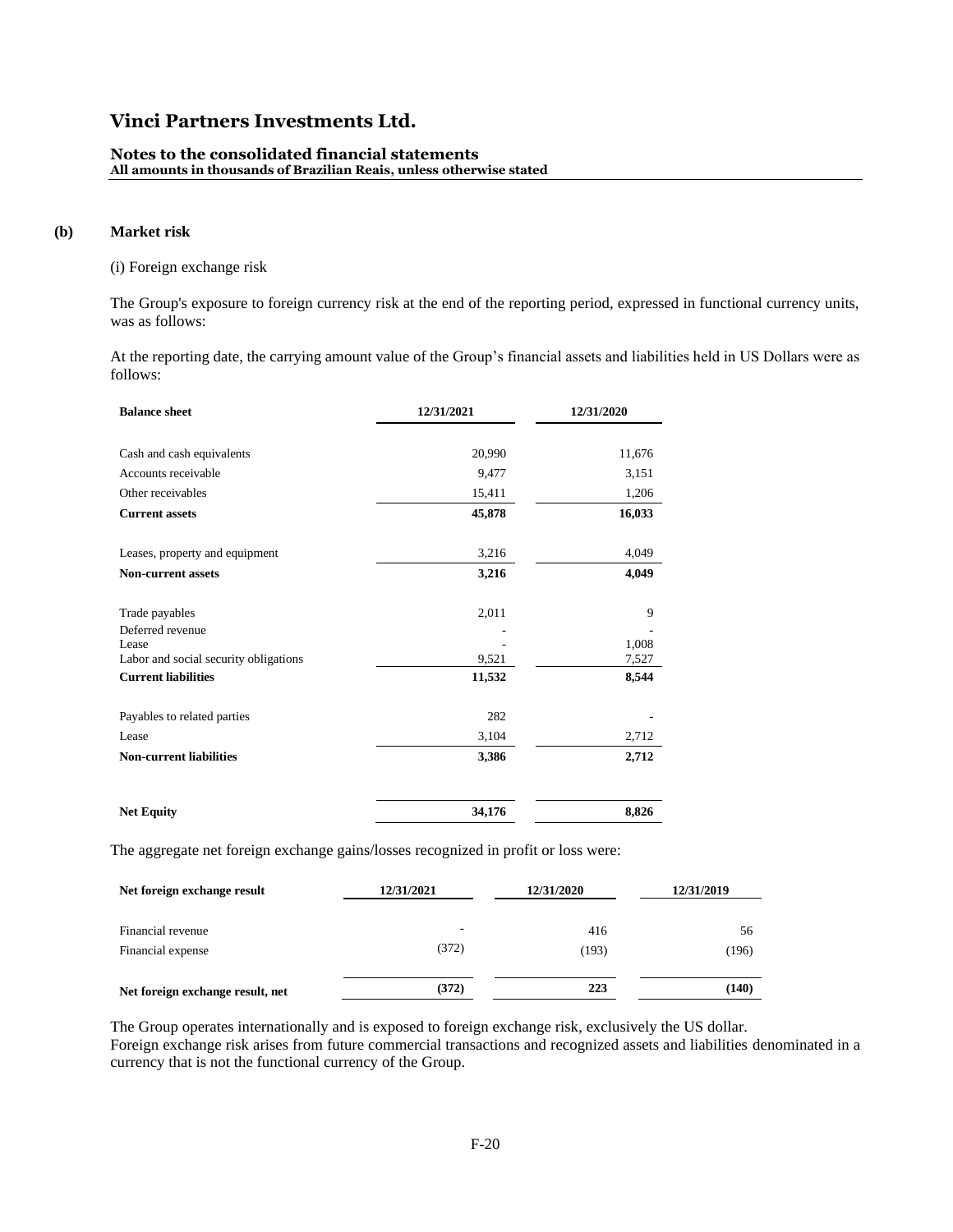#### **Notes to the consolidated financial statements All amounts in thousands of Brazilian Reais, unless otherwise stated**

### (ii) interest rate risk

The Group's profit or loss is sensitive to higher/lower interest income from cash equivalents and fixed income funds as a result of changes in interest rates.

(iii) Price risk

The Group's exposure to investment securities price risk arises from investments held by the group and classified in the balance sheet at fair value through profit or loss (note 5).

To manage its price risk arising from investments in investment securities, the group diversifies its portfolio. Diversification of the portfolio is done in accordance with the limits set by the Group.

The majority of the Group's financial investments, that are exposed to significantly price risk are the private equity investments. Note 5(d) demonstrate the sensitivity analyses of impact for the assets held by the Group.

### **(c) Liquidity risk**

Prudent liquidity risk management implies maintaining sufficient cash and marketable securities and the availability of funding through an adequate amount of committed credit facilities to meet obligations when due and to close out market positions. At the end of the reporting period the Group held bank deposits and certificate of deposits of R\$ 102,569 (12/31/2020 – R\$ 83,449) that are expected to readily generate cash inflows for managing liquidity risk.

### Net debt reconciliation

This section sets out an analysis of net debt and the movements in net debt for each of the years presented.

|                                                                | 12/31/2021 | 12/31/2020 |
|----------------------------------------------------------------|------------|------------|
| Cash and cash equivalents                                      | 102.569    | 83,449     |
| Financial instruments at fair value through profit or loss (i) | 1,372,926  | 8,253      |
| Trade payables                                                 | (831)      | (1,039)    |
| Labor and social security obligations                          | (106, 299) | (40, 724)  |
| Accounts payable                                               | (10,677)   | (125, 828) |
| Lease liabilities                                              | (85.544)   | (106,199)  |
| Net debt                                                       | 1,272,144  | (182,088)  |

(i) Comprised of liquid and illiquid investments. Liquid investments are current assets that are traded in an active market. Illiquid investments are comprised of assets that trade infrequently.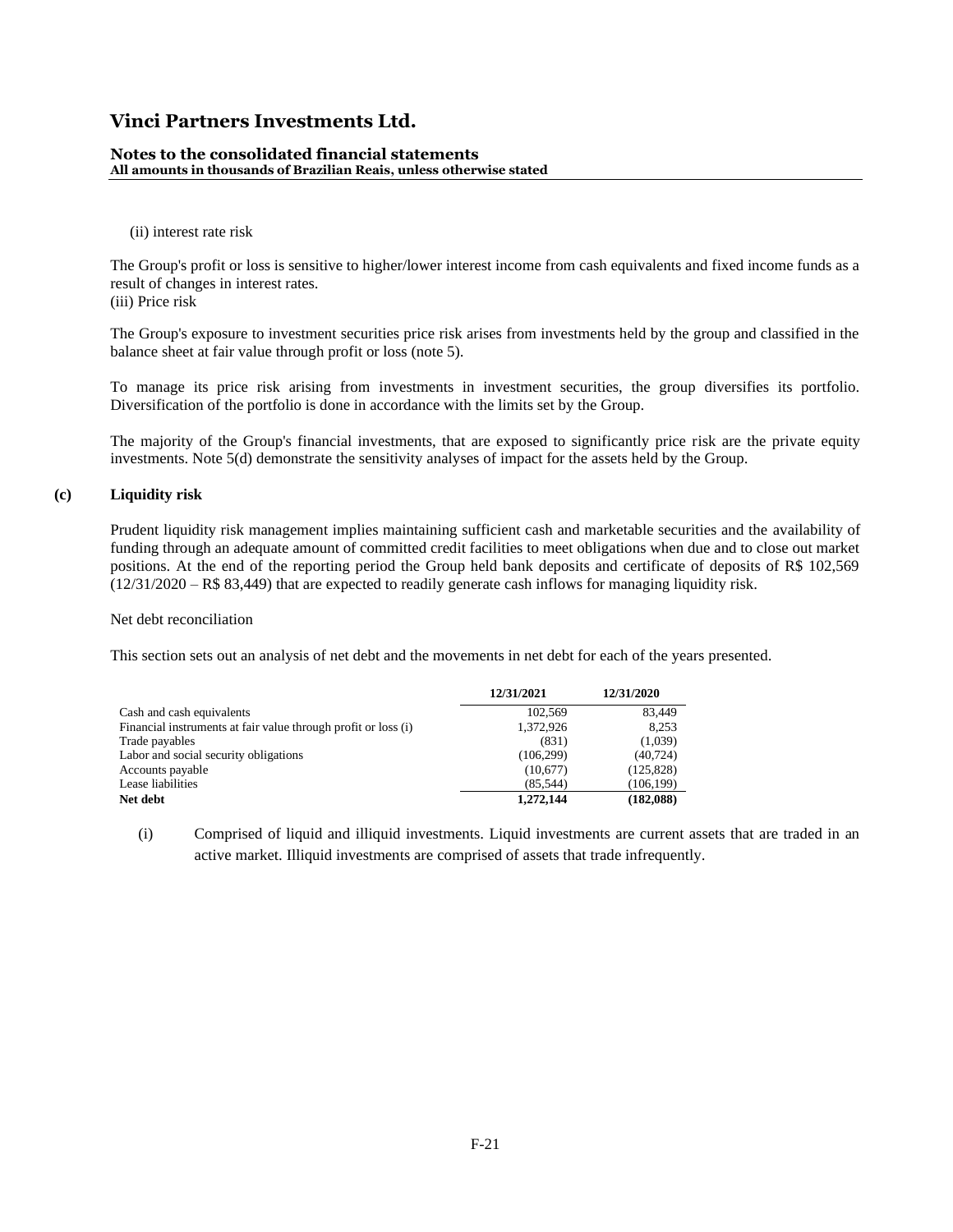### **Notes to the consolidated financial statements**

**All amounts in thousands of Brazilian Reais, unless otherwise stated**

|                                           | <b>Financial liabilities</b> |                          | Other assets                 |                                                                         |  |  |
|-------------------------------------------|------------------------------|--------------------------|------------------------------|-------------------------------------------------------------------------|--|--|
|                                           | <b>Payables</b>              | <b>Lease liabilities</b> | Cash and cash<br>equivalents | <b>Financial instruments</b><br>at fair value through<br>profit or loss |  |  |
| Net debt as at                            |                              |                          |                              |                                                                         |  |  |
| December 31, 2019                         | (68,976)                     | (102, 891)               | 3,896                        | 85,944                                                                  |  |  |
| Cash flow and dividends<br>provision (ii) | (98, 412)                    | 19,652                   | 76,735                       | (78,959)                                                                |  |  |
| Fair value adjustment (ii)                |                              |                          | 468                          | 1,278                                                                   |  |  |
| Amortization cost                         | (203)                        |                          |                              |                                                                         |  |  |
| Addition and finance<br>expenses accrual  |                              | (21,949)                 |                              |                                                                         |  |  |
| Foreign exchange<br>adjustments           |                              |                          | 2,350                        |                                                                         |  |  |
| Other changes (iii)                       |                              | (1,011)                  |                              |                                                                         |  |  |
| December 31, 2020                         | (167, 591)                   | (106, 199)               | 83,449                       | 8,253                                                                   |  |  |
| Cash flow and dividends<br>provision      | 49,784                       | 21,790                   | 15,999                       | 1,340,393                                                               |  |  |
| Fair value adjustment                     |                              |                          | 3,121                        | 24,280                                                                  |  |  |
| Addition and finance<br>expenses accrual  |                              | (823)                    |                              |                                                                         |  |  |
| Foreign exchange<br>adjustments           |                              |                          |                              |                                                                         |  |  |
| Other changes (iii)                       |                              | (312)                    |                              |                                                                         |  |  |
| <b>December 31, 2021</b>                  | (117, 807)                   | (85, 544)                | 102,569                      | 1,372,926                                                               |  |  |

(ii) Amounts restated for better presentation and comparable purposes.

(iii) Other changes include non-cash movements, including Cumulative Translation Adjustments ("CTA") which will be presented as in other comprehensive income statement.

#### *Maturities of financial liabilities*

The tables below analyze the Group's financial liabilities into relevant maturity groupings based on their contractual maturities for significant financial liabilities.

| <b>Contractual maturities of</b>      |                  |                          |                          |              |            |
|---------------------------------------|------------------|--------------------------|--------------------------|--------------|------------|
| financial liabilities                 |                  | <b>Between 1 and 3</b>   |                          |              | Carrying   |
| at December 31, 2021                  | Less than 1 year | vears                    | Over 3 years             | <b>Total</b> | amount     |
|                                       |                  |                          |                          |              |            |
| Trade payables                        | (831)            | $\overline{\phantom{a}}$ |                          | (831)        | (831)      |
| Labor and social security obligations | (106, 299)       |                          | $\overline{\phantom{a}}$ | (106.299)    | (106, 299) |
| Lease liabilities                     | (22, 304)        | (41, 452)                | (57,008)                 | (120,764)    | (85, 544)  |
| Accounts payable                      | (10.677)         |                          |                          | (10.677)     | (10,677)   |
| <b>Total</b>                          | (140.111)        | (41.452)                 | (57.008)                 | (238,571)    | (203, 351) |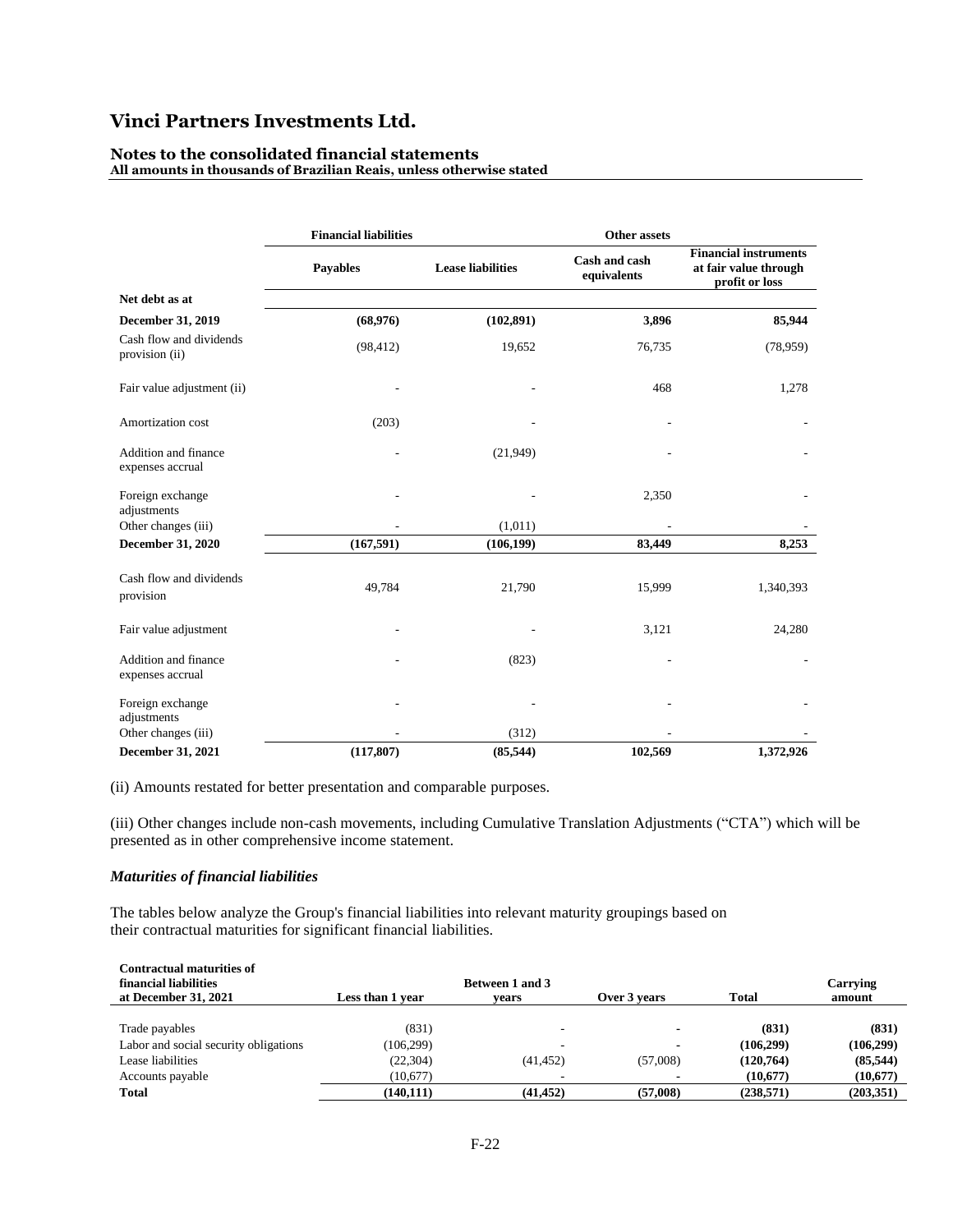## **Notes to the consolidated financial statements**

**All amounts in thousands of Brazilian Reais, unless otherwise stated**

| <b>Contractual maturities of</b><br>financial liabilities<br>at December 31, 2020 | Less than 1 year | Between 1 and 3<br>vears | Over 3 years   | <b>Total</b> | Carrying<br>amount |
|-----------------------------------------------------------------------------------|------------------|--------------------------|----------------|--------------|--------------------|
|                                                                                   |                  |                          |                |              |                    |
| Trade payables                                                                    | (1,039)          |                          | $\blacksquare$ | (1,039)      | (1,039)            |
| Labor and social security obligations                                             | (40, 724)        |                          | -              | (40, 724)    | (40, 724)          |
| Lease liabilities                                                                 | (19, 828)        | (40,279)                 | (113,929)      | (174, 036)   | (106, 199)         |
| Accounts payable                                                                  | (125, 795)       | (33)                     |                | (125, 828)   | (125, 828)         |
| <b>Total</b>                                                                      | (187, 386)       | (40,312)                 | (113,929)      | (341,627)    | (273,790)          |

The amounts disclosed in the table below are the lease liabilities contractual undiscounted cash flows. Balances due within 12 months equal their carrying balances as the impact of discounting is not significant.

| Contractual maturities of               |                          |                          |                          | Total       | Carrying<br>amount |
|-----------------------------------------|--------------------------|--------------------------|--------------------------|-------------|--------------------|
| financial liabilities<br>At 31 December | Rio de Janeiro<br>Office | São Paulo                | NY Office                | contractual | non-current        |
| 2021                                    | (BM336)                  | Office                   | (3rd Avenue)             | cash flows  | liabilities        |
|                                         |                          |                          |                          |             |                    |
| 2023                                    | (18,990)                 | (1,216)                  | (1, 116)                 | (21, 322)   | (18, 788)          |
| 2024                                    | (18,990)                 | $\overline{\phantom{a}}$ | (1,140)                  | (20, 130)   | (14,940)           |
| 2025                                    | (14,905)                 |                          |                          | (14,905)    | (9, 784)           |
| 2026                                    | (9,186)                  |                          | $\overline{a}$           | (9,186)     | (5,288)            |
| 2027                                    | (9,186)                  | ٠                        | $\overline{\phantom{0}}$ | (9,186)     | (4,682)            |
| 2028                                    | (9,186)                  |                          |                          | (9,186)     | (4,145)            |
| 2029                                    | (9,186)                  |                          | ٠                        | (9,186)     | (3,670)            |
| 2030                                    | (5,359)                  |                          |                          | (5,359)     | (1,943)            |
| <b>Total</b>                            | (94,988)                 | (1,216)                  | (2,256)                  | (98, 460)   | (63,240)           |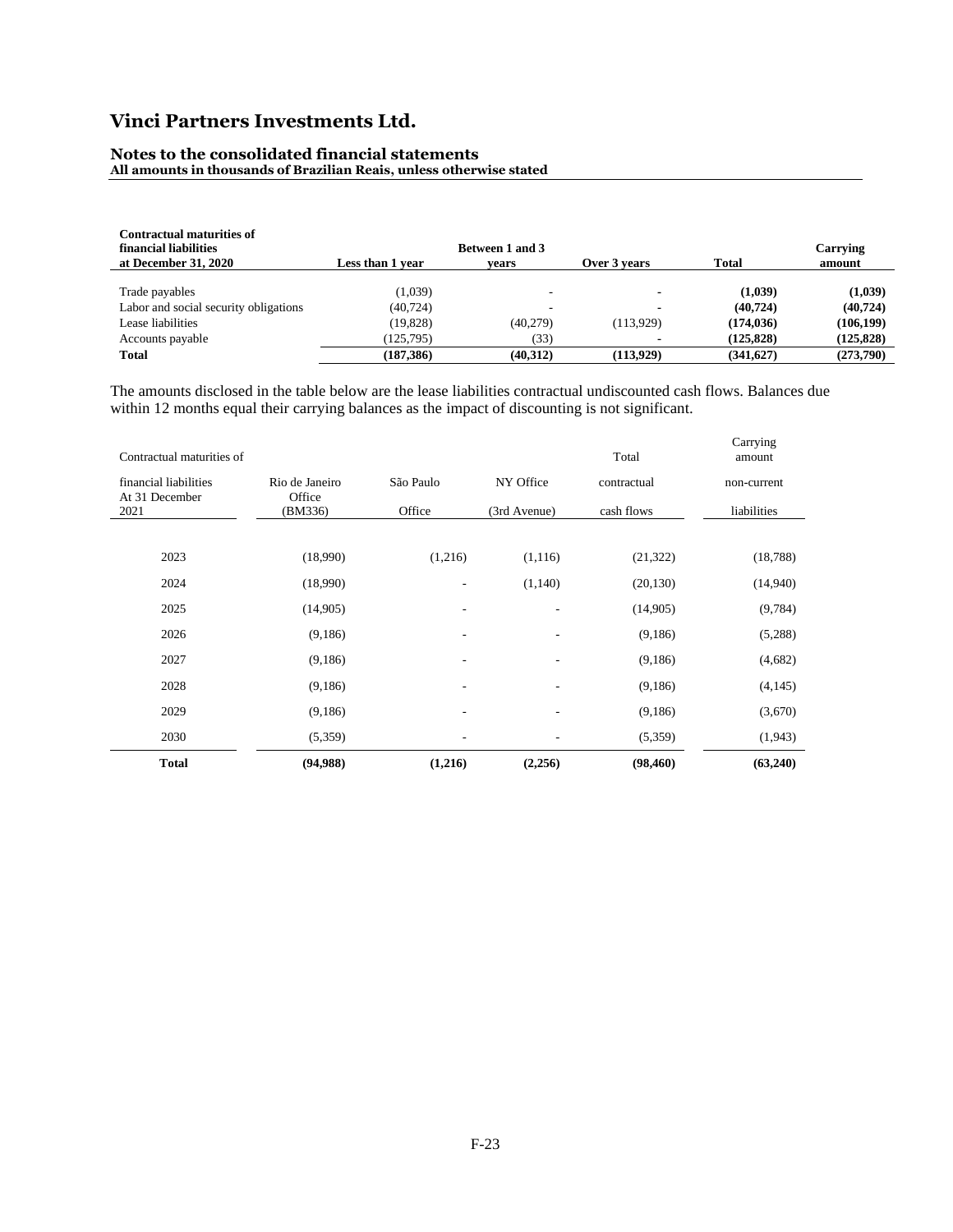| Contractual maturities of |                   |                          |                          | Total       | Carrying<br>amount |
|---------------------------|-------------------|--------------------------|--------------------------|-------------|--------------------|
| financial liabilities     | Rio de Janeiro    | São Paulo                | NY Office                | contractual | non-current        |
| At 31 December<br>2020    | Office<br>(BM336) | Office                   | (3rd Avenue)             | cash flows  | liabilities        |
|                           |                   |                          |                          |             |                    |
| 2022                      | (17, 148)         | (2,930)                  | (1,038)                  | (21, 116)   | (17, 635)          |
| 2023                      | (17, 148)         | (977)                    | (1,038)                  | (19, 163)   | (14,254)           |
| 2024                      | (17, 148)         | ۰.                       | (1,038)                  | (18, 186)   | (12,004)           |
| 2025                      | (17, 148)         | ٠                        | $\overline{\phantom{a}}$ | (17, 148)   | (9,871)            |
| 2026                      | (17, 148)         | ۰                        |                          | (17, 148)   | (8,740)            |
| 2027                      | (17, 148)         | $\overline{\phantom{0}}$ | $\overline{\phantom{a}}$ | (17, 148)   | (7, 738)           |
| 2028                      | (17, 148)         | $\overline{\phantom{0}}$ | ٠                        | (17, 148)   | (6, 851)           |
| 2029                      | (17, 148)         | ٠                        | $\overline{\phantom{a}}$ | (17, 148)   | (6,066)            |
| 2030                      | (10,003)          |                          |                          | (10,003)    | (3,212)            |
| <b>Total</b>              | (147, 187)        | (3,907)                  | (3, 114)                 | (154, 208)  | (86,371)           |

# **Notes to the consolidated financial statements**

**All amounts in thousands of Brazilian Reais, unless otherwise stated**

### **(d) Sensitivity analysis**

The Group monitors and evaluates the market risk related to its financial investments portfolio periodically to assess its volatility, through changes that can significantly impact its financial results. Considering a period of one day and the historical results over the past year, the following Value at Risk (VAR) parameters were used:

- 0.16% (or R\$ 2.26 million) of the financial investment portfolio for a confidence interval of 95%
- 0.23% (or R\$ 3.31 million) of the financial investment portfolio for a confidence interval of 99%

Additionally, the Group evaluated the financial investment portfolio on December 31, 2021, through stress scenarios according to the main risk factors related to its investments, as presented in the table below:

| <b>Risk Factor</b>                                                         | <b>Variation in</b>          | <b>Stress Scenario</b> (*) | <b>Financial Impact</b> (**) |
|----------------------------------------------------------------------------|------------------------------|----------------------------|------------------------------|
| Current inflation                                                          | inflation index              | $-100bps$                  | 15.3                         |
| Exchange traded real estate funds                                          | Share prices                 | $-10\%$                    | (10.9)                       |
| Brazilian stock prices                                                     | Share prices                 | $-10\%$                    | (7.4)                        |
| Fixed-rate offshore rates                                                  | US yield curve               | $-100bps$                  | (7.7)                        |
| Foreign exchange rate                                                      | Foreign exchange rates       | $10\%$ (***)               | 5.0                          |
| Domestic base overnight rate<br>$(*)$ hns - hasis noint (1 hns $-0.01\%$ ) | Domestic base overnight rate | $-100bps$                  | (8.0)                        |

bps - basis point (1bps  $= 0.01\%$ )

(\*\*) In millions of Brazilian reais (\*\*\*) Brazilian reais devaluation against US Dollars

An equal change in the opposite direction of the stress scenario would have affected the financial investment portfolio by a similar amount, on the basis that all other variables remain constant.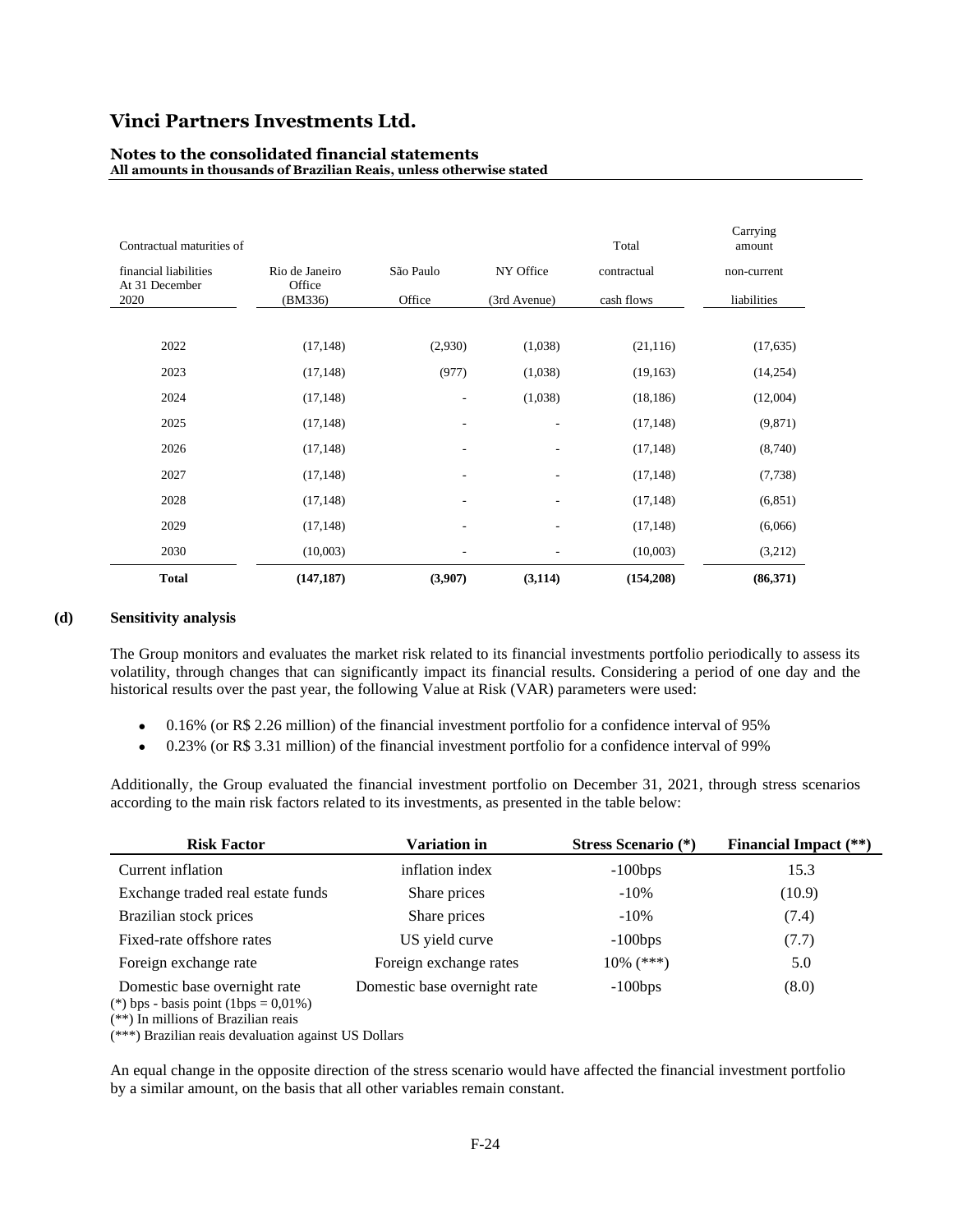### **Notes to the consolidated financial statements**

**All amounts in thousands of Brazilian Reais, unless otherwise stated**

### **5 Financial instruments**

This note provides information about the group's financial instruments, including:

- an overview of all financial instruments held by the Group
- specific information about each type of financial instrument
- accounting policies

- information about determining the fair value of the instruments, including judgements and estimation uncertainty involved.

The Group classifies its financial assets in the following measurement categories:

- those measured at fair value or through profit or loss, and
- those measured at amortized cost.

The classification depends on the entity's business model for managing the financial assets and the contractual terms of the cash flows.

For assets measured at fair value, gains and losses will be recorded in profit or loss.

### *Recognition and derecognition*

Regular way purchases and sales of financial assets are recognized on trade date, being the date on which the group commits to purchase or sell the asset. Financial assets are derecognized when the rights to receive cash flows from the financial assets have expired or have been transferred and the group has transferred substantially all the risks and rewards of ownership.

### *Measurement*

At initial recognition, the group measures a financial asset at its fair value plus, in the case of a financial asset not at fair value through profit or loss (FVPL), transaction costs that are directly attributable to the acquisition of the financial asset. Transaction costs of financial assets carried at FVPL are expensed in profit or loss.

The Group holds the following financial instruments:

| <b>Financial assets</b>                                      | <b>Section</b> | 12/31/2021 | 12/31/2020 |
|--------------------------------------------------------------|----------------|------------|------------|
| Accounts receivable                                          | (a)            | 63.684     | 75,523     |
| Other financial assets at amortized cost                     | (b)            | 638        | 474        |
| Cash and cash equivalents                                    | (d)            | 102,569    | 83,449     |
| Financial assets at fair value through profit or loss (FVPL) | (c)            | 1,381,519  | 39,849     |
|                                                              |                | 1,548,410  | 199,295    |
| <b>Financial liabilities</b>                                 |                |            |            |
| Liabilities at amortized cost                                | (e)            | 117,807    | 167.591    |
| Lease liabilities                                            | (e)            | 85.544     | 106.199    |
|                                                              |                | 203.351    | 273,790    |

The Group's exposure to risks associated with the financial instruments is discussed in note 4. The maximum exposure to credit risk at the end of the reporting period is the carrying amount of each class of financial assets mentioned above.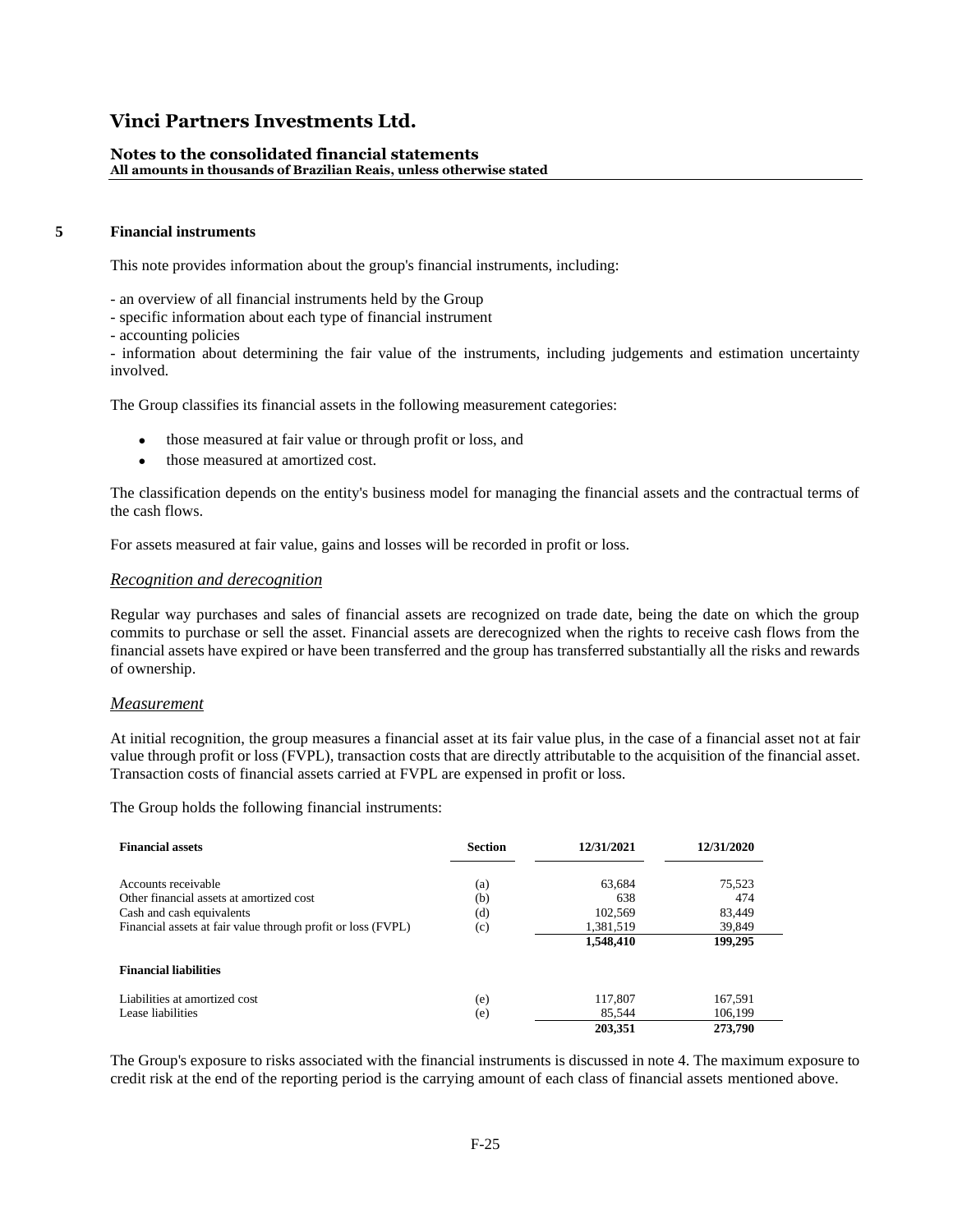### **Notes to the consolidated financial statements**

**All amounts in thousands of Brazilian Reais, unless otherwise stated**

#### a) Accounts receivable

| <b>Current assets</b>                             | 12/31/2021 | 12/31/2020 |
|---------------------------------------------------|------------|------------|
| Accounts receivable from contracts with customers | 44,486     | 48.127     |
| Loss allowance                                    | (170)      | (149)      |
| <b>Non-current assets</b>                         |            |            |
| Accounts receivable from contracts with customers | 19.368     | 27.545     |
|                                                   | 63.684     | 75.523     |

Accounts receivable are recognized initially at the amount of consideration that is unconditional and are not submitted to any financial components. They are subsequently measured at amortized cost, less loss allowance.

Current accounts receivable are amounts due from customers for services performed in the ordinary course of business. They are generally due for settlement within 30 days and are therefore all classified as current. Due to the short-term nature of the current receivables, their carrying amount is considered to be the same as their fair value.

Non-current accounts receivable are unrealized performance fees that management, with accumulated experience, estimate that it is highly probable that a significant reversal will not occur.

The Entity use a provision matrix to calculate expected credit losses and the exposure to credit risk from receivables are reviewed on a regular basis. Accounts receivable allowance for expected credit losses are presented in general and administrative expense.

The loss allowances for accounts receivable as of December 31, 2021 and 2020 reconcile to the opening loss allowances as follows:

|                                                                        | 12/31/2021 | 12/31/2020 |
|------------------------------------------------------------------------|------------|------------|
| Opening loss allowance on January 1                                    | (149)      | (90)       |
| Increase in accounts receivable allowance recognized in profit or loss | (21)       | (59)       |
| Closing loss allowance on December 31                                  | (170)      | (149       |

Accounts receivable are written off when there is no reasonable expectation of recovery. Indicators that there is no reasonable expectation of recovery include, among others, the failure of a debtor to engage in a repayment plan with the group, and a failure to make contractual payments. The Entity have not written any amount of accounts receivable during 2021 and 2020. Subsequent recoveries of amounts previously written off are credited against the same line item.

#### b) Other financial assets at amortized cost

Financial assets at amortized cost include the following debt instruments:

|                                         | 12/31/2021 | 12/31/2020 |
|-----------------------------------------|------------|------------|
| Prepayments to employees (Note $6$ (i)) | 638        | 474        |

These amounts generally arise from transactions outside the usual operating activities of the group. Interest is charged at commercial rates and collateral is not normally obtained.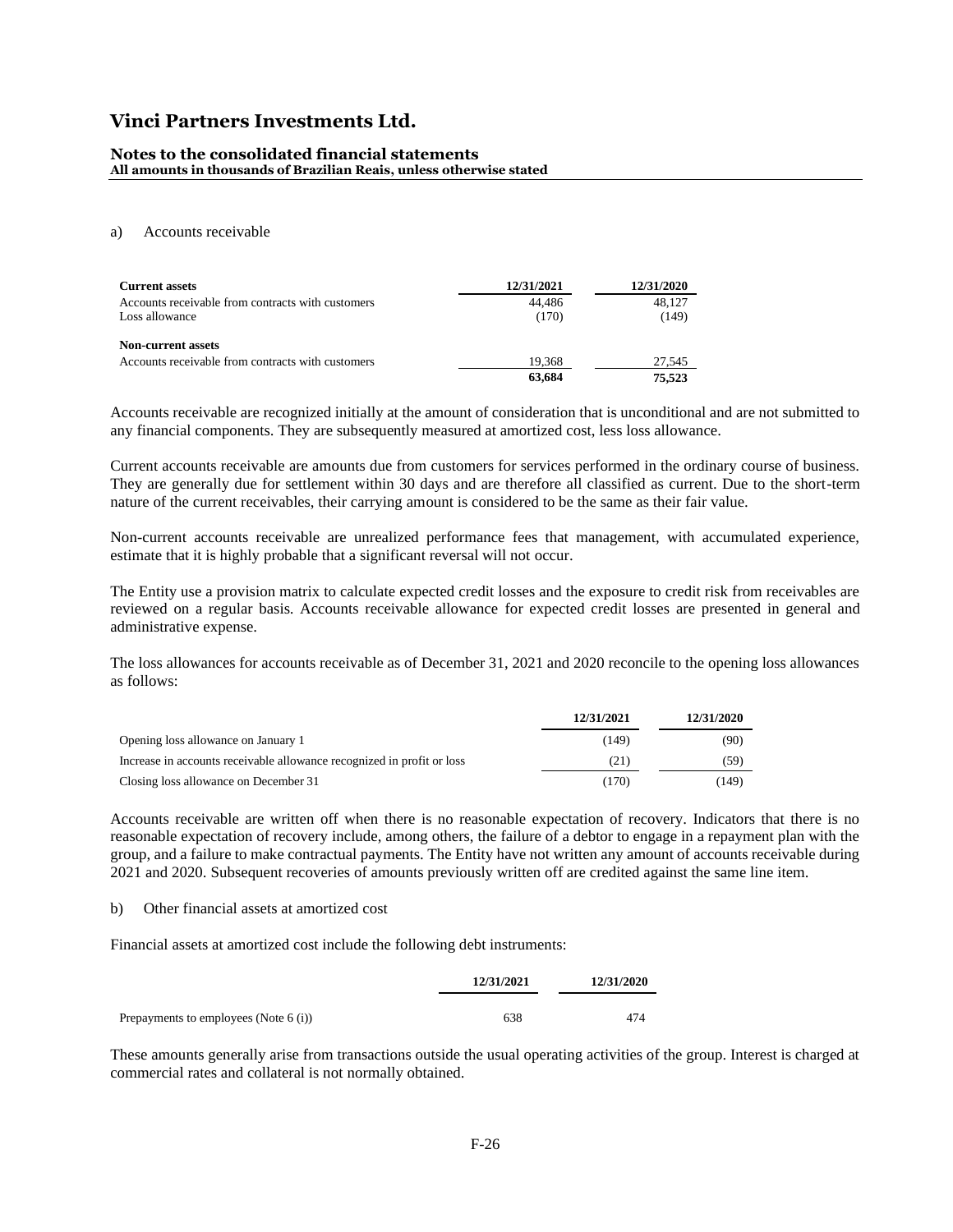### **Notes to the consolidated financial statements**

**All amounts in thousands of Brazilian Reais, unless otherwise stated**

All the financial assets at amortized cost are denominated in Brazilian currency units. As a result, there is no exposure to foreign currency risk. There is also no exposure to price risk as the investments will be held to maturity.

See note 6 for more details.

c) Financial assets at fair value through profit or loss

The group classifies the following financial assets at fair value through profit or loss (FVPL):

- Mutual funds;
- Private markets funds.

Financial assets measured at FVPL include the following categories:

|                           | 12/31/2021 | 12/31/2020 |
|---------------------------|------------|------------|
| <b>Current assets</b>     | 1,372,926  | 8,253      |
| Mutual funds              | 1,372,926  | 8,253      |
| <b>Non-current assets</b> | 8,593      | 31,596     |
| Private markets funds     | 8,593      | 31,596     |

The following tables demonstrate the funds invested included in each category mentioned above.

#### **Mutual funds**

|                                                         | 12/31/2021 | 12/31/2020 |
|---------------------------------------------------------|------------|------------|
| Vinci Monalisa FIM Crédito Privado IE (1)               | 1,233,828  |            |
| Vinci Multiestratégia FIM                               | 109.717    |            |
| Vinci International Master Portfolio SPC - Reflation SP | 11,161     |            |
| FI Vinci Renda Fixa CP                                  | 18,220     | 8,253      |
|                                                         | 1,372,926  | 8,253      |
| <b>Private markets</b>                                  |            |            |
|                                                         | 12/31/2021 | 12/31/2020 |
| Vinci Capital Partners III Feeder FIP Multiestratégia   | 1,891      | 768        |
| Nordeste III FIP Multiestratégia                        | 2,848      | 2,652      |
| Vinci Impacto Ret IV FIP Multiestratégia                |            | 830        |
| Vinci Infra Transmissão FIP - Infraestrutura (i)        | 3,854      | 6,128      |
| Vinci Infra Coinvestimento I FIP - Infraestrutura (i)   |            | 21,218     |
| Total Private markets funds                             | 8,593      | 31,596     |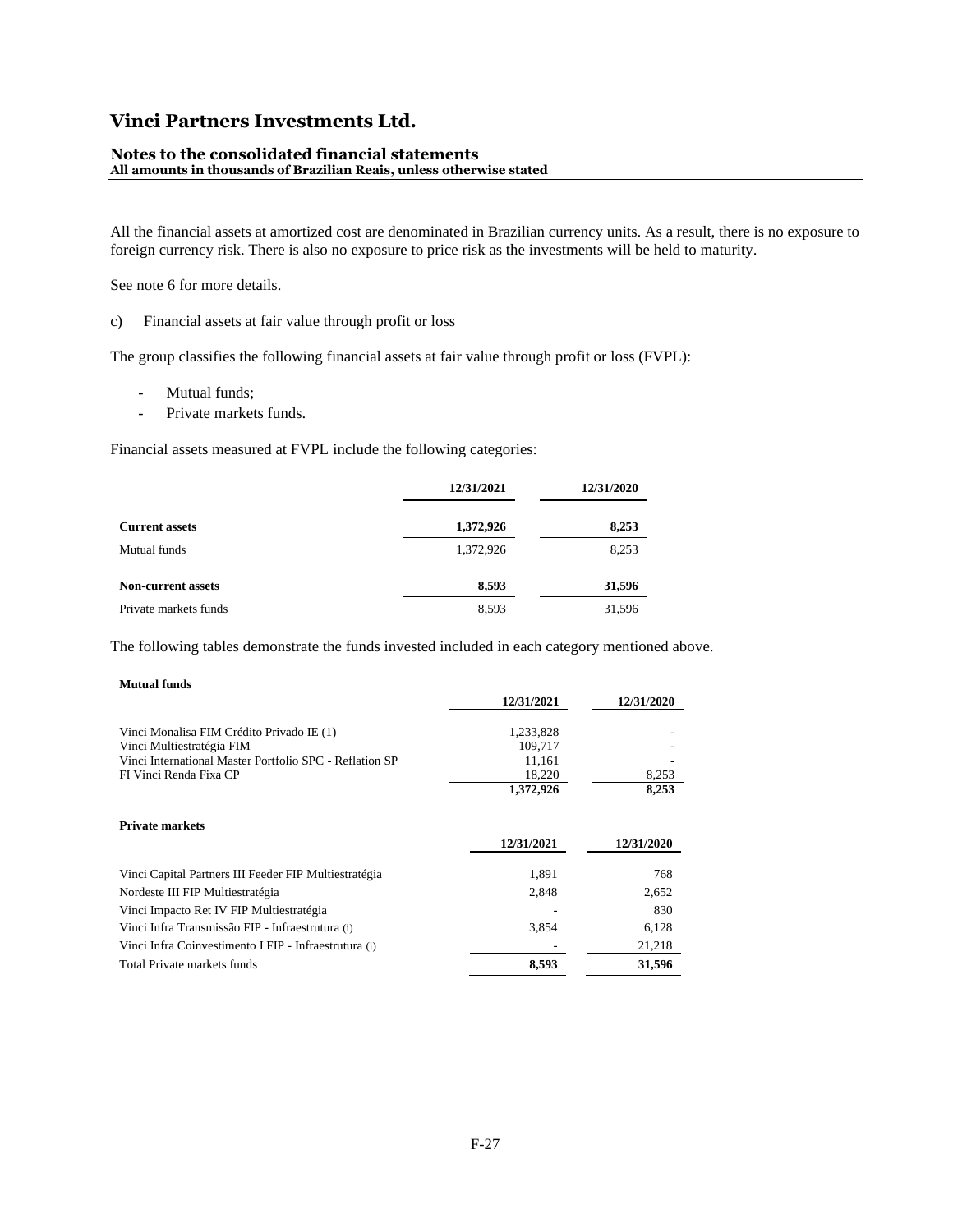# **Notes to the consolidated financial statements**

**All amounts in thousands of Brazilian Reais, unless otherwise stated**

1) Vinci Monalisa FIM Crédito Privado IE ("Vinci Monalisa") is a mutual fund incorporated in Brazil and wholly owned by the Entity. Vinci Monalisa's balances are the following:

|                          | 12/31/2021 | 12/31/2020 |
|--------------------------|------------|------------|
| <b>Net Asset Value</b>   | 1,233,828  |            |
| Real estate funds        | 137,519    |            |
| Mutual funds             | 1,080,108  |            |
| Private equity funds     | 18,768     |            |
| Other assets/liabilities | (2,567)    |            |

The Vinci Monalisa's portfolio is comprised of liquid and illiquid investee funds with different redemption criteria. Over 92% of its investments are liquid and may be redeemed and 8% are non-redeemable investments. The following tables demonstrate the funds invested by Vinci Monalisa:

#### **Mutual funds**

Vinci Monalisa holds investments in several mutual funds to seek profitability through investments in various classes of financial assets such as fixed income assets, Brazilian government bonds, public equities, derivatives financial instruments, investment funds and other short-term liquid securities. As of December 31, 2021, Vinci Monalisa holds R\$ 1,080,108 of investments in mutual funds, which are distributed in the following classification:

|                                     | 12/31/2021 | 12/31/2020      |
|-------------------------------------|------------|-----------------|
| <b>Mutual Funds' classification</b> |            |                 |
| Interest and foreign exchange (a)   | 46.20%     |                 |
| Multistrategy (b)                   | 46.69%     |                 |
| Foreign investments (c)             | 5.23%      | $\qquad \qquad$ |
| Macro (d)                           | 1.88%      |                 |
|                                     | 100.00%    | -               |

- (a) Funds that seek long-term returns via investments in fixed-income assets, admitting strategies that imply interest risk, price index risk and foreign currency risk.
- (b) Funds without commitment to concentration in any specific strategy.
- (c) Funds that invest in financial assets abroad in a portion greater than 40% of their net asset values.
- (d) Funds that operate in various asset classes (fixed income, variable income, foreign exchange, etc.), with investment strategies based on medium and long-term macroeconomic scenarios.

#### **Real Estate funds**

|                               | 12/31/2021 | 12/31/2020 |
|-------------------------------|------------|------------|
| Vinci Imóveis Urbanos FII (i) | 52.537     | -          |
| Other real estate funds       | 84.982     | -          |
|                               | 137.519    | -          |

 (i) The Fund's investment strategy is to acquire properties in the retail, general markets, health and education sectors located in large urban centers that, in the Manager's view, generate long-term value.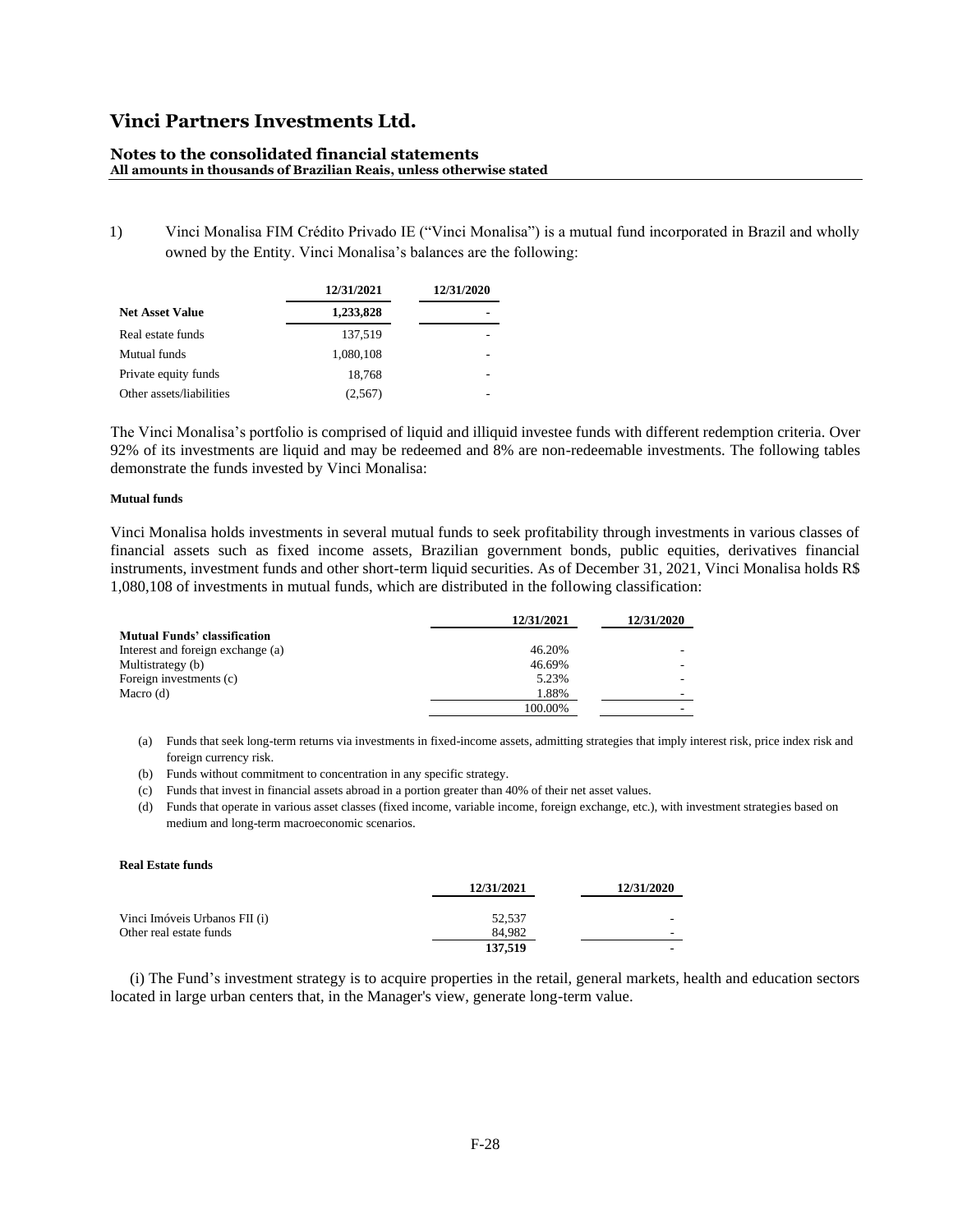### **Notes to the consolidated financial statements**

**All amounts in thousands of Brazilian Reais, unless otherwise stated**

| <b>Private markets funds</b>                                |            |            |
|-------------------------------------------------------------|------------|------------|
|                                                             | 12/31/2021 | 12/31/2020 |
| Vinci Impacto Ret IV FIP Multiestratégia                    | 2.042      |            |
| Vinci Infra Coinvestimento I FIP - Infraestrutura (i)       | 13.446     |            |
| Vinci Infra Água e Saneamento Strategy FIP - Infraestrutura | 1.023      |            |
| Other funds                                                 | 2.257      |            |
| Total private markets funds                                 | 18,768     |            |

 (i) Fund focused on the acquisition of shares, share bonuses subscriptions, debentures convertible or not into shares, or other securities issued by publicly-held, publicly-traded or private corporations that develop new projects of infrastructure in the development sector and operations of electric power transmission lines, participating in the decisionmaking process of the investee, with effective influence. In 2021, the fund sold its investment in Linhas de Energia do Sertão Transmissora S.A. ("LEST"). As of December 31, 2021, the fund held investment in Água Vermelha Transmissora de Energia S.A.

During the year, the following gains/(losses) were recognized in profit or loss:

|    |                                                                               | 12/31/2021 | 12/31/2020 | 12/31/2019 |
|----|-------------------------------------------------------------------------------|------------|------------|------------|
|    | Fair value gains (losses) on investments at FVPL recognized in finance income | 27.982     | 9.066      | 20.244     |
| d) | Cash and cash equivalents                                                     |            |            |            |
|    | <b>Current assets</b>                                                         | 12/31/2021 | 12/31/2020 |            |
|    | Cash and bank deposits                                                        | 21,679     | 13,096     |            |
|    | Financial instruments at fair value through profit or loss (i)                | 80,890     | 70,353     |            |
|    |                                                                               | 102,569    | 83,449     |            |

For the purpose of presentation in the statement of cash flows, cash and cash equivalents includes cash on hand, bank deposits held at financial institutions, other short-term, highly liquid investments with original maturities of three months or less that are readily convertible to known amounts of cash and which are subject to an insignificant risk of changes in value.

(i) Comprises certificates of deposits issued by Banco Bradesco (credit rating AAA evaluated by Fitch Ratings) with interest rates variable from 99.50% to 100.50% of CDI (interbank deposit rate). The certificates are readily convertible to known amounts of cash and which are subject to an insignificant risk of changes in value.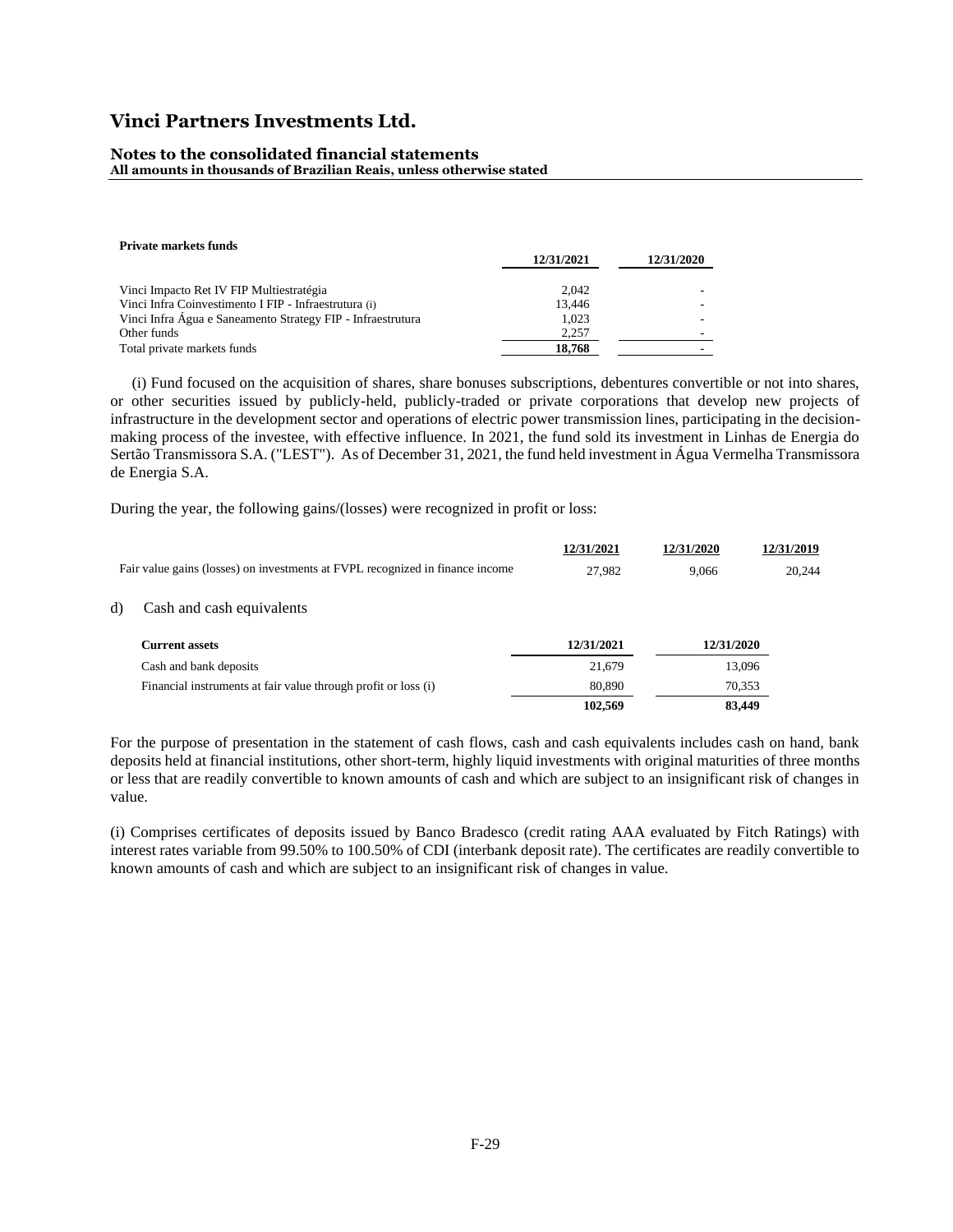### **Notes to the consolidated financial statements**

**All amounts in thousands of Brazilian Reais, unless otherwise stated**

#### e) Financial liabilities

|                                                 | 12/31/2021 | 12/31/2020 |
|-------------------------------------------------|------------|------------|
| <b>Current</b>                                  | 140,111    | 187,386    |
| Trade payables                                  | 831        | 1.039      |
| Labor and social security obligations (Note 12) | 106,299    | 40,724     |
| Lease liabilities                               | 22,304     | 19,828     |
| Accounts payable (Note 11)                      | 10,677     | 125,795    |
| Non-current                                     | 63,240     | 86,404     |
| Lease liabilities                               | 63,240     | 86,371     |
| Accounts payable (Note 11)                      |            | 33         |
|                                                 | 203,351    | 273,790    |

#### **(a) Fair value hierarchy**

This section explains the judgements and estimates made in determining the fair values of the financial instruments that are recognized and measured at fair value through profit or loss in the financial statements. To provide an indication about the reliability of the inputs used in determining fair value, the group has classified its financial instruments into the three levels prescribed under the accounting standards. An explanation of each level follows underneath the table.

|                                   | On December 31, 2021        |           |         |              |  |  |  |
|-----------------------------------|-----------------------------|-----------|---------|--------------|--|--|--|
| Recurring fair value measurements | <b>Level 1</b>              | Level 2   | Level 3 | <b>Total</b> |  |  |  |
| <b>Financial Assets</b>           |                             |           |         |              |  |  |  |
| Certificate of deposits           |                             | 80,890    |         | 80,890       |  |  |  |
| Mutual funds                      |                             | 1,372,926 |         | 1,372,926    |  |  |  |
| Private equity funds              |                             |           | 8,593   | 8,593        |  |  |  |
| <b>Total Financial Assets</b>     |                             | 1,453,816 | 8,593   | 1,462,409    |  |  |  |
|                                   | <b>On December 31, 2020</b> |           |         |              |  |  |  |
| Recurring fair value measurements | <b>Level 1</b>              | Level 2   | Level 3 | <b>Total</b> |  |  |  |
| <b>Financial Assets</b>           |                             |           |         |              |  |  |  |
| Certificate of deposits           |                             | 70.353    |         | 70,353       |  |  |  |
| Mutual funds                      |                             | 8,253     |         | 8,253        |  |  |  |
| Private equity funds              |                             |           | 31,596  | 31,596       |  |  |  |
| <b>Total Financial Assets</b>     |                             | 78,606    | 31,596  | 110,202      |  |  |  |

Level 1: The fair value of financial instruments traded in active markets (such as publicly traded real estate funds) is based on quoted market prices at the end of the reporting period. The quoted market price used for financial assets held by the group is the current bid price. These instruments are included in level 1.

Level 2: The fair value of financial instruments that are not traded in an active market is determined using valuation techniques which maximize the use of observable market data and rely as little as possible on entity-specific estimates. If all significant inputs required to fair value an instrument are observable, the instrument is included in level 2.

Vinci Monalisa is a financial instrument classified as level 2. Its portfolio is comprised of items that could be classified as level 1, level 2 and level 3, in the amount of R\$ 57,006, R\$ 1,080,108 and R\$ 96,714, respectively.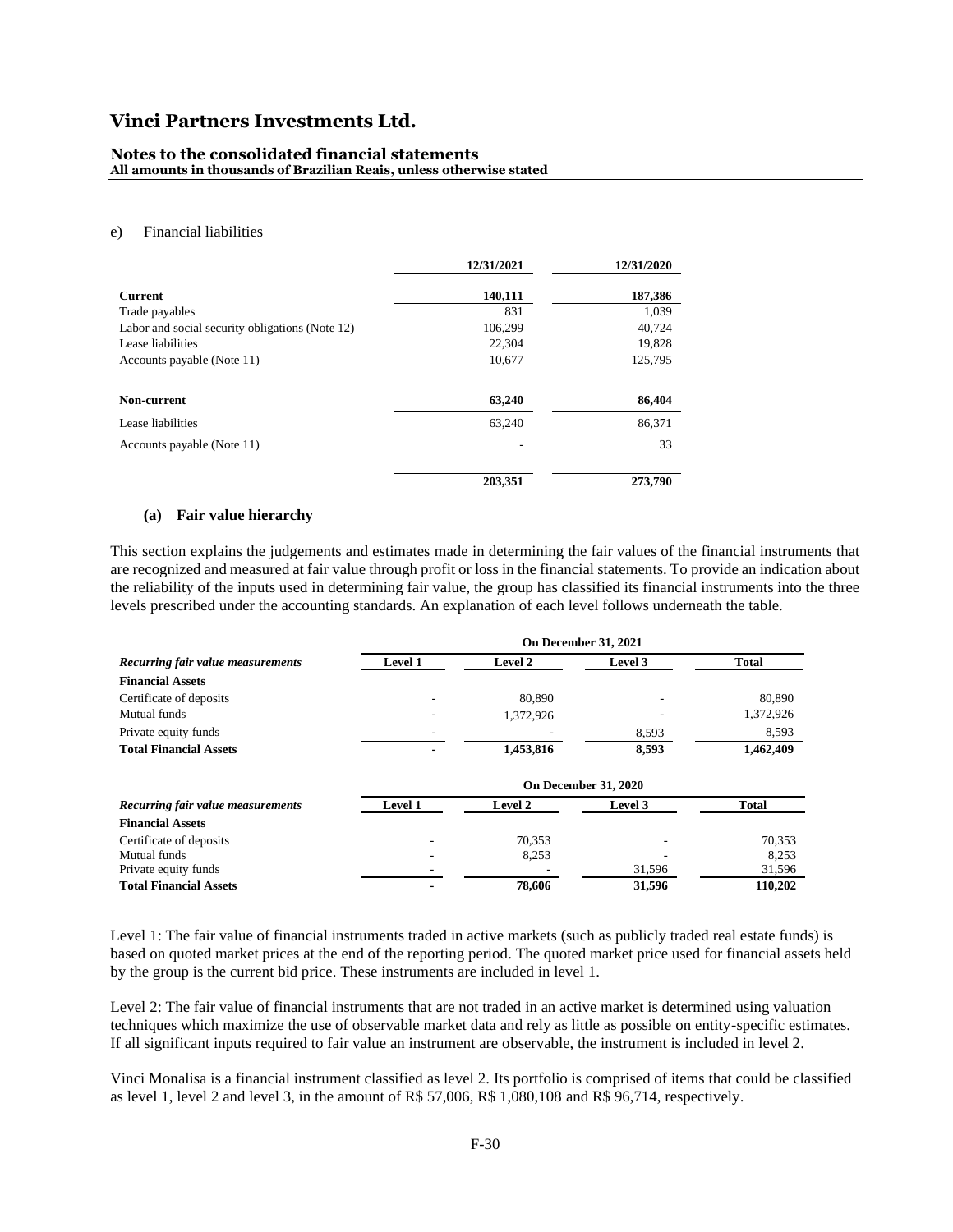### **Notes to the consolidated financial statements**

**All amounts in thousands of Brazilian Reais, unless otherwise stated**

Level 3: If one or more of the significant inputs is not based on observable market data, the instrument is included in level 3. This is the case for unlisted equity securities.

### **(b) Valuation techniques used to determine fair values**

Specific valuation techniques used to value financial instruments include:

- the use of quoted market prices

- for level 3 financial instruments – discounted cash flow analysis.

All non-listed assets fair value estimates are included in level 2, except for private equity funds, where the fair values have been determined based on fair value appraisals for fund's investments, performed by the fund's management or a third party hired by the Administration. The most part of the level 3 financial instruments evaluation uses discount cash flows techniques to evaluate the fair value of the Fund's investments. The appraisals performed by a third party are reviewed by Vinci or its subsidiaries (fund's management).

### **(c) Fair value measurements using significant unobservable inputs (level 3)**

The following table presents the changes in level 3 items for the years ended December 31, 2021 and 2020:

|                                   | <b>Fair Value</b> |
|-----------------------------------|-------------------|
| Opening balance January 1, 2020   | 24,164            |
| Capital deployment                | 1,748             |
| Sales and distributions           | (778)             |
| Gain recognized in finance income | 6,462             |
| Closing balance December 31, 2020 | 31,596            |
| Capital deployment                | 932               |
| Transfer (a)                      | (22,746)          |
| Sales and distributions           | (3,481)           |
| Gain recognized in finance income | 2,292             |
| Closing balance December 31, 2021 | 8.593             |

(a) During the year ended December 31, 2021, Vinci Impacto Ret IV FIP Multiestratégia and Vinci Infra Coinvestimento I FIP - Infraestrutura were transferred to Vinci Monalisa.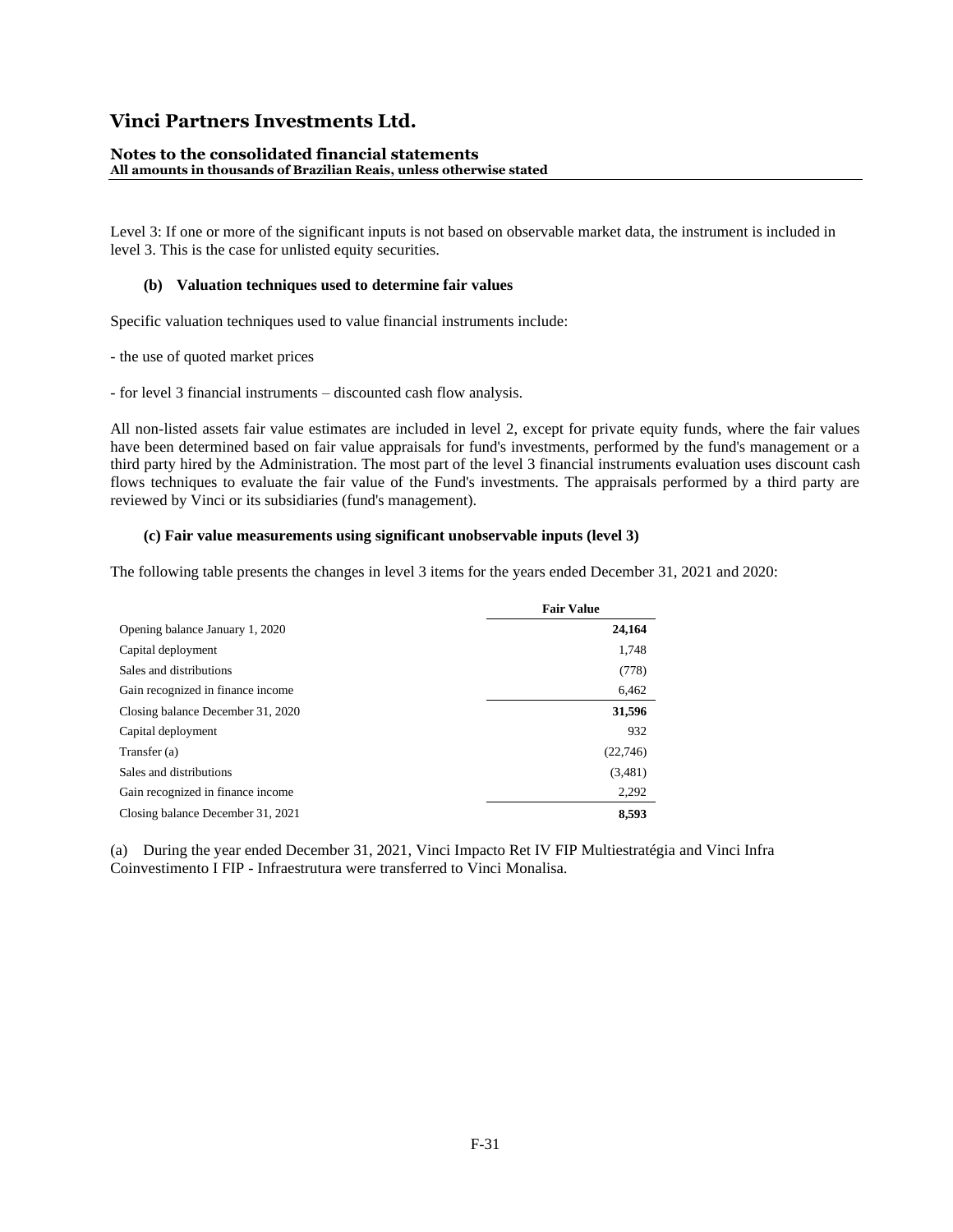#### **Notes to the consolidated financial statements All amounts in thousands of Brazilian Reais, unless otherwise stated**

### **(d) Valuation inputs and relationships to fair value**

The following table summarizes the quantitative information about the significant unobservable inputs used in level 3 fair value measurements:

| Fair value at                                               |            | <b>Valuation</b> | Unobservable            | <b>Reasonable</b><br>possible |               |                         |                         |                                                                                                                                                                                                                     |
|-------------------------------------------------------------|------------|------------------|-------------------------|-------------------------------|---------------|-------------------------|-------------------------|---------------------------------------------------------------------------------------------------------------------------------------------------------------------------------------------------------------------|
| <b>Description</b>                                          | 12/31/2021 | 12/31/2020       | Technique               | inputs                        | shift $+/-$   | 2021 Gain /<br>(Losses) | 2020 Gain /<br>(Losses) | <b>Possible shift in Gain and losses</b>                                                                                                                                                                            |
| Vinci Infra<br>Coinvestimento $I$ FIP $-$<br>Infraestrutura |            | 21,218           | Discounted<br>cash flow | Discount rate                 | $0.5\% / 1\%$ | 559                     | 4,548                   | In 2020, lower discount rate in 50 basis points<br>would increase fair value by R\$ 1,095 and<br>higher discount rate in 100 basis points would<br>decrease fair value by R\$ 1,920                                 |
| Vinci Infra<br>Transmissão FIP -<br>Infraestrutura          | 3,854      | 6,128            | Discounted<br>cash flow | Discount rate                 | $0.5\% / 1\%$ | 703                     | 1,253                   | Lower discount rate in 50 basis points would<br>increase fair value by R\$ 1,272 (R\$ $656 - 2020$ )<br>and higher discount rate in 100 basis points<br>would decrease fair value by R\$ 1,411 (R\$ 682)<br>$-2020$ |
| Nordeste III FIP<br>Multiestratégia                         | 2,848      | 2,652            | Discounted<br>cash flow | Discount rate                 | $0.5\% / 1\%$ | 497                     | 702                     | Lower discount rate in 50 basis points would<br>increase fair value by R\$ 28 (R\$ 9 - 2020) and<br>higher discount rate in 100 basis points would<br>decrease fair value by $R$57 (R$18)$                          |
| <b>Others</b>                                               | 1,891      | 1,598            | <b>NAV</b> Valuation    | <b>NAV</b>                    | $1\% / 2\%$   | 533                     | (41)                    | Increased NAV in 100 basis points would<br>increase fair value by R\$ 19 (R\$ $26 - 2020$ ) and<br>lower NAV in 200 basis points would decrease<br>fair value by R\$ 38 (R\$ $52 - 2020$ )                          |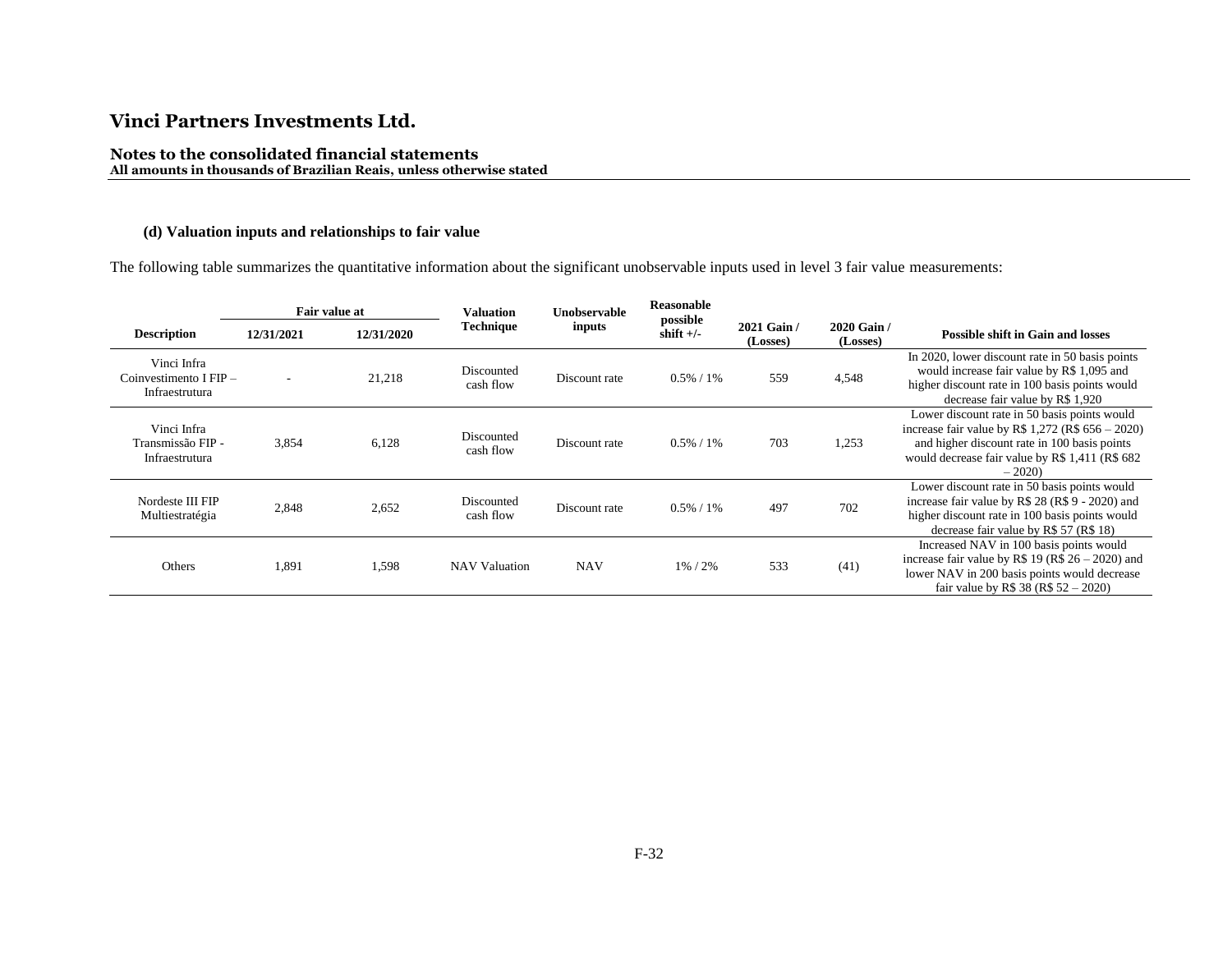#### **Notes to the consolidated financial statements All amounts in thousands of Brazilian Reais, unless otherwise stated**

### **6 Other assets**

|                                       | 12/31/2021 | 12/31/2020 |
|---------------------------------------|------------|------------|
|                                       |            |            |
| Prepayments to employees (i)          | 638        | 474        |
| Sundry advances                       | 288        | 159        |
| Advances to projects in progress (ii) | 2,784      | 7,882      |
| Transaction costs (iii)               |            | 3,571      |
| Other prepayments                     | 365        | 81         |
| Related parties receivables (iv)      | 265        | 260        |
| Guarantee deposits                    | 1,525      | 1,040      |
| Rent receivables                      | 252        | 398        |
| Others                                | 87         | 58         |
|                                       | 6,204      | 13,923     |
| Current                               | 4,193      | 12,383     |
| Non-current                           | 2,011      | 1,540      |
|                                       | 6,204      | 13,923     |

(i) Refers to amounts receivable from employees, in which the amount is rated at the interest rate of the Interbank Deposit Certificate (CDI).

(ii) Refers to costs incurred by projects related to funds administered by Vinci, that are initially paid by the Group and subsequently reimbursed.

(iii) Refers to transaction costs incurred by Vinci related to the initial public offering. After the closing of the initial public offering the amount was transferred to the shareholders equity.

(iv) Refers to an intercompany transaction. See note 19 for more details.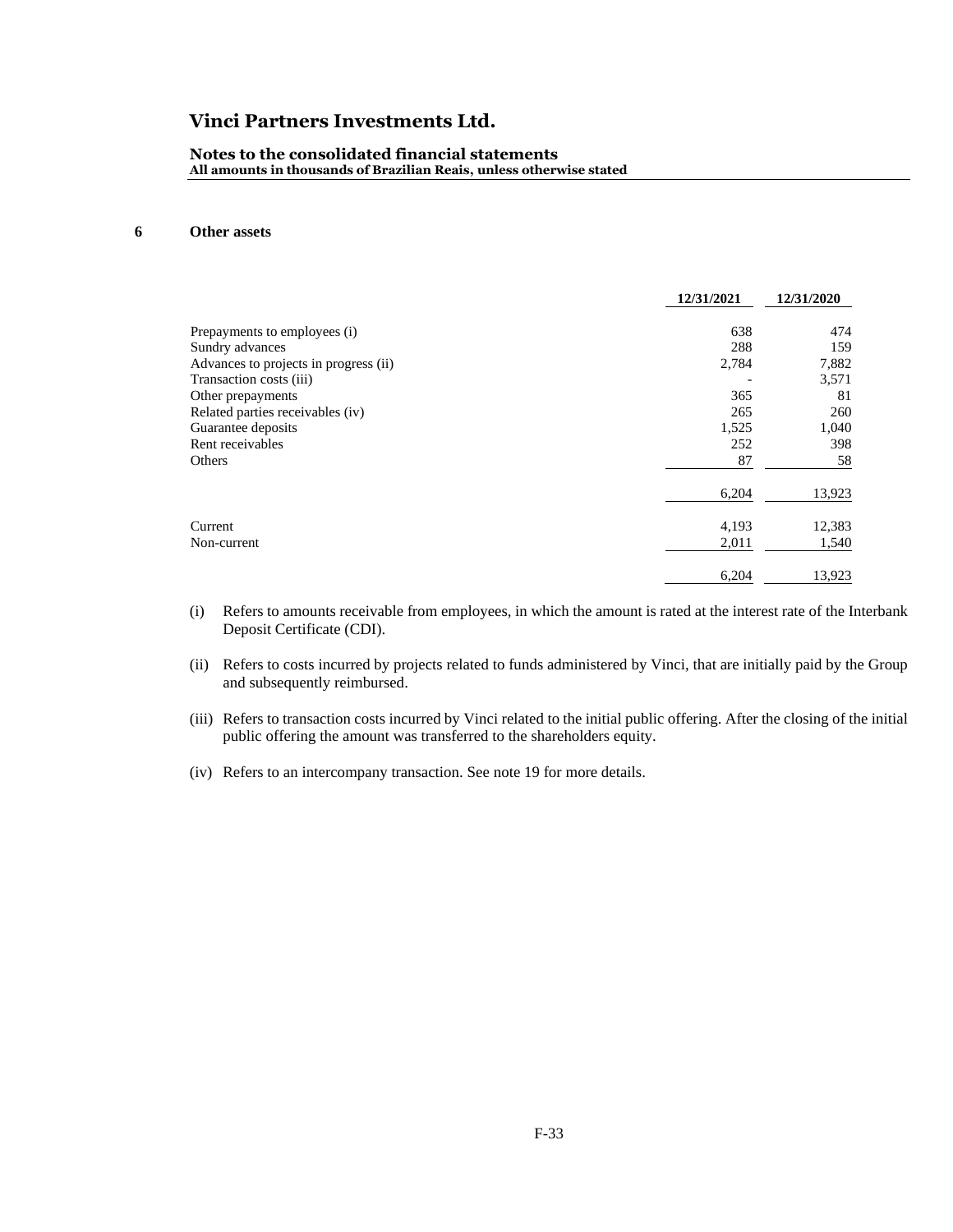#### **Notes to the consolidated financial statements All amounts in thousands of Brazilian Reais, unless otherwise stated**

### **7 Investments**

### (a) Non-controlling interests (NCI)

Set out below is summarized financial information for each subsidiary that has non-controlling interests that are material to the group. The amounts disclosed for each subsidiary are before inter-company eliminations.

|                                 |            | <b>Vinci Int'l Real Estate</b> | <b>Total</b> |            |  |
|---------------------------------|------------|--------------------------------|--------------|------------|--|
|                                 | 12/31/2021 | 12/31/2020                     | 12/31/2021   | 12/31/2020 |  |
| <b>Summarized Balance Sheet</b> |            |                                |              |            |  |
| Current assets                  | 575        | 270                            | 575          | 270        |  |
| <b>Current liabilities</b>      | (401)      | (209)                          | (401)        | (209)      |  |
| Current net assets              | 174        | 61                             | 174          | 61         |  |
| Non-current assets              |            |                                |              |            |  |
| Non-current liabilities         |            |                                |              |            |  |
| Non-current net assets          |            |                                |              |            |  |
| Net assets                      | 174        | 61                             | 174          | 61         |  |
| <b>Accumulated NCI</b>          | 43         | 15                             | 43           | 15         |  |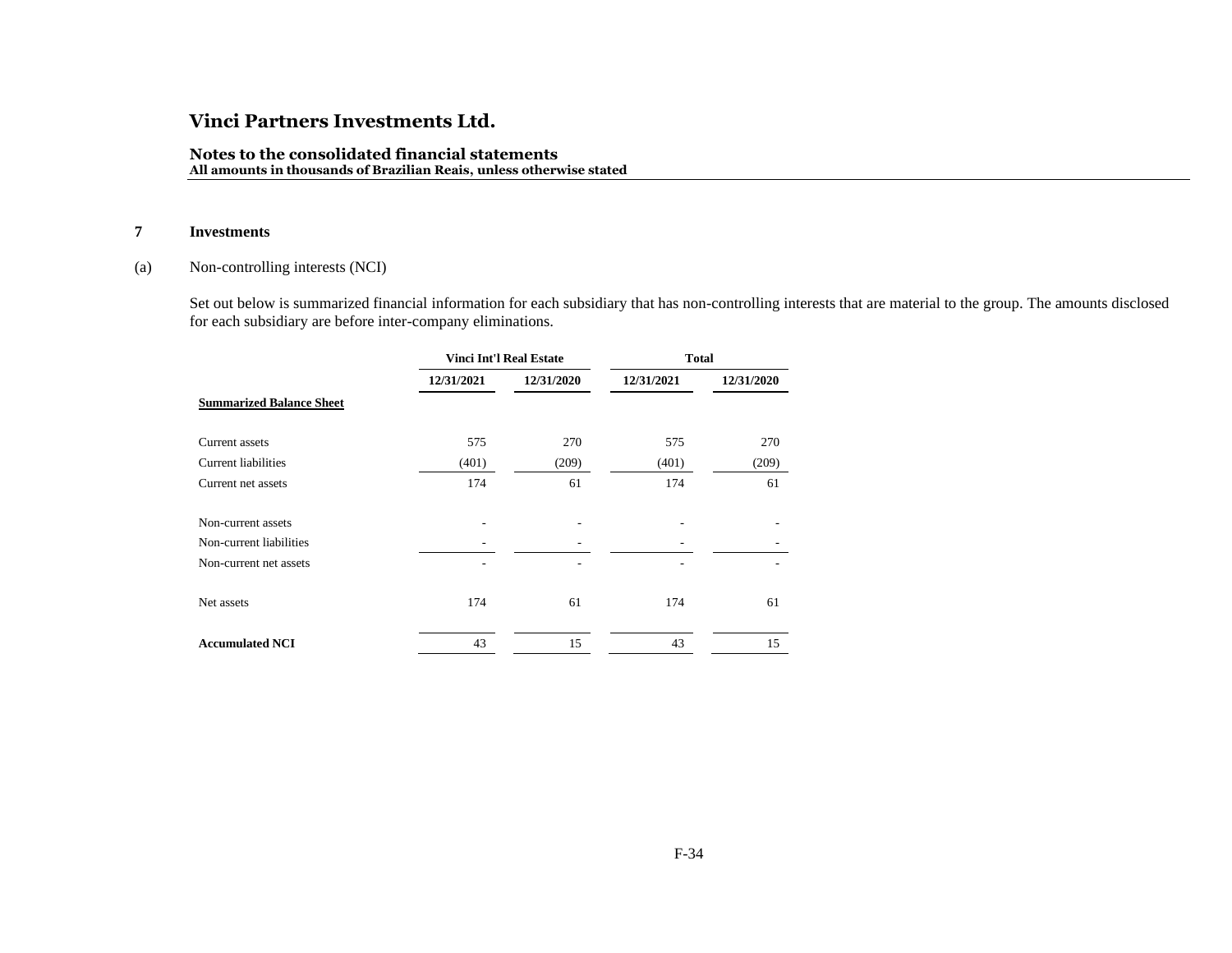# **Notes to the consolidated financial statements**

**All amounts in thousands of Brazilian Reais, unless otherwise stated**

| <b>Summarized statement</b>                        | <b>Vinci Real Estate</b> |            |                          | Vinci Infraestrutura |                          | <b>Vinci International Real Estate</b> | <b>Total</b> |          |
|----------------------------------------------------|--------------------------|------------|--------------------------|----------------------|--------------------------|----------------------------------------|--------------|----------|
| of comprehensive income                            | $2021$ (*)               | $2020 (*)$ | $2021$ (**)              | 2020 $(**)$          | 2021                     | 2020                                   | 2021         | 2020     |
| Revenue                                            | $\sim$                   | 21,367     | $\sim$                   | 23,394               | 190                      | 237                                    | 190          | 44,998   |
| Profit for the period                              | $\overline{\phantom{a}}$ | 15,020     | $\overline{\phantom{a}}$ | 16,865               |                          |                                        |              | 31,885   |
| Other comprehensive income                         |                          |            | ۰                        |                      | $\overline{\phantom{a}}$ | $\overline{\phantom{a}}$               |              |          |
| Total comprehensive income                         | $\sim$                   | 15,020     | $\overline{\phantom{a}}$ | 16,865               |                          | $\overline{\phantom{a}}$               | $\sim$       | 31,885   |
| <b>Profit allocated to NCI before</b><br>dividends | $\overline{\phantom{a}}$ | 3,004      | $\overline{\phantom{a}}$ | 3,373                |                          |                                        |              | 6,377    |
| Disproportionate dividends distributions           | $\overline{\phantom{a}}$ | (2,037)    | $\overline{\phantom{a}}$ | (5,385)              |                          |                                        |              | (7, 422) |
| Profit/(loss) allocated to NCI                     | $\overline{\phantom{a}}$ | 967        | $\overline{\phantom{a}}$ | (2,012)              |                          | $\overline{\phantom{a}}$               |              | (1,045)  |

(\*) The statement of comprehensive income is presented up to August 31, 2020 once Vinci acquired the remaining interest of its investee Vinci Real Estate Investimentos Ltda. from the minority at this date, as informed in note 2.1.

(\*\*) The statement of comprehensive income is presented up to October 31, 2020 once Vinci acquired the remaining interest of its investee Vinci Infraestrutura Gestora de Recursos Ltda from the minority on November 21, 2020, as informed in note 2.1.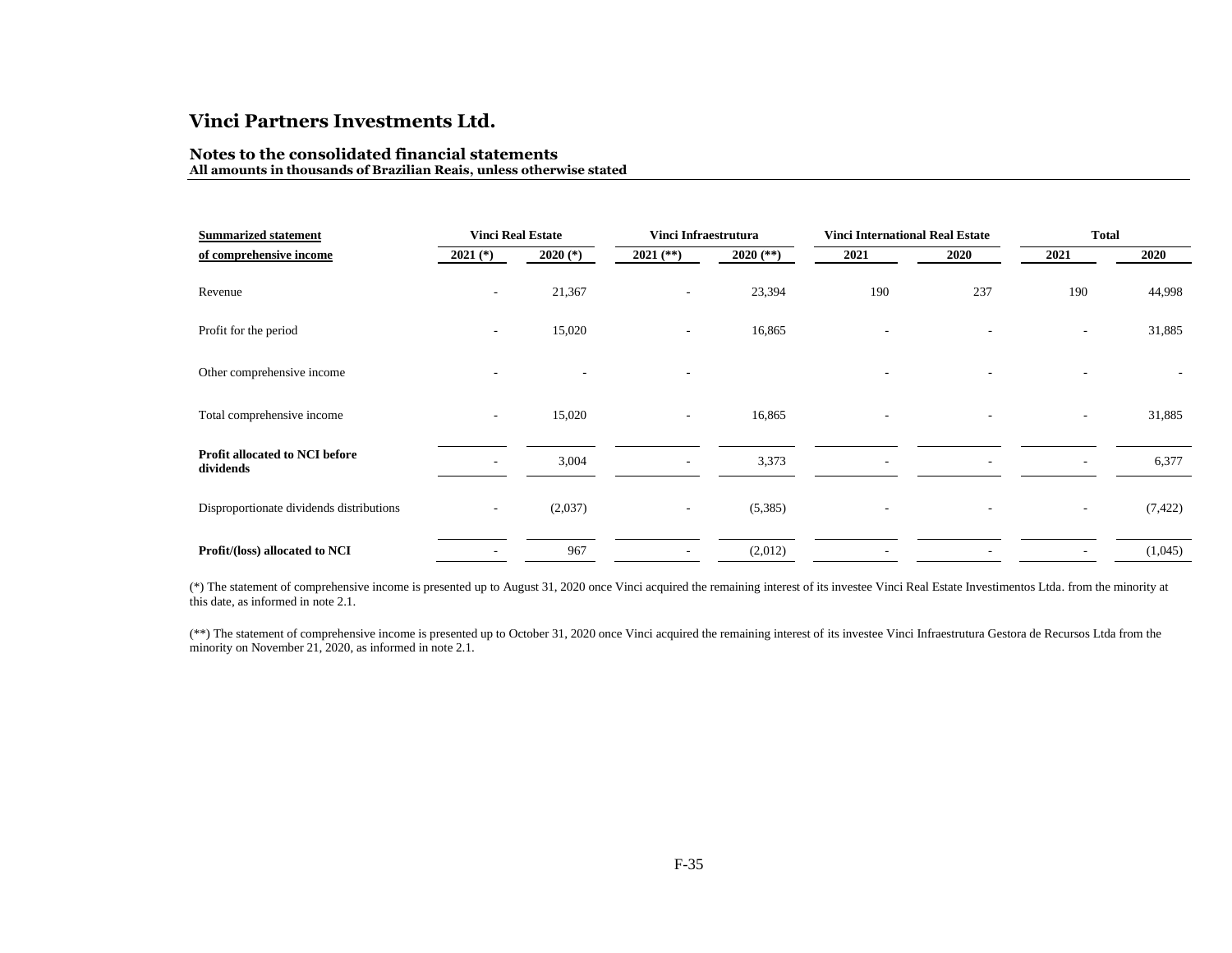#### **Notes to the consolidated financial statements All amounts in thousands of Brazilian Reais, unless otherwise stated**

### **8 Property and equipment**

|                                                                 |                                  |                                                  |                                       |                    |                            | 12/31/2021   |
|-----------------------------------------------------------------|----------------------------------|--------------------------------------------------|---------------------------------------|--------------------|----------------------------|--------------|
|                                                                 | <b>Furniture</b><br>and fittings | <b>Improvements</b> in<br>properties<br>of third | <b>Computers</b><br>and peripherals - | <b>Equipaments</b> | Work of arts and<br>others |              |
|                                                                 | stuffs                           | parties                                          | improvements                          | and tools          |                            | <b>Total</b> |
| Cost                                                            |                                  |                                                  |                                       |                    |                            |              |
| At January 1, 2021                                              | 10,465                           | 46,895                                           | 5,802                                 | 9,985              | 861                        | 74,008       |
| Acquisitions, net of disposals                                  | 1,155                            | 666                                              | 577                                   | 127                | (72)                       | 2,453        |
| Foreign Exchange variations of property<br>and equipment abroad | $\overline{\phantom{a}}$         | 1,463                                            | $\overline{\phantom{a}}$              | 420                |                            | 1,883        |
| At December 31, 2021                                            | 11,620                           | 49,024                                           | 6,379                                 | 10,532             | 789                        | 78,344       |
| Accumulated depreciation                                        | (6,795)                          | (37, 831)                                        | (5,264)                               | (9,075)            |                            | (58, 965)    |
| At January 1, 2021<br>Annual depreciation                       | (849)                            | (2,119)                                          | (227)                                 | (222)              |                            | (3, 417)     |
| Disposals                                                       |                                  |                                                  | 168                                   |                    |                            | 168          |
| Foreign Exchange variations of property                         |                                  |                                                  |                                       |                    |                            |              |
| and equipment abroad                                            |                                  | (1,439)                                          |                                       | (397)              |                            | (1, 839)     |
| At December 31, 2021                                            | (7, 644)                         | (41, 839)                                        | (5, 323)                              | (9,694)            |                            | (64,050)     |
| Net book value                                                  |                                  |                                                  |                                       |                    |                            |              |
| At January 1, 2021                                              | 3,670                            | 9,064                                            | 538                                   | 910                | 861                        | 15,043       |
| At December 31, 2021                                            | 3,976                            | 7,635                                            | 1,056                                 | 838                | 789                        | 14,294       |
| Annual depreciation rate - %                                    | 10                               | From 10 to 20                                    | 20                                    | 10                 |                            |              |

Extension options in offices leases have not been included in the lease liability, because the Group could replace the assets without significant cost or business disruption.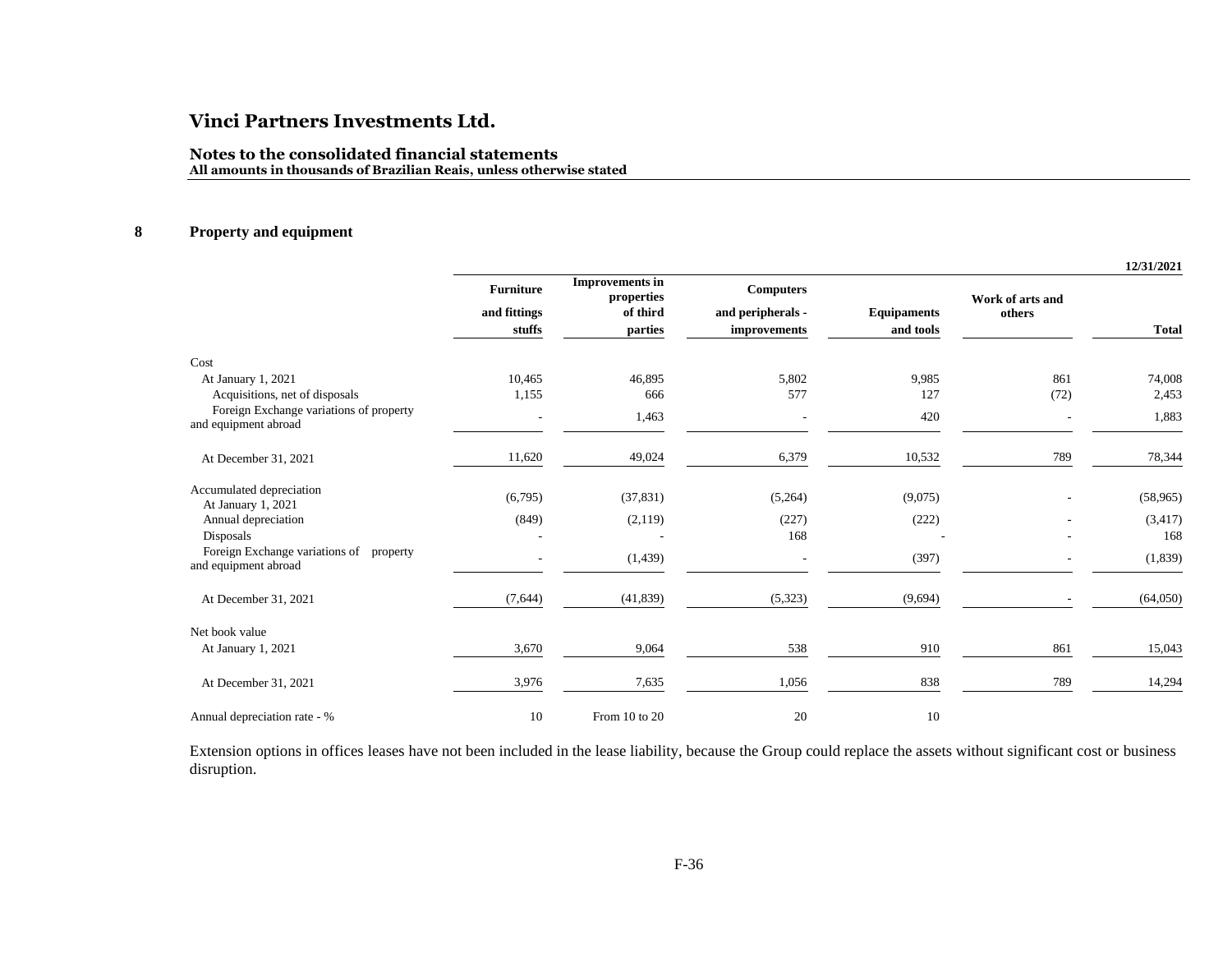# **Notes to the consolidated financial statements**

**All amounts in thousands of Brazilian Reais, unless otherwise stated**

|                                                                    |                          |                                      |                          |                    |                  | 12/31/2020   |
|--------------------------------------------------------------------|--------------------------|--------------------------------------|--------------------------|--------------------|------------------|--------------|
|                                                                    | <b>Furniture</b>         | <b>Improvements in</b><br>properties | <b>Computers</b>         |                    | Work of arts and |              |
|                                                                    | and fittings             | of third                             | and peripherals -        | <b>Equipaments</b> | others           |              |
|                                                                    | stuffs                   | parties                              | improvements             | and tools          |                  | <b>Total</b> |
| Cost                                                               |                          |                                      |                          |                    |                  |              |
| At January 1, 2020                                                 | 9,003                    | 42,534                               | 5,560                    | 8,459              | 785              | 66,341       |
| Aquisitions                                                        | 1,462                    |                                      | 242                      | 235                | 76               | 2,015        |
| Foreign Exchange variations of property<br>and equipment abroad    | $\overline{\phantom{a}}$ | 4,361                                | $\overline{\phantom{a}}$ | 1,291              |                  | 5,652        |
| At December 31, 2020                                               | 10,465                   | 46,895                               | 5,802                    | 9,985              | 861              | 74,008       |
| Accumulated depreciation<br>At January 1, 2020                     | (6,008)                  | (31,751)                             | (4,913)                  | (7,257)            |                  | (49, 929)    |
| Annual depreciation                                                | (787)                    | (1,580)                              | (351)                    | (638)              |                  | (3,356)      |
| Foreign Exchange variations of<br>property<br>and equipment abroad | $\overline{\phantom{a}}$ | (4,500)                              | $\overline{\phantom{a}}$ | (1,180)            |                  | (5,680)      |
|                                                                    |                          |                                      |                          |                    |                  |              |
| At December 31, 2020                                               | (6,795)                  | (37, 831)                            | (5,264)                  | (9,075)            |                  | (58,965)     |
| Net book value                                                     |                          |                                      |                          |                    |                  |              |
| At January 1, 2020                                                 | 2,995                    | 10,783                               | 647                      | 1,202              | 785              | 16,412       |
| At December 31, 2020                                               | 3,670                    | 9,064                                | 538                      | 910                | 861              | 15,043       |
| Annual depreciation rate - %                                       | 10                       | From 10 to 20                        | 20                       | 10                 |                  |              |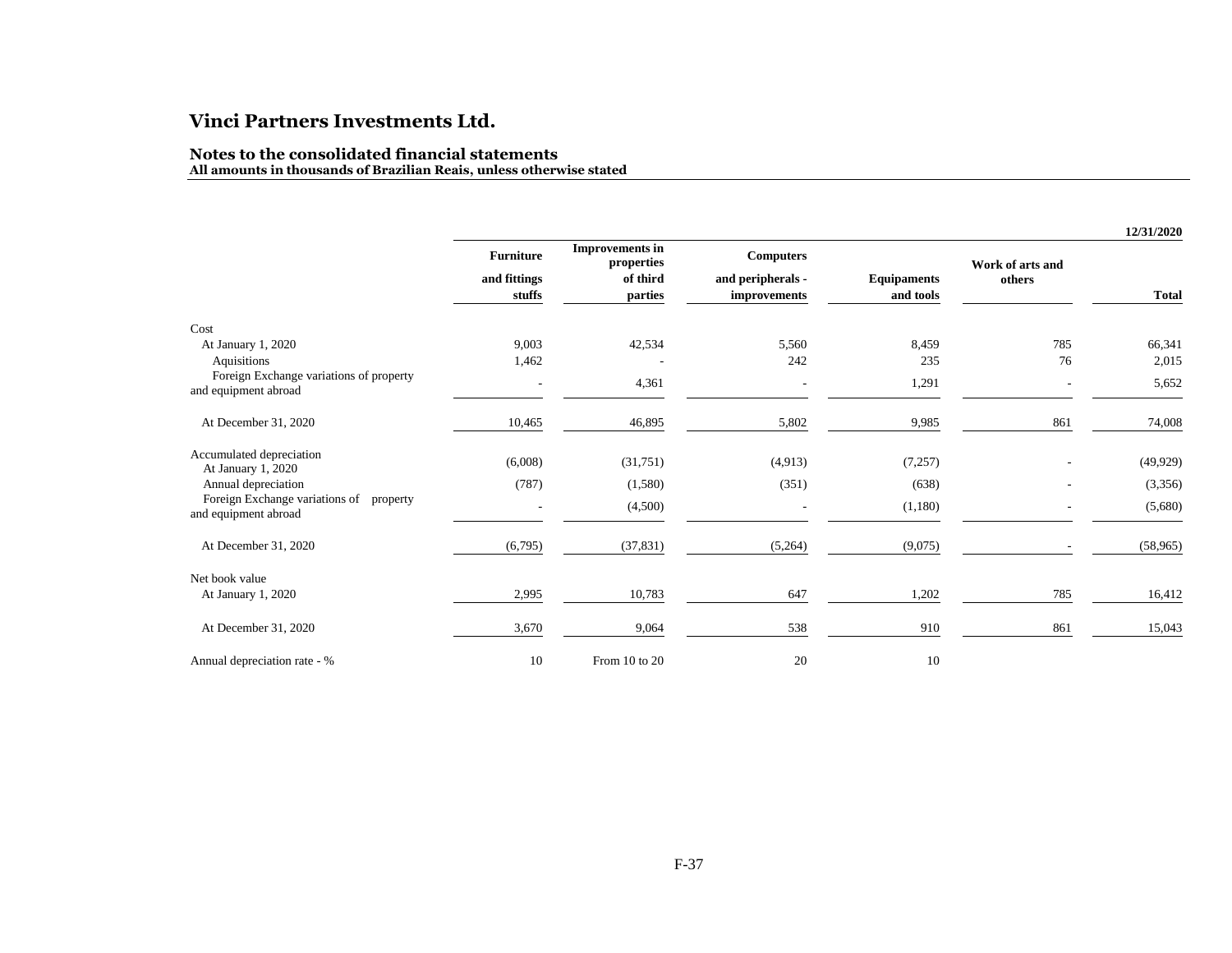#### **Notes to the consolidated financial statements All amounts in thousands of Brazilian Reais, unless otherwise stated**

### **9 Intangible assets**

Intangible assets include expenditures with the development of the software product for Risk System and Portfolio Allocation, whose purpose is to evaluate the risk of the funds and to allocate the clients' portfolio.

Economic benefits will flow to the Group from the service fees charged to the clients for the sale of advisory services on market risks or through a service which the Vinci's managers named Wealth Management.

The Entity assesses at each reporting date whether there is an indication that an intangible asset may be impaired. If any indication exists, the Entity estimates the asset's recoverable amount. There were no indications of impairment of intangible assets for the years ended December 31, 2021 and 2020.

|                                                           |                      | 12/31/2021   |
|-----------------------------------------------------------|----------------------|--------------|
|                                                           | Software development | <b>Total</b> |
| Cost                                                      |                      |              |
| At January 1, 2021                                        | 23,723               | 23,723       |
| Purchases                                                 | 470                  | 470          |
| Foreign exchange variation of<br>intangible assets abroad | 597                  | 597          |
| At December 31, 2021                                      | 24,790               | 24,790       |
| Accumulated amortization                                  |                      |              |
| At January 1, 2021                                        | (22, 282)            | (22, 282)    |
| Annual amortization                                       | (740)                | (740)        |
| Foreign exchange variation of<br>intangible assets abroad | (611)                | (611)        |
| At December 31, 2021                                      | (23, 633)            | (23, 633)    |
| At January 1, 2021                                        | 1,441                | 1,441        |
|                                                           |                      |              |
| At December 31, 2021                                      | 1,157                | 1,157        |
| Amortization rate (per year) - %                          | 20%                  |              |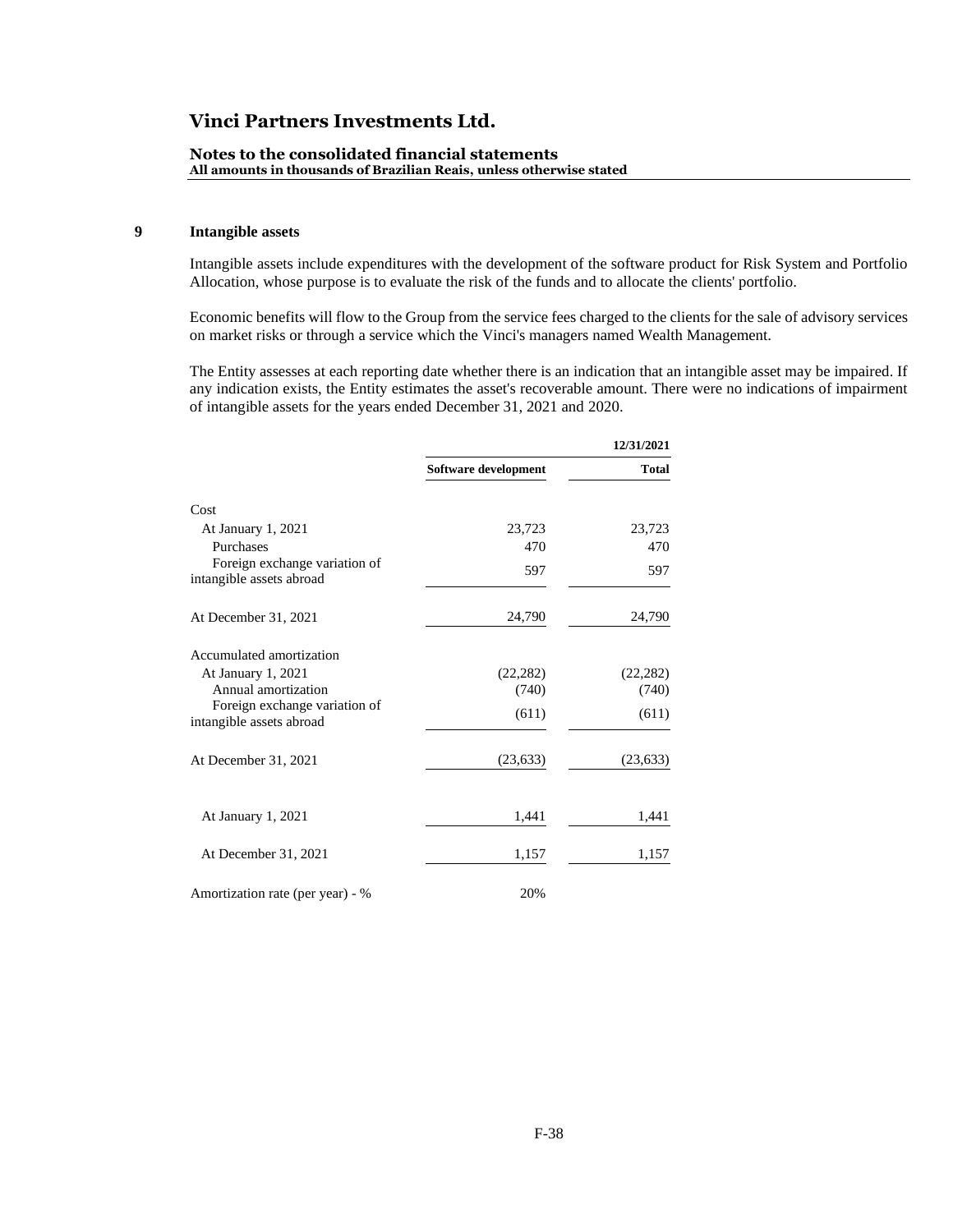|                                                           |                      | 12/31/2020   |
|-----------------------------------------------------------|----------------------|--------------|
|                                                           | Software development | <b>Total</b> |
| Cost                                                      |                      |              |
| At January 1, 2020                                        | 21,908               | 21,908       |
| Purchases                                                 |                      |              |
| Foreign exchange variation of<br>intangible assets abroad | 1,815                | 1,815        |
| At December 31, 2020                                      | 23,723               | 23,723       |
| Accumulated amortization                                  |                      |              |
| At January 1, 2020                                        | (19, 188)            | (19, 188)    |
| Annual amortization                                       | (1,286)              | (1,286)      |
| Foreign exchange variation of<br>intangible assets abroad | (1,808)              | (1,808)      |
| At December 31, 2020                                      | (22, 282)            | (22, 282)    |
| At January 1, 2020                                        | 2,720                | 2,720        |
| At December 31, 2020                                      | 1,441                | 1,441        |
| Amortization rate (per year) - %                          | 20%                  |              |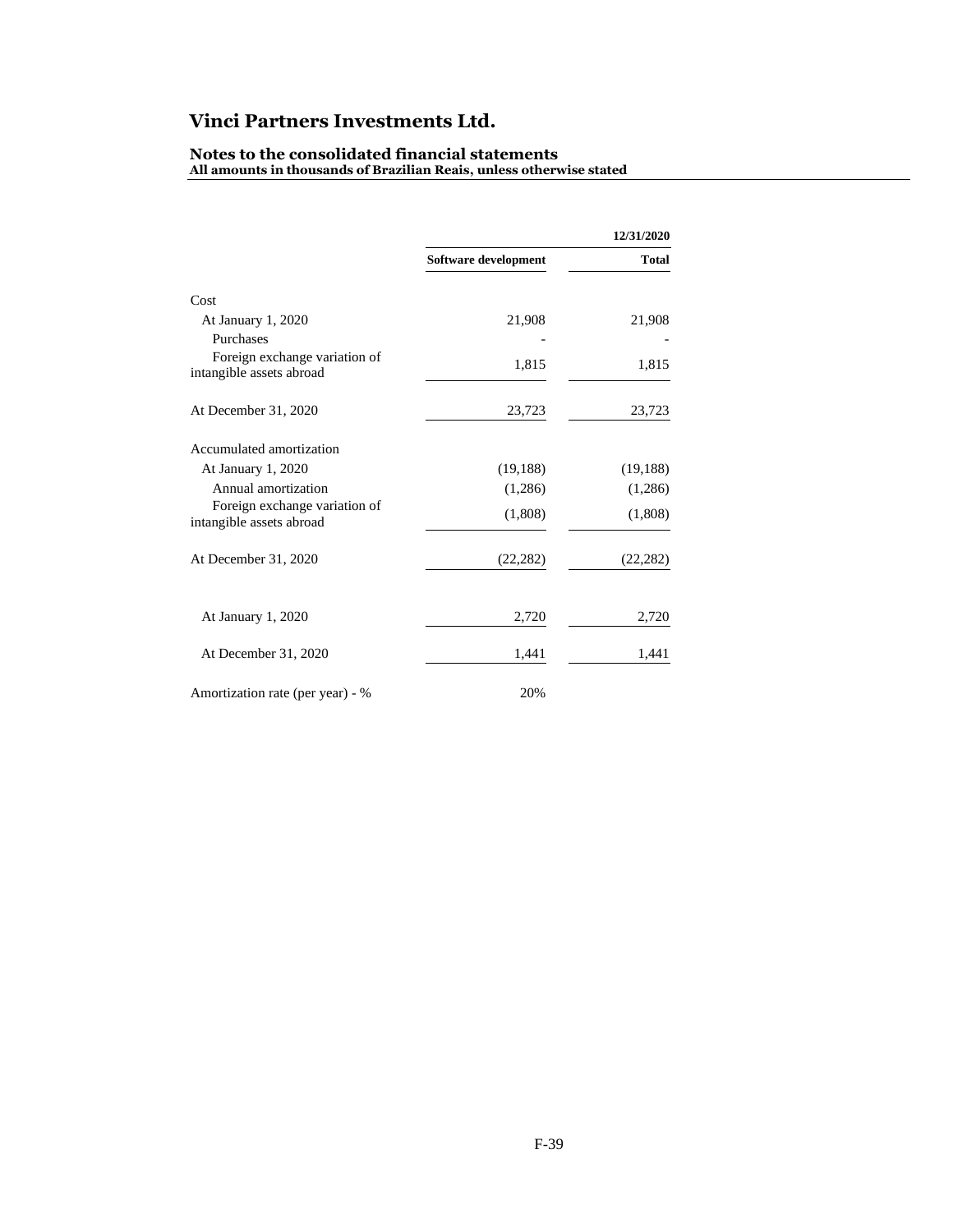#### **Notes to the consolidated financial statements All amounts in thousands of Brazilian Reais, unless otherwise stated**

### **10 Leases**

This note provides information for leases where the Group is a lessee. The notes also provide the information of subleases agreements where the Group is a lessor, once part of the assets leased by the Group is subleased to third parties.

#### (i) Amount recognized in the balance sheet

The balance sheet shows the following amounts relating to leases:

|                                | 12/31/2021 | 12/31/2020 |
|--------------------------------|------------|------------|
| Sub-lease receivable           |            |            |
| Rio de Janeiro Office - BM 336 |            | 2,963      |
| <b>Total</b>                   |            | 2,963      |
| Current                        |            | 2,963      |
| <b>Total</b>                   |            | 2,963      |
| <b>Right of use assets</b>     |            |            |
| Rio de Janeiro Office - BM 336 | 61,907     | 82,117     |
| São Paulo Office - JRA         | 4,700      | 4,987      |
| NY Office - third Avenue       | 2,722      | 3,374      |
| <b>Total</b>                   | 69,329     | 90,478     |
| <b>Lease</b> liabilities       |            |            |
| Rio de Janeiro Office - BM 336 | (76,996)   | (96, 507)  |
| São Paulo Office - JRA         | (5, 444)   | (5,972)    |
| NY Office - third Avenue       | (3,104)    | (3,720)    |
| <b>Total</b>                   | (85,544)   | (106, 199) |
| Current                        | (22, 304)  | (19, 828)  |
| Non-current                    | (63,240)   | (86, 371)  |
| <b>Total</b>                   | (85, 544)  | (106, 199) |

Vinci and its direct subsidiaries did not have any rent concessions or modifications on their lease contracts as a direct consequence of the Covid-19. Therefore, the amendment to IFRS 16 issued by The International Accounting Standards Board ("IASB") does not apply to the Entity.

Deductions to the right-of-use assets until December 31, 2021 were R\$ 11,555 (additions of R\$ 9,740 during 2020 financial year).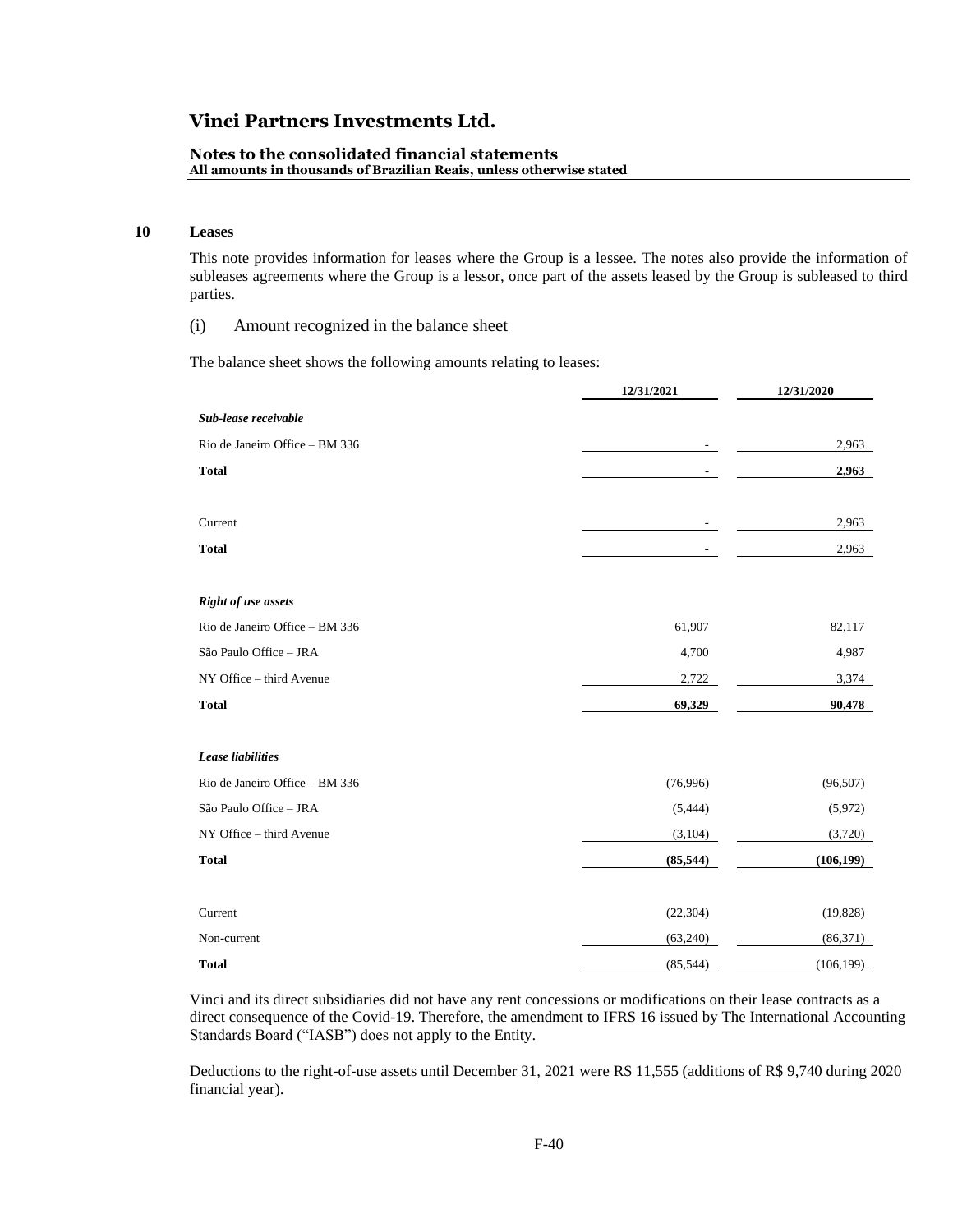#### **Notes to the consolidated financial statements All amounts in thousands of Brazilian Reais, unless otherwise stated**

#### (ii) Amount recorded in the statement of profit or loss

The statement of profit or loss shows the following amounts relating to leases:

|                                                       | (22,093)          | (20,795)            | (22, 501)           |
|-------------------------------------------------------|-------------------|---------------------|---------------------|
| Right of use assets depreciation<br>Financial expense | (9,812)<br>12,281 | (8,586)<br>(12,209) | (10,521)<br>11,980) |
|                                                       | 2021              | 2020                | 2019                |

The total cash outflow for leases in 2021 was R\$ 21,790 (R\$ 20,141 in 2020 and R\$ 19,027 in 2019).

(iii) The Group's leasing activities and how these are accounted for

The Group leases various offices. Rental contracts are typically made for fixed periods of 5 years to 10 years, but may have extension options as described in (iv) below.

Contracts may contain both lease and non-lease components. The Group allocates the consideration in the contract to the lease and non-lease components based on their relative stand-alone prices.

For all periods presented, the sub-leases were classified as finance leases on a lessor perspective. Therefore, the Group account the sub-leases on a lease-by-lease basis, subtracting the right of use assets and recognizing a receivable related to the present value of the receivables of the sub-lease.

Lease terms are negotiated on an individual basis and contain a wide range of different terms and conditions. The lease agreements do not impose any covenants other than the security interests in the leased assets that are held by the lessor. Leased assets may not be used as security for borrowing purposes.

Assets and liabilities arising from a lease are initially measured on a present value basis. Lease liabilities include the net present value of the following lease payments:

- fixed payments (including in-substance fixed payments), less any lease incentives receivable

- variable lease payment that are based on an index or a rate, initially measured using the index or rate as at the commencement date

- amounts expected to be payable by the group under residual value guarantees

- the exercise price of a purchase option if the group is reasonably certain to exercise that option, and

- payments of penalties for terminating the lease, if the lease term reflects the group exercising that option.

Lease payments to be made under reasonably certain extension options are also included in the measurement of the liability. The lease payments are discounted using the interest rate implicit in the lease. If that rate cannot be readily determined, which is generally the case for leases in the Group, the lessee's incremental borrowing rate is used, being the rate that the individual lessee would have to pay to borrow the funds necessary to obtain an asset of similar value to the right-of-use asset in a similar economic environment with similar terms, security and conditions.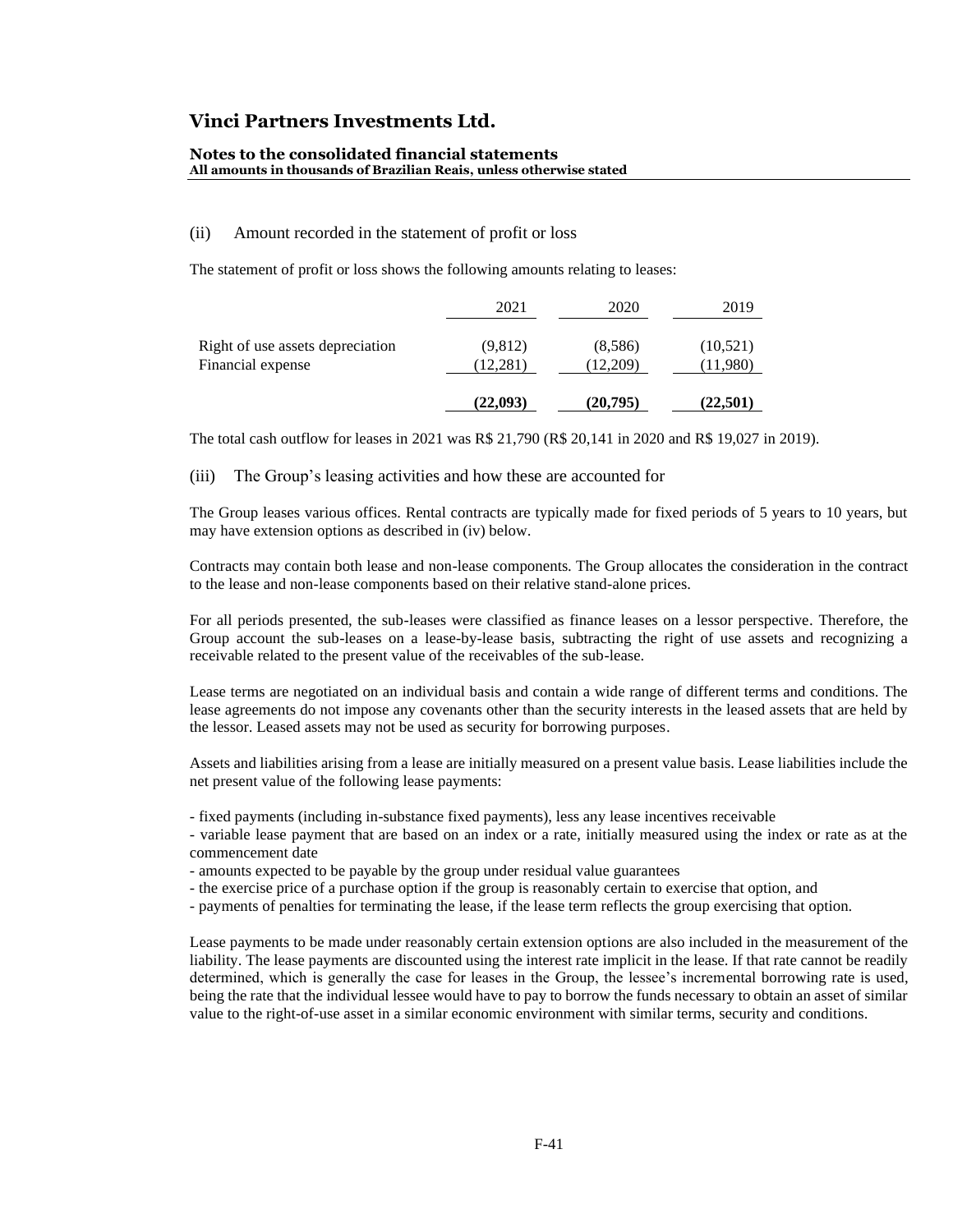#### **Notes to the consolidated financial statements All amounts in thousands of Brazilian Reais, unless otherwise stated**

To determine the incremental borrowing rate, the Group:

- where possible, uses recent third-party financing received by the individual lessee as a starting point, adjusted to reflect changes in financing conditions since third party financing was received

- uses a build-up approach that starts with a risk-free interest rate adjusted for credit risk for leases, which does not have recent third party financing, and

- make adjustments specific to the lease, e.g. term, country, currency and security.

The Group is exposed to potential future increases in variable lease payments based on an index, which are not included in the lease liability until they take effect. When adjustments to lease payments based on an index or rate take effect, the lease liability is reassessed and adjusted against the right-of-use asset.

Lease payments are allocated between principal and finance cost. The finance cost is charged to profit or loss over the lease period so as to produce a constant periodic rate of interest on the remaining balance of the liability for each period.

Right-of-use assets are measured at cost comprising the following:

- the amount of the initial measurement of lease liability
- any lease payments made at or before the commencement date less any lease incentives received
- any initial direct costs, and

- restoration costs.

Right-of-use assets are generally depreciated over the shorter of the asset's useful life and the lease term on a straightline basis. If the Group is reasonably certain to exercise a purchase option, the right-of-use asset is depreciated over the underlying asset's useful life.

(iv) Extension and termination options

Extension and termination options are included in a number of property and equipment leases across the Group. These are used to maximize operational flexibility in terms of managing the assets used in the group's operations. The majority of extension and termination options held are exercisable only by the Group and not by the respective lessor.

#### **11 Accounts payable**

| 12/31/2021 | 12/31/2020 |
|------------|------------|
| 6,833      | 123,191    |
| 1,874      |            |
| 1,887      | 1,673      |
| 83         | 964        |
| 10,677     | 125,828    |
| 10,677     | 125,795    |
|            | 33         |
|            |            |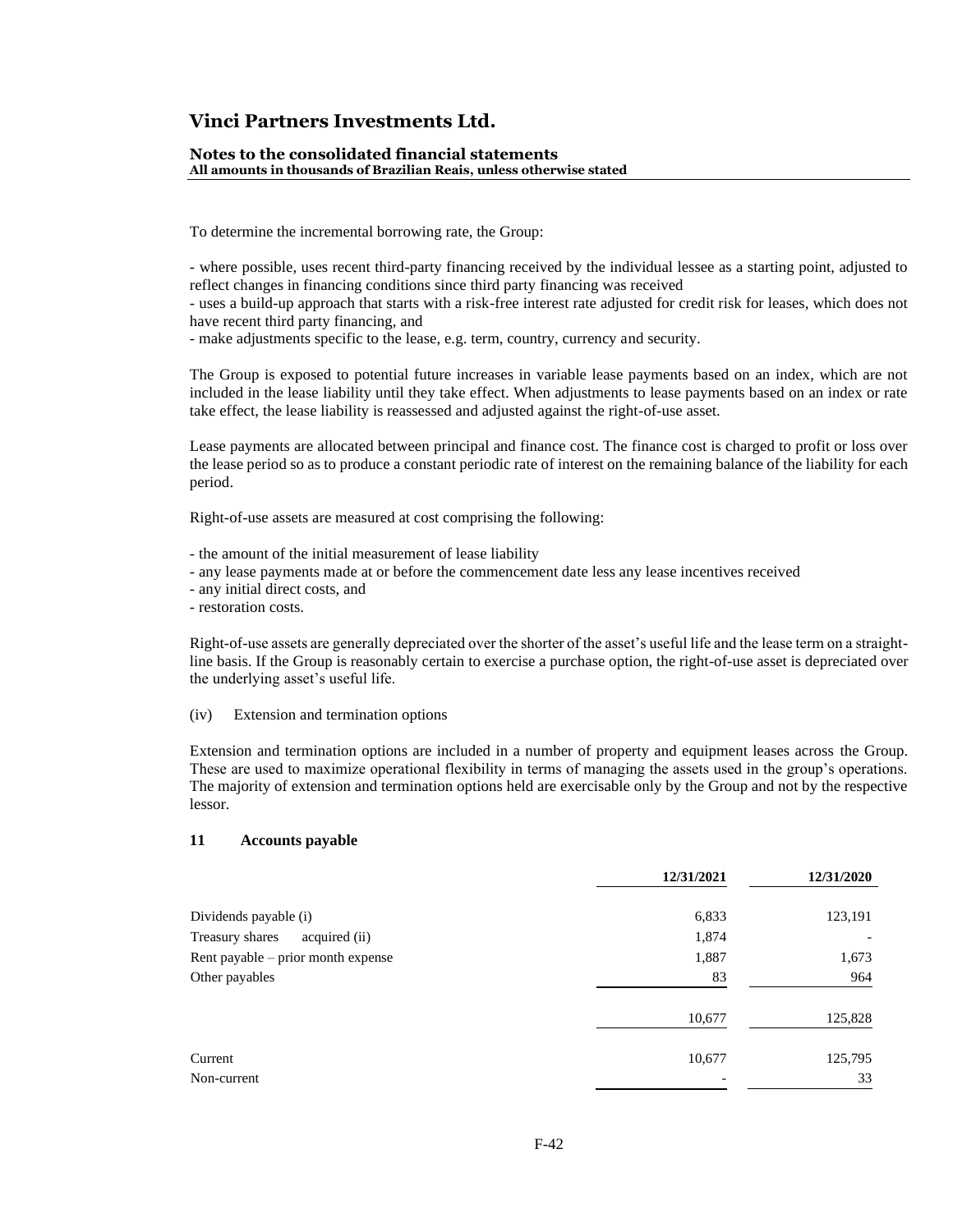#### **Notes to the consolidated financial statements All amounts in thousands of Brazilian Reais, unless otherwise stated**

(i) On November 30, 2020, the partners approved a distribution of dividends in the amount of R\$ 133,194, based on the available retained earnings and results for the accumulated period as a base or balance until the available data. As of December 31, 2020, the amount of R\$ 37,426 was paid, with the outstanding balance of R\$ 95,768 remaining on December 31, 2020. During the year of 2021 the outstanding balance was settled by Vinci.

On December 31, 2020, the partners approved a distribution of dividends for the results of the current month. Based on the balance until the available data, Vinci settled an additional provision for dividends payable of R\$ 27,423. As of December 3, 2021, the amount of R\$ 20,590 was paid, with an outstanding balance of R\$ 6,833 remaining. On January 21, 2022, the amount of R\$ 2,470 were paid, remaining outstanding the amount of R\$ 4,363.

(ii) As informed in Note 14(f), on May 6, 2021, Vinci started its share repurchase program. The shares repurchased were totally settled on January 5, 2022.

#### **12 Labor and social security obligations**

|                                    | 12/31/2021       | 12/31/2020      |
|------------------------------------|------------------|-----------------|
| Profit sharing<br>Labor provisions | 101,880<br>4.419 | 37,802<br>2.922 |
|                                    | 106,299          | 40,724          |

Except for the profit sharing related to the unrealized performance fees, the accrual for profits sharing payable on December 31, 2021 was entirely paid in January 2022. Profit sharing is calculated based on the performance review of each employee plus the area performance, in accordance with an Entity policy. Vinci Management estimated the profit sharing as of December 31, 2021 based on the management and advisory net revenue recognized and the realized performance fee up to December 31, 2021. Profit sharing is calculated accordingly to Vinci internal policy and after the Management approval.

Since 2021 Vinci change its dividends distribution policy and implement a profit-sharing scheme to its employees and personnel responsible for asset management services, increasing the estimate of the profit-sharing accrual in 2021.

### **13 Taxes and contributions payable**

|                                  | 12/31/2021 | 12/31/2020 |
|----------------------------------|------------|------------|
| Income tax                       | 14,375     | 14,063     |
| Social contribution              | 5.128      | 5,082      |
| Social Contribution on           |            |            |
| revenues (COFINS)                | 2,280      | 1,882      |
| Social Integration Program (PIS) | 489        | 407        |
| Service tax (ISS) on billing     | 1,348      | 1,160      |
| Withholding Income Tax (IRRF)    |            |            |
| deducted from third parties      | 40         | 80         |
| Others                           | 102        | 204        |
|                                  | 23.762     | 22,878     |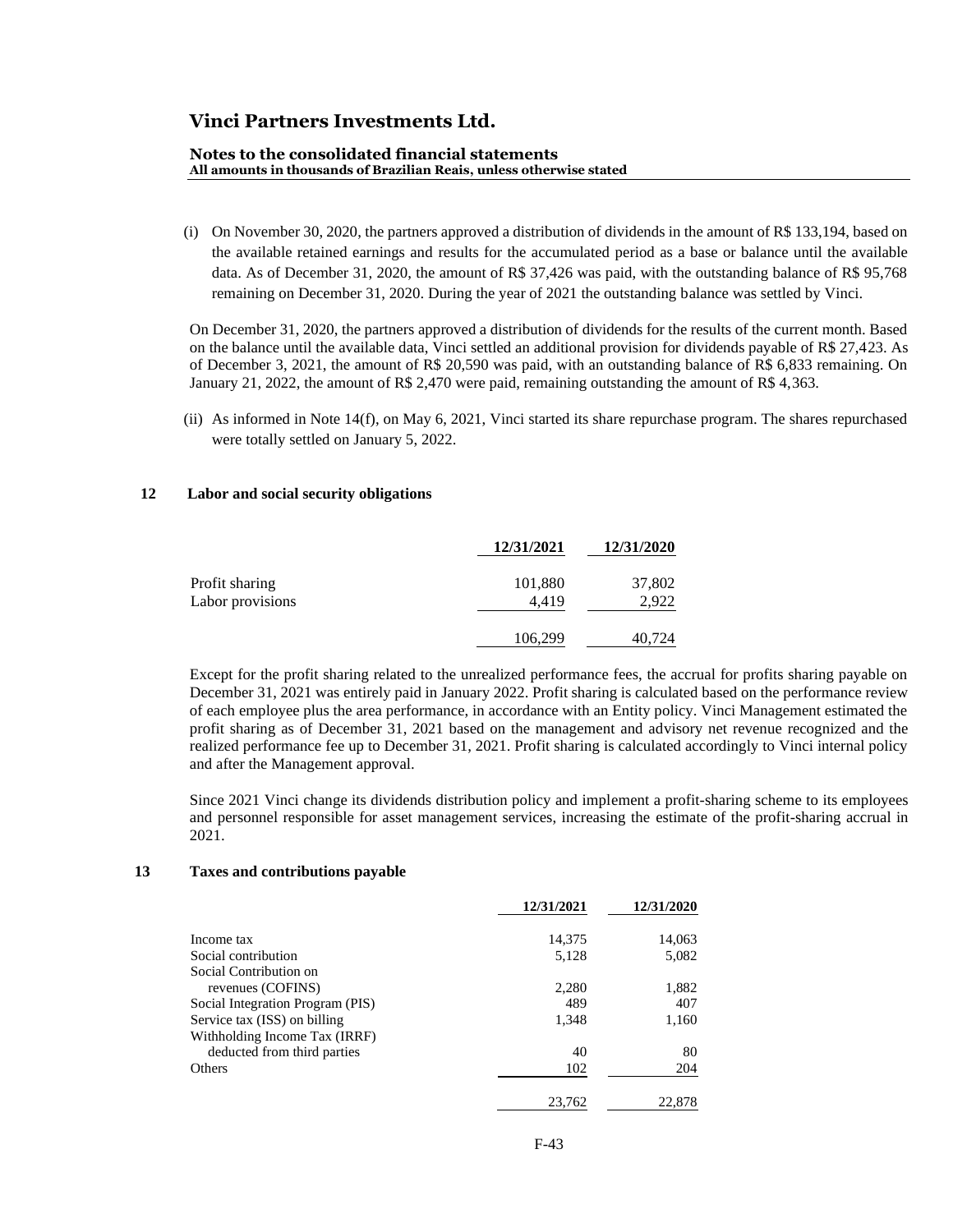#### **Notes to the consolidated financial statements All amounts in thousands of Brazilian Reais, unless otherwise stated**

#### **14 Equity**

#### **a) Capital**

The capital comprises 42,447,349 Class A shares and 14,446,239 Class B shares with a par value of US\$ 0.00005 each  $(12/31/2020 - 8,730,000$  quotas with a par value of R\$ 1.00 each quota of Vinci Partners Investimentos Ltda).

On March 16, 2020, the quotaholders of Vinci Partners Investimentos Ltda unanimously approved a capital increase of R\$ 90. Accordingly, capital was increased from R\$ 8,595 to R\$ 8,685 through the issue of 90,000 quotas at R\$ 1.00 each.

On August 8, 2020, the quotaholders unanimously approved a capital increase of R\$ 45. Accordingly, capital was increased from R\$ 8,685 to R\$ 8,730 through the issue of 45,000 quotas at R\$ 1.00 each.

On January 15, 2021, the individual partners of Vinci Partners Investimentos Ltda. contributed the entirety of their quotas into the Entity. In return for this contribution the Entity issued (1) new Class B common shares to Gilberto Sayão da Silva and (2) new Class A common shares to all other quotaholders of Vinci Partners Investimentos Ltda. in exchange for the quotas, in each case in a one-to-4.77 exchange for the quotas, of Vinci Partners Investimentos Ltda. contributed to the Entity, or the Contribution.

On January 28, 2021, Vinci issued 13,873,474 Class A common shares. Prior to this offering, there has been no public market for our Class A common shares. The initial public offering price per Class A common share was US\$18.00, resulting in net proceeds of US\$ 232,243 thousand (or R\$ 1,266,926), after the deducting of underwriting discounts and commissions to Vinci.

On February 8, 2021, Vinci issued additional 1,398,014 Class A common shares. The price of the additional shares was US\$18.00, resulting in net proceeds of US\$ 28,636 thousand (or R\$ 125,448), after the deducting of underwriting discounts and commissions to Vinci.

The Class A common shares have been approved for listing on the Nasdaq Global Select Market, or Nasdaq, under the symbol "VINP." Vinci has two classes of common shares: Class A common shares and our Class B common shares.

Class B common shares carry rights that are identical to the Class A common shares, except that (1) holders of Class B common shares are entitled to 10 votes per share, whereas holders of our Class A common shares are entitled to one vote per share; (2) holders of Class B common shares have certain conversion rights; (3) holders of Class B common shares are entitled to preemptive rights in the event that additional Class A common shares are issued in order to maintain their proportional ownership interest; and (4) Class B common shares shall not be listed on any stock exchange and will not be publicly traded.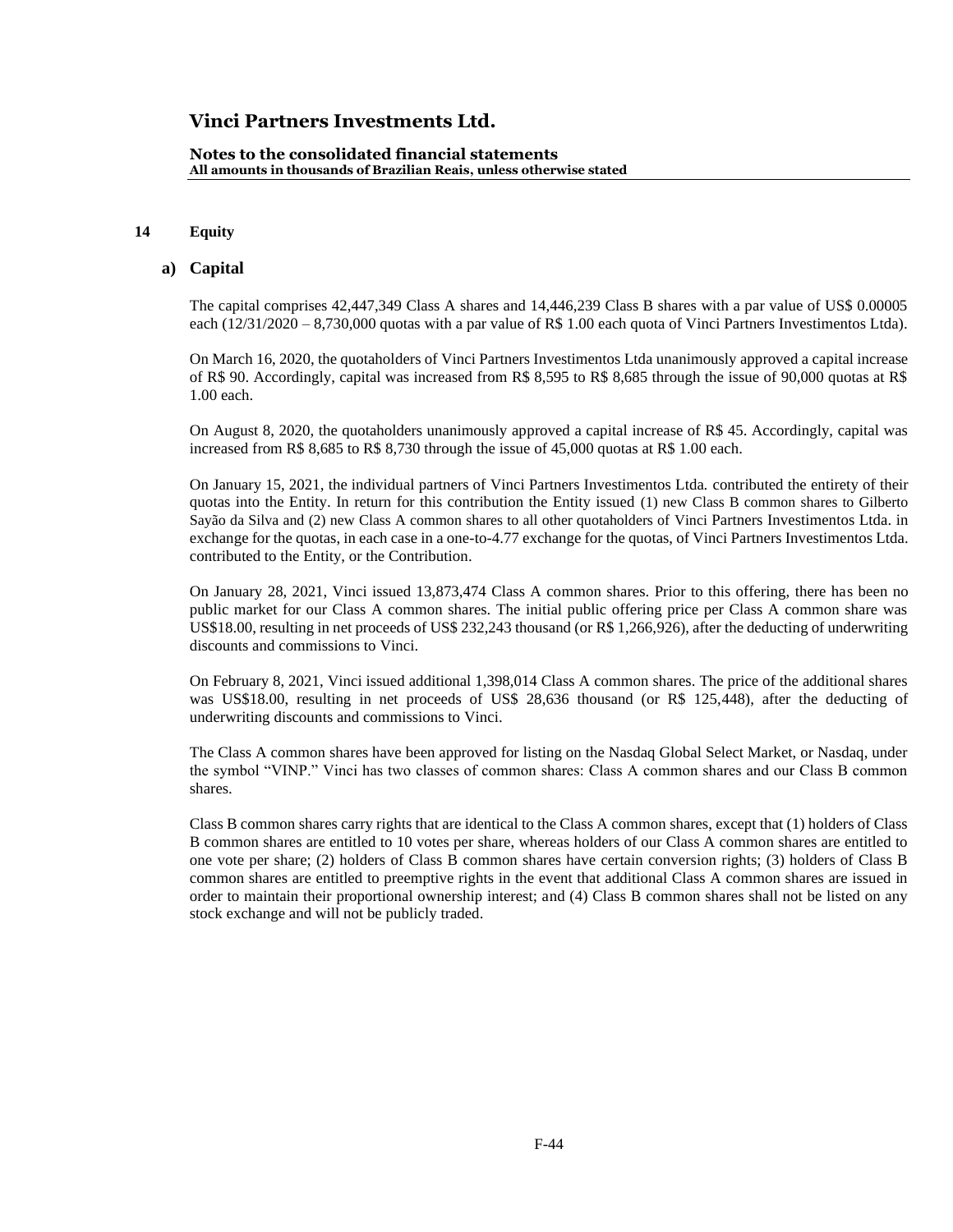#### **Notes to the consolidated financial statements All amounts in thousands of Brazilian Reais, unless otherwise stated**

The Entity's shareholders as of December 31, 2021 and 2020 are presented in the table below:

| <b>Shareholders</b>                              |                               | 12/31/2019<br><b>Quantity</b> | <b>Subscribed</b>           | <b>Transferred</b> | 12/31/2020<br><b>Ouantity</b> |
|--------------------------------------------------|-------------------------------|-------------------------------|-----------------------------|--------------------|-------------------------------|
| Salzburg Empreendimentos e Participações Ltda.   |                               | 1,206,000.00                  |                             |                    | 1,206,000.00                  |
| Vinci Partners Participações Ltda.               |                               | 4,194,000.00                  |                             |                    | 4,194,000.00                  |
| <b>Others Shareholders</b>                       |                               | 3,195,000.00                  | 135,000                     |                    | 3,330,000.00                  |
| Total                                            |                               | 8,595,000.00                  | 135,000                     |                    | 8,730,000.00                  |
| <b>Shareholders</b>                              | 12/31/2020<br><b>Ouantity</b> | <b>Subscribed</b>             | <b>Transferred</b><br>$(*)$ | <b>Repurchased</b> | 12/31/2021<br><b>Ouantity</b> |
| Gilberto Sayão da Silva (Class B)                |                               |                               | 14,466,239                  |                    | 14,466,239                    |
| Alessandro Monteiro Morgado Horta (Class<br>A)   |                               |                               | 8,226,422                   |                    | 8,226,422                     |
| Paulo Fernando Carvalho de Oliveira (Class<br>A) |                               | ٠                             | 2,066,605                   |                    | 2,066,605                     |
| Bruno Augusto Sacchi Zaremba (Class A)           |                               | ٠                             | 1,446,624                   |                    | 1,446,624                     |
| Sergio Passos Ribeiro (Class A)                  |                               |                               | 1,239,963                   |                    | 1,239,963                     |
| Lywal Salles Filho (Class A)                     |                               |                               | 206,661                     |                    | 206,661                       |
| Public Float (Class A)                           |                               | 15,271,488                    |                             | (758, 011)         | 14,513,477                    |
| Other Shareholders (Class A)                     |                               | ٠                             | 13,989,586                  |                    | 13,989,586                    |
| Treasury shares (Class A)                        |                               |                               |                             | 758,011            | 758,011                       |
| Total                                            | $\blacksquare$                | 15,271,488                    | 41,642,100                  |                    | 56,913,588                    |

(\*) All of the quotaholders of Vinci Partners Investimentos Ltda contributed the entirety of their quotas to Vinci Partners Investments Ltd. In return for this contribution, the Entity issued 14,466,239 new Class B common shares and 27,175,861 new Class A common shares, in each case in a one-to-4.77 exchange for the quotas of Vinci Partners Investimentos Ltda to the quotas of Vinci Partners Investments Ltd.

### **b) Transactions costs**

Transactions costs comprises the expenses incurred by the Entity in connection with the IPO.

#### **c) Retained earnings**

Earning reserves comprises the net profit generated by the Entity which were not distributed to their shareholders or approved to be distributed by the Entity management.

### **d) Other reserves**

Comprises the exchange variation in investments made on investees which have a functional currency other than Brazilian Reais, the Entity functional currency. When a foreign operation is sold, the associated exchange differences are reclassified to profit or loss, as part of the gain or loss on sale.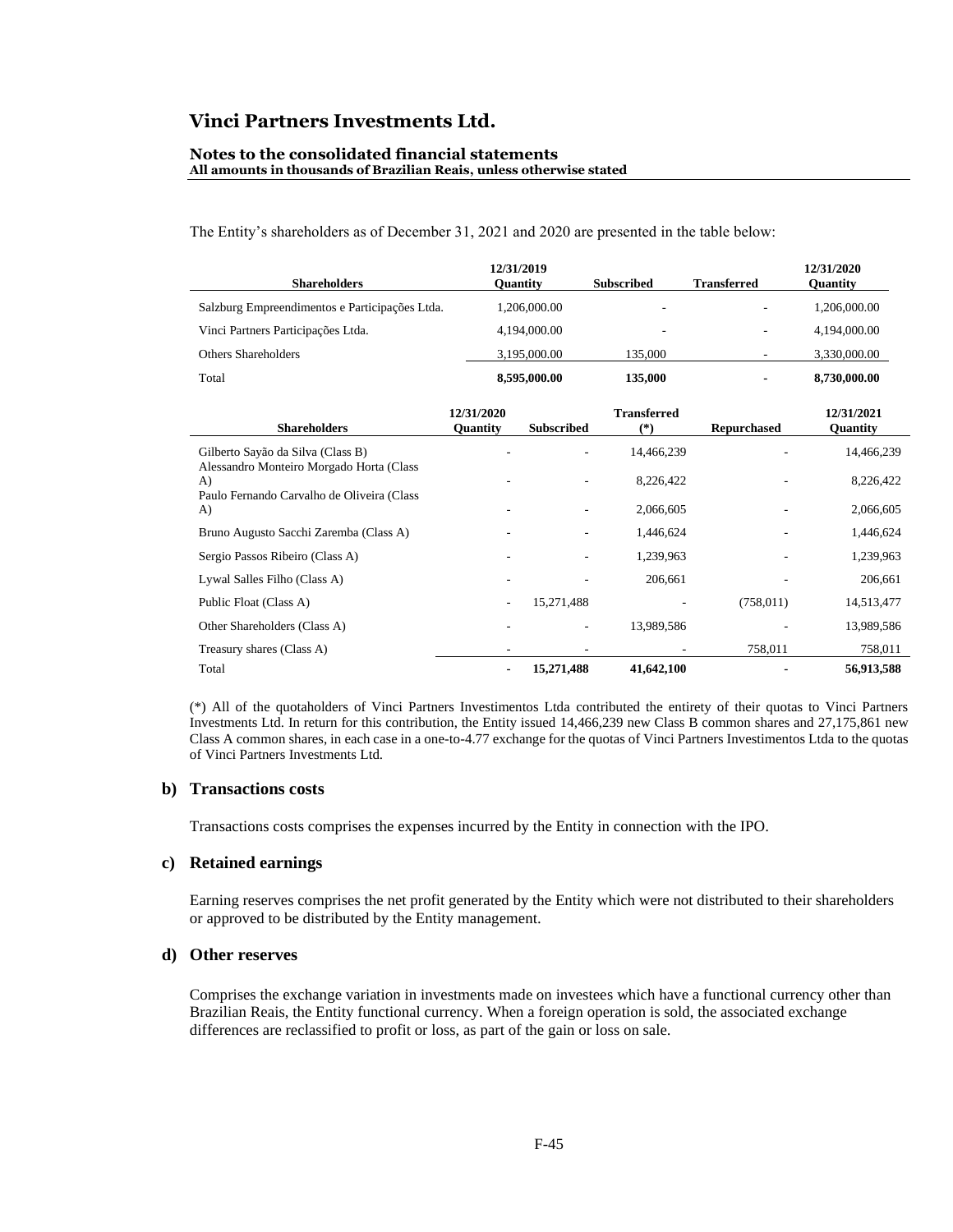#### **Notes to the consolidated financial statements All amounts in thousands of Brazilian Reais, unless otherwise stated**

#### **e) Dividends**

On August 18, 2021, Vinci declared a semiannual dividend distribution of US\$ 0.30 per common share to shareholders as of September 01, 2021, totalizing US\$ 17,021 thousand (R\$ 89,487), paid on September 16, 2021.

On November 17, 2021, Vinci declared a quarterly dividend distribution of US\$ 0.16 per common share to shareholders as of December 1, 2021, totalizing US\$ 9,019 thousand (R\$ 48,945), paid on December 16, 2021.

Once dividends are declared and approved by the board of directors, they will be paid on proportional basis to the owners of the common shares.

In 2021, dividends were paid in the amount of R\$ 255,963, being R\$ 116,358 related to the net profit earned until 2020 and the remaining amount of R\$ 139,605 related to the net profit for the current year (R\$ 176,287 in 2020).

### **f) Treasury shares**

When shares recognized as equity are repurchased, the amount of the consideration paid, which includes directly attributable costs, is recognized as a deduction from equity. Repurchased shares are classified as treasury shares and are presented in the treasury share reserve. When treasury shares are sold or reissued subsequently, the amount received is recognized as an increase in equity and the resulting surplus or deficit on the transaction is presented within share premium.

On May 6, 2021, the Company announced the adoption of its share repurchase program in an aggregate amount of up to R\$ 85 million (the "Repurchase Program"). The Repurchase Program may be executed in compliance with Rule 10b-18 under the Exchange Act. The program shall be permitted to commence after the date it is publicly disclosed and does not have a specified expiration date. Buybacks shall be made from time-to-time in open market and negotiated purchases. The specific prices, numbers of shares and timing of purchase transactions shall be determined by the Company from time to time in its sole discretion.

On September 14, 2021, the Company intended to benefit from the affirmative defense provided by Rule 10b5-1 promulgated by the Securities and Exchange Commission under the Securities Exchange Act of 1934. The Repurchase Program previously approved comply with the requirements of Rule 10b5-1 and was prepared under the following terms:

- The program is permitted to commence on October 1, 2021 and does not have a specified expiration date
- Buybacks shall be made in compliance with Rule  $10b5-1(c)(1)$  under the Exchange Act
- The Repurchase Program respects the total amount of up to R\$85 million, as previously approved.

As of December 31, 2021, 758,011 Class A common shares were repurchased, in the amount of R\$ 52,585.

In December 2021, the Company holds 758,011 Class A common shares in treasury.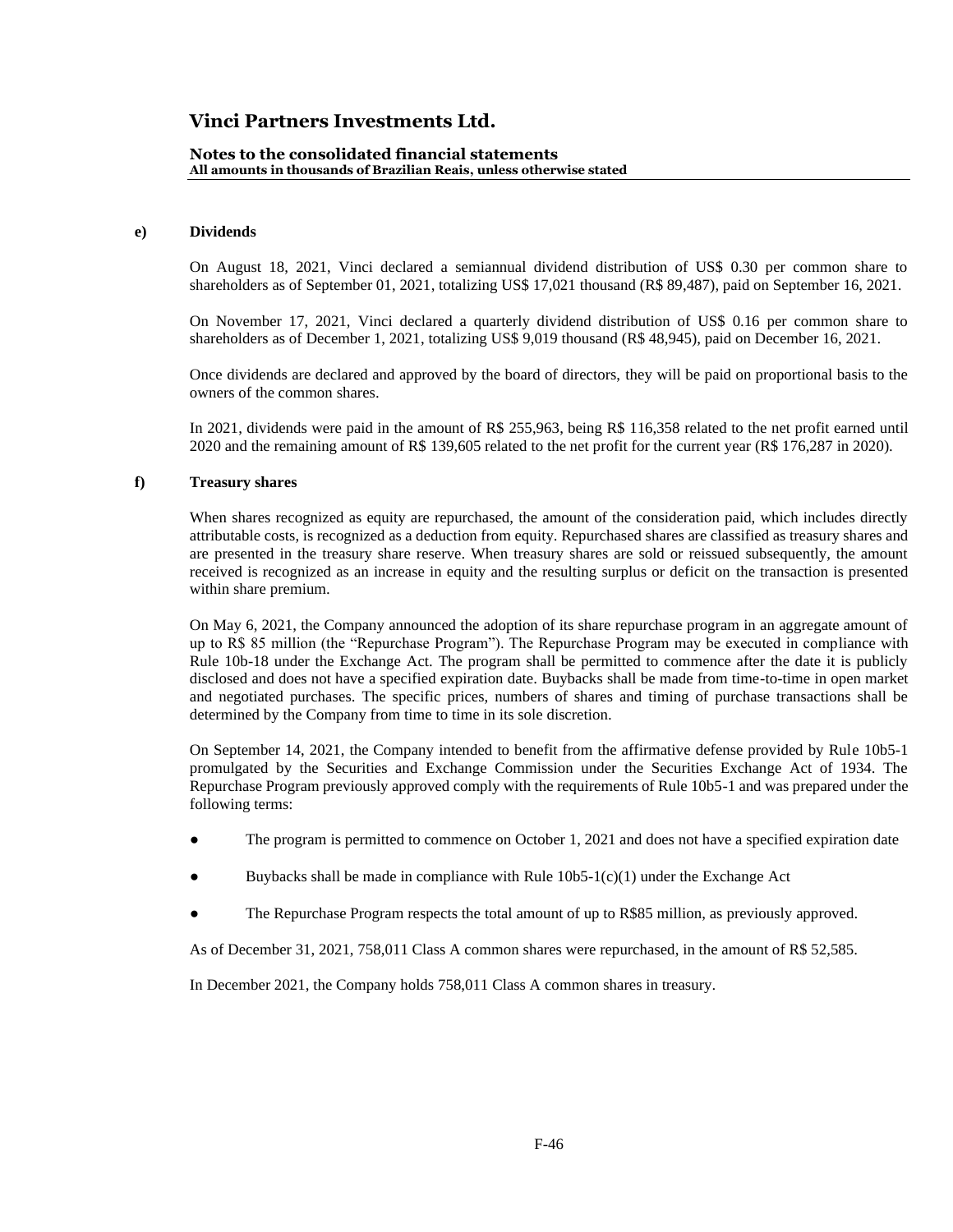### **Notes to the consolidated financial statements All amounts in thousands of Brazilian Reais, unless otherwise stated**

### **g) Basic and diluted earnings per share/quota**

| a) Basic earning per share/quota                                                                                                                                                               | 2021        | 2020        | 2019        |
|------------------------------------------------------------------------------------------------------------------------------------------------------------------------------------------------|-------------|-------------|-------------|
| From continuing operations attributable to the ordinary equity holders of the Entity                                                                                                           | 3.77        | 19.60       | 17.41       |
| Total basic earning per share/quota attributable to the ordinary equity holders of the<br>Entity                                                                                               | 3.77        | 19.60       | 17.41       |
| b) Diluted earning per share/quota                                                                                                                                                             | 2021        | 2020        | 2019        |
| From continuing operations attributable to the ordinary equity holders of the Entity                                                                                                           | 3.77        | 19.60       | 17.41       |
| Total basic earning per share/quota attributable to the ordinary equity holders of the<br>Entity                                                                                               | 3.77        | 19.60       | 17.41       |
| c) Reconciliations of earnings used in calculating earnings per share/quota                                                                                                                    |             |             |             |
| Basic earnings per share/quota:                                                                                                                                                                | 2021        | 2020        | 2019        |
| Profit attributable to the ordinary equity holders of the Entity used in calculating basic<br>earnings per share/quota:                                                                        |             |             |             |
| From continuing operations                                                                                                                                                                     | 208,615     | 170,199     | 151,373     |
|                                                                                                                                                                                                | 208,615     | 170,199     | 151,373     |
| Diluted earnings per share/quota:                                                                                                                                                              | 2021        | 2020        | 2019        |
| Profit from continuing operations attributable to the ordinary equity holders of the<br>Entity                                                                                                 |             |             |             |
| Used in calculating basic earnings per share/quota                                                                                                                                             | 208,615     | 170,199     | 151,373     |
| Used in calculating diluted earnings per share/quota                                                                                                                                           | 208,615     | 170,199     | 151,373     |
| d) Weighted average number of share/quotas used as the denominator                                                                                                                             |             |             |             |
|                                                                                                                                                                                                | Number 2021 | Number 2020 | Number 2019 |
| Weighted average number of ordinary share/quotas used as the denominator in<br>calculating basic earnings per share/quota:<br>Adjustments for calculation of diluted earnings per share/quota: | 55,387,859  | 8,683,893   | 8,688,082   |
| Weighted average number of ordinary share/quotas and potential ordinary<br>share/quotas used as the denominator in calculating diluted earnings per<br>share/quota                             | 55,387,859  | 8,683,893   | 8,688,082   |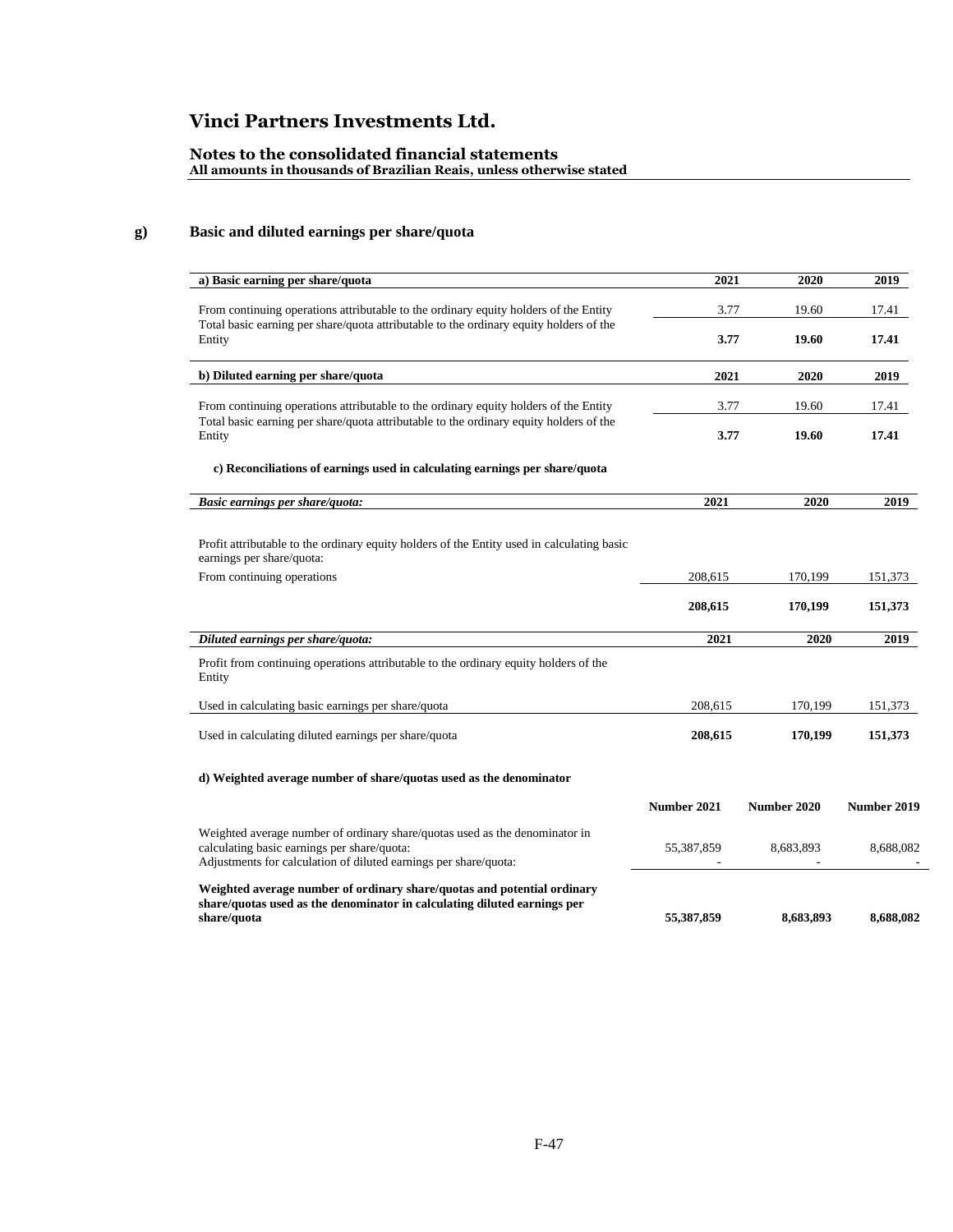### **Notes to the consolidated financial statements All amounts in thousands of Brazilian Reais, unless otherwise stated**

### **15 Revenue from services rendered**

|                                                | 2021      | 2020     | 2019     |
|------------------------------------------------|-----------|----------|----------|
| Gross revenue from fund management             | 384,321   | 285,798  | 233,826  |
| Gross revenue from performance fees (i)        | 38,649    | 41,869   | 65,328   |
| Gross revenue from financial advisory services | 73,066    | 31,569   | 11,939   |
| Gross revenue from services rendered           | 496,036   | 359,236  | 311,093  |
| In Brazil                                      | 378,147   | 264,493  | 215,941  |
| Abroad                                         | 117,889   | 94,743   | 95,152   |
| Taxes and contributions                        |           |          |          |
| <b>COFINS</b>                                  | (15, 438) | (9, 488) | (6, 494) |
| <b>PIS</b>                                     | (3,348)   | (2,057)  | (1,407)  |
| <b>ISS</b>                                     | (11,792)  | (7,799)  | (6, 475) |
| Net revenue from services rendered             | 465,458   | 339,892  | 296,717  |
| Net revenue from fund management               | 361,070   | 271,266  | 223,808  |
| Net revenue from performance fees              | 37,633    | 39,784   | 62,020   |
| Net revenue from advisory                      | 66,755    | 28,842   | 10,889   |

(i) In 2021 Vinci recognized realized performance fee of R\$ 10,898, previously recognized as unrealized performance fee in past years.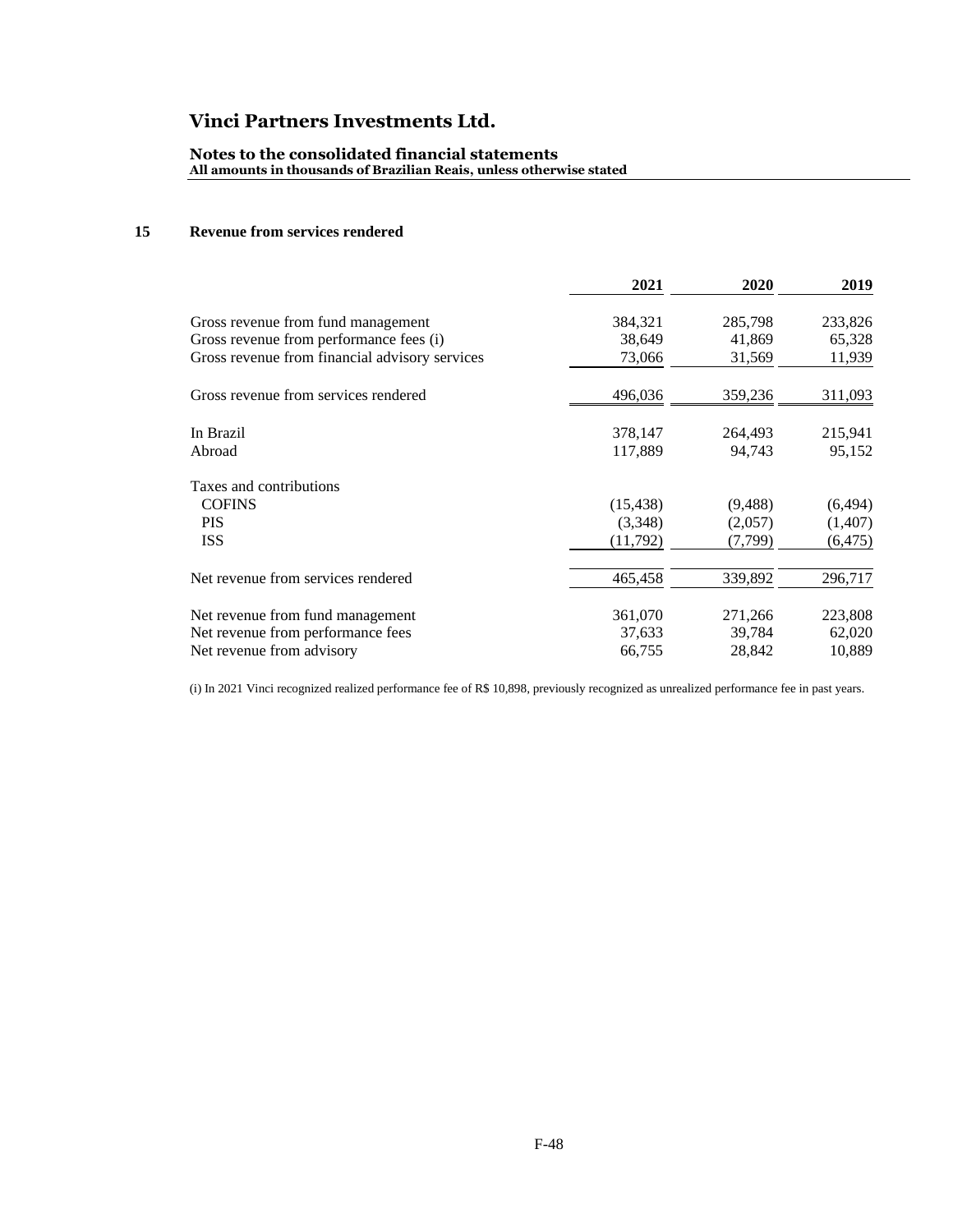#### **Notes to the consolidated financial statements All amounts in thousands of Brazilian Reais, unless otherwise stated**

### **16 General and administrative expenses**

|                                   | 2021       | 2020       | 2019       |
|-----------------------------------|------------|------------|------------|
| Personnel (a)                     | (55,057)   | (37, 175)  | (33,748)   |
| Stock Option Plan (b)             | (3,670)    |            |            |
| Profit sharing (a)                | (98, 970)  | (37, 198)  | (28, 788)  |
|                                   | (157, 697) | (74, 373)  | (62, 536)  |
| Third party expense (c)           | (38, 891)  | (24, 651)  | (19, 497)  |
| Right of use depreciation (d)     | (9,812)    | (8,586)    | (10,521)   |
| Depreciation and amortization (e) | (3,917)    | (4,642)    | (5,998)    |
| Other operating expenses (f)      | (4,240)    | (5,199)    | (5,021)    |
| Travel and representations        | (1,271)    | (933)      | (3,589)    |
| Condominium expenses              | (2,598)    | (2,818)    | (2,953)    |
| Payroll taxes                     | (3,669)    | (2,132)    | (2,230)    |
| Rental expense                    | (540)      | (428)      | (313)      |
| Telephony services                | (242)      | (278)      | (315)      |
| Legal                             | (99)       | (146)      | (204)      |
| Accounts receivables allowance    | (21)       | (59)       | (69)       |
| Office consumables                | (1)        |            | (41)       |
|                                   | (222,998)  | (124, 245) | (113, 287) |

#### **(a) Personnel and profit-sharing**

Since 2021, as part of the Company reorganization before the IPO, the personnel of Vinci Partners Investimentos Ltda. were hired by Vinci and its subsidiaries and will be remunerated accordingly to the rules applied to other professionals of the Group, which includes the profit-sharing program. Therefore, the increase in the profit-sharing and personnel expenses are due to the inclusion of the personnel in the estimated amount in 2021.

According to the profit-sharing program and based on Brazilian Law 10,101 of December 19, 2000 and on objectives established at the beginning of each year, management estimated the payment of profit sharing in the amount of R\$ 98,973 (R\$ 37,198 in 2020 and R\$ 28,788 in 2019) for the year ended December 31, 2021.

#### **(b) Share-based payments**

See note 22 for more details.

#### **(c) Third party expense**

Third party expense is composed for accounting, advisory, information technology, marketing, and other contracted services. The increase is mainly related to investments in Vinci branding through marketing expenses, IT expenses in connection to the growth of Vinci's operation, as well as audit services.

### **(d) Right of use depreciation**

See note 10 for more details.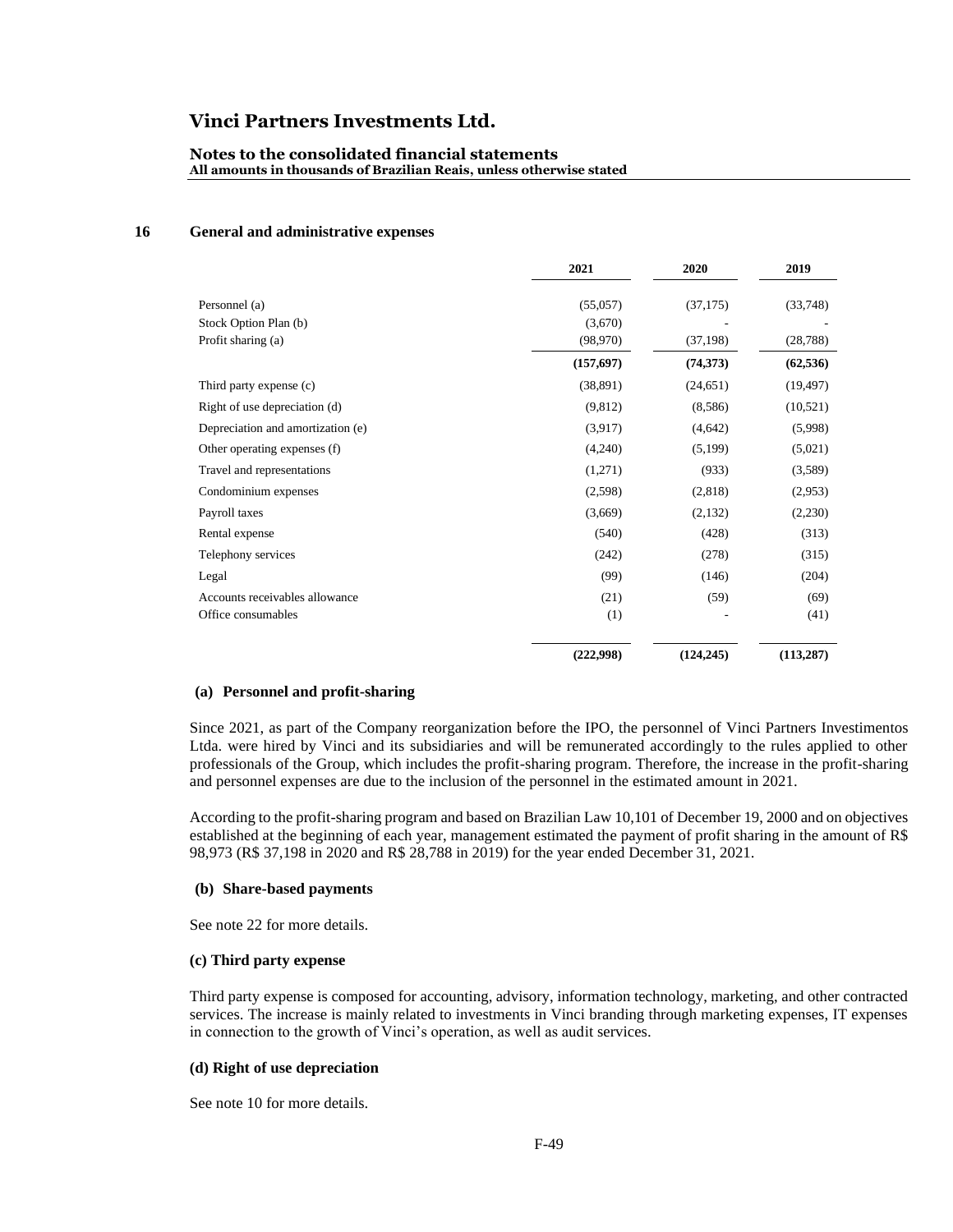#### **Notes to the consolidated financial statements All amounts in thousands of Brazilian Reais, unless otherwise stated**

#### **(e) Depreciation and amortization**

The amount is mainly comprised by property and equipment depreciation.

### **(f) Other operating expenses**

The amount is mainly comprised by office expenses, including energy, cleaning, maintenance and conservation, among others several expenses.

#### **17 Finance profit/(loss)**

|                                                           | 2021               | 2020              | 2019             |
|-----------------------------------------------------------|--------------------|-------------------|------------------|
| Investment income (i)                                     | 27,892             | 9,066             | 20,244           |
| Foreign currency variation income                         |                    | 416               | 56               |
| Financial revenue on sublease agreements                  | 197                | 519               | 800              |
| Other finance income                                      | 332                | 49                | 61               |
| Finance income                                            | 28,511             | 10,050            | 21,161           |
| Financial expense on lease agreements<br><b>Bank</b> fees | (12, 281)<br>(119) | (12,209)<br>(258) | (11,980)<br>(86) |
| Interest and arrears                                      | (80)               |                   |                  |
| Investment losses (i)                                     |                    | (234)             |                  |
| Fines on taxes                                            | (65)               |                   | (3)              |
| Financial expense on liabilities at amortized cost        |                    | (203)             | (181)            |
| Interest on taxes                                         | (208)              |                   | (30)             |
| Foreign currency variation expense                        | (372)              | (193)             | (196)            |
| Other financial expenses                                  | (4)                |                   |                  |
| Finance costs                                             | (13, 129)          | (13,097)          | (12, 476)        |
| Finance profit/(loss), net                                | 15,382             | (3,047)           | 8,865            |

(i) Investment income and losses comprises the fair value changes on the financial instruments at fair value through profit or loss. Segregated investment income result is demonstrated below:

|                                           | 2021   | 2020  | 2019   |
|-------------------------------------------|--------|-------|--------|
| Mutual funds and fixed income investments | 25,620 | 2,604 | 2,819  |
| Private equity funds                      | 2,362  | 6,462 | 16,803 |
| Real Estate listed funds                  |        |       | 99     |
| Public equities funds                     |        |       | 523    |
|                                           | 27,892 | 9,066 | 20,244 |
| Mutual funds                              |        |       |        |
| Private equity funds                      |        | (71)  |        |
| Real Estate listed funds                  |        | (77)  |        |
| Public equities funds                     |        | (86)  |        |
|                                           |        | (234) |        |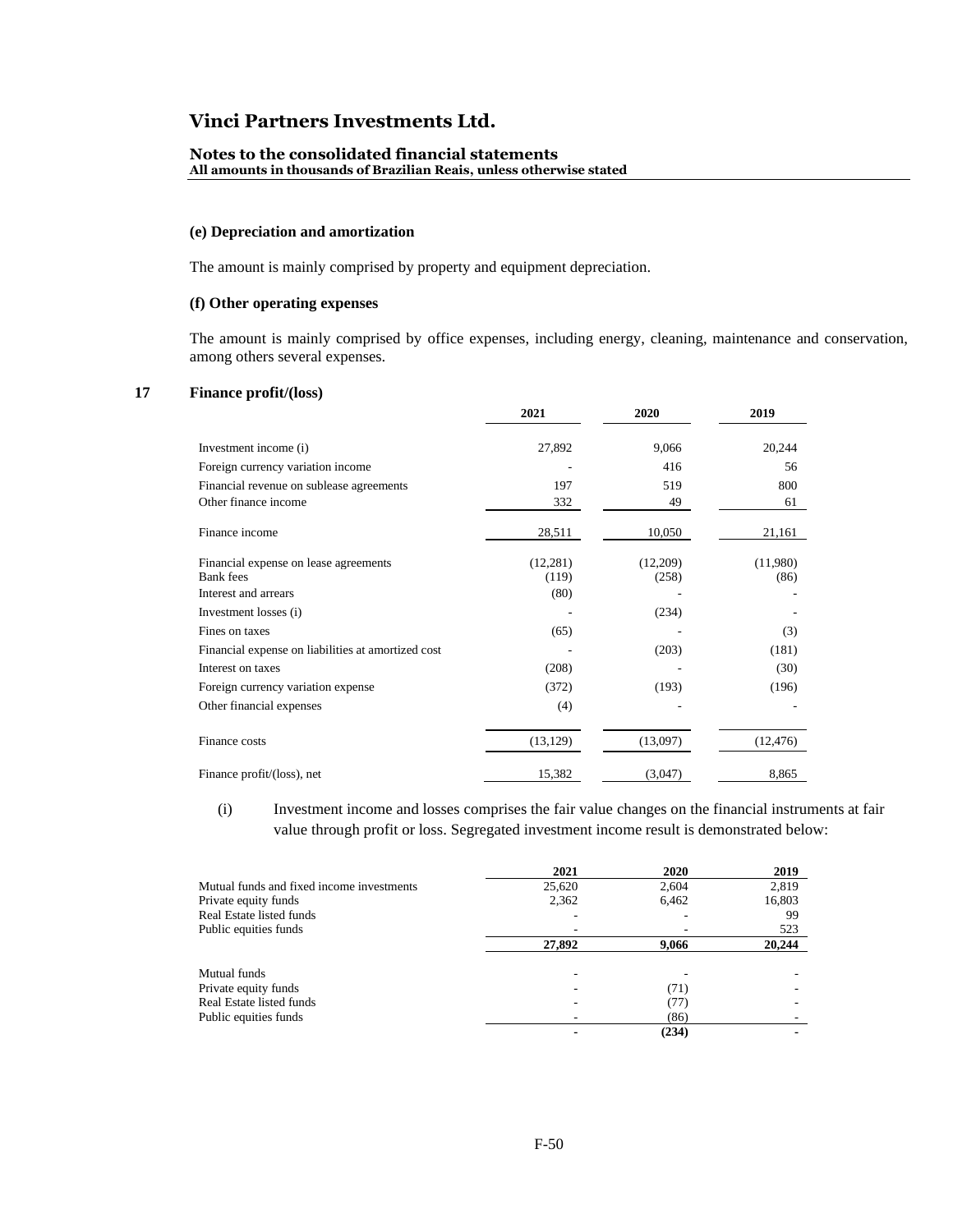#### **Notes to the consolidated financial statements All amounts in thousands of Brazilian Reais, unless otherwise stated**

#### **18 Income tax and social contribution**

As an exempted company incorporated in the Cayman Islands, Vinci Partners Ltd is subject to Cayman Islands laws, which currently levy no taxes on individuals or corporations based upon profits, income, gains or appreciation and there is no taxation in the nature of inheritance tax or estate duty or withholding tax applicable to us.

Vinci Partners Ltd subsidiaries, except for Vinci Partners Ltda, Vinci Capital Gestora Ltda and Vinci Equities Gestora de Recursos Ltda are taxed based on the deemed profit. Vinci Equities was taxed on deemed profit until 2020 and changed to profit regime since January 1st, 2021.

Vinci has tax losses and negative basis resulting from previous years and deferred income tax and social contribution credits are recognized since there is expectation of future tax results for these companies. The tax credit arising from the tax loss and negative basis under the taxable profit regime on December 31, 2021 is R\$ 2,494 (R\$ 2,769 on December 31, 2020).

No foreign subsidiaries presented net income for taxation of income and social contribution taxes in 2021, 2020 and 2019.

The income tax and social contribution charge on the results for the year can be summarized as follows:

|                              | 2021     | 2020      | 2019      |
|------------------------------|----------|-----------|-----------|
| Current income tax           | (41,510) | (11, 462) | (23, 738) |
| Current social contribution  | (15,260) | (31,204)  | (8,621)   |
|                              | (56,770) | (42,666)  | (32,359)  |
| Deferred income tax          | 5,546    | (206)     | (3,033)   |
| Deferred social contribution | 1,997    | (574)     | (1,091)   |
|                              | 7,543    | (780)     | (4,124)   |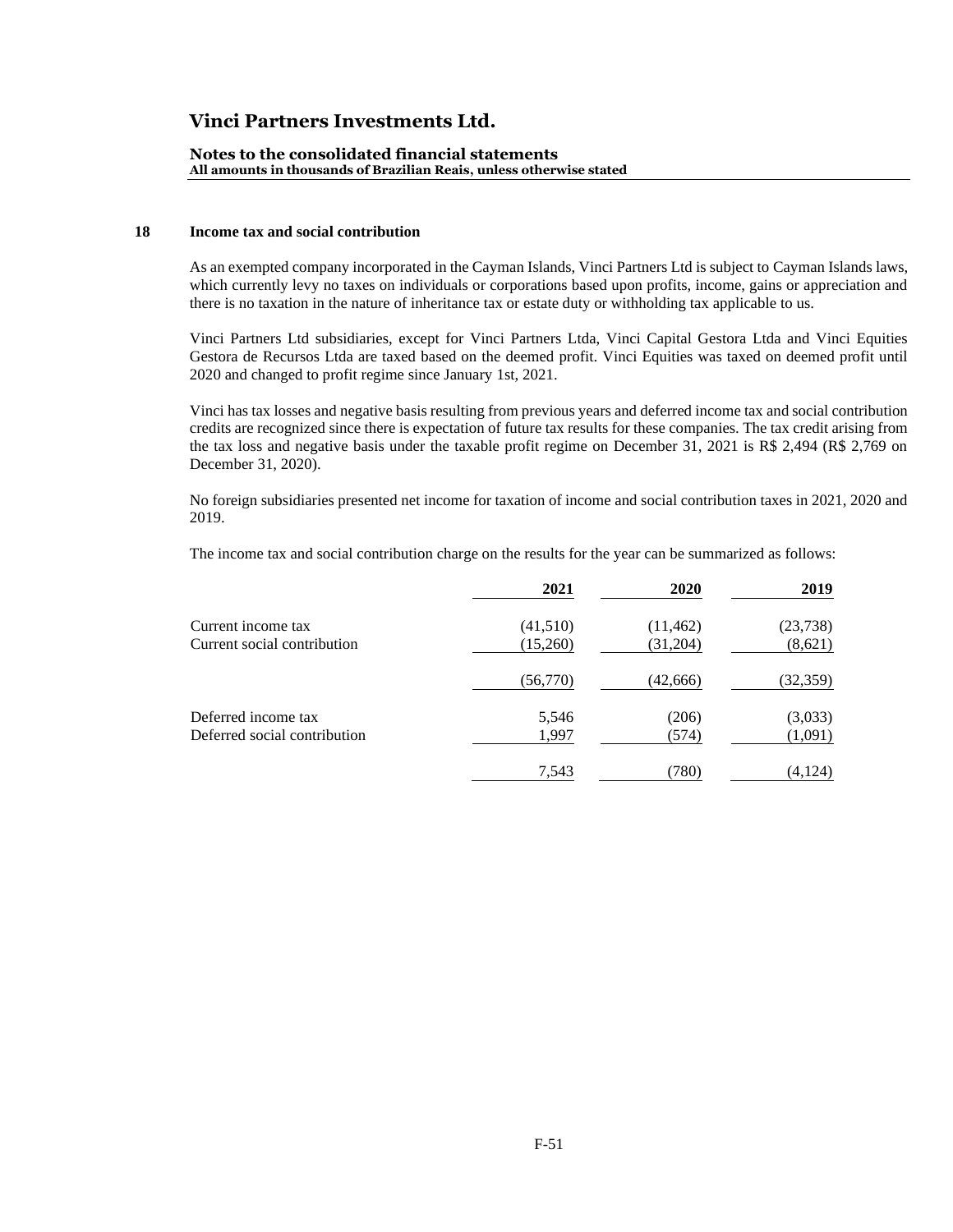### **Notes to the consolidated financial statements All amounts in thousands of Brazilian Reais, unless otherwise stated**

### **Deferred tax balances**

|                                       | 12/31/2021 | 12/31/2020 |
|---------------------------------------|------------|------------|
| Deferred tax assets                   |            |            |
| Tax losses                            | 2,494      | 2,769      |
| Leases                                | 2,476      | 1,799      |
| <b>Total</b>                          | 4,970      | 4,568      |
| Deferred tax liabilities              |            |            |
| Financial revenue                     | (1,815)    | (7, 842)   |
| <b>Estimated revenue</b>              | (2,107)    | (2,997)    |
| Leases                                |            | (224)      |
| <b>Total Income Tax</b>               | (3,922)    | (11,063)   |
| <b>Estimated revenue</b>              | (1,094)    | (1, 557)   |
| <b>Total (Taxes and contribution)</b> | (1,094)    | (1, 557)   |
| <b>Total deferred tax liabilities</b> | (5,016)    | (12,620)   |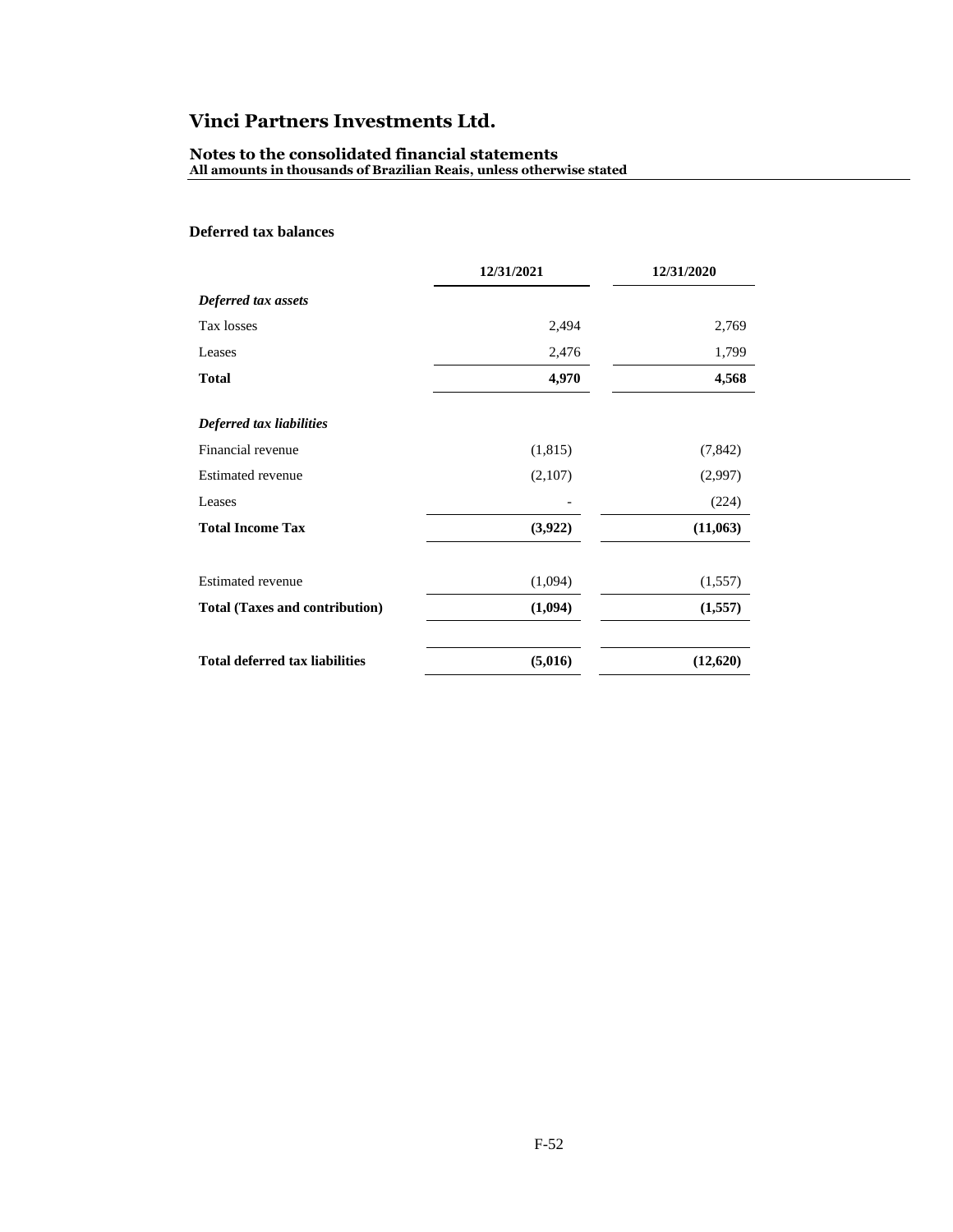#### **Notes to the consolidated financial statements**

**All amounts in thousands of Brazilian Reais, unless otherwise stated**

| <b>Movements</b>        | <b>Tax losses</b> | <b>Leases</b> | <b>Total</b> |
|-------------------------|-------------------|---------------|--------------|
| Deferred tax assets     |                   |               |              |
| As at December 31, 2019 | 1,161             | 1,046         | 2,207        |
| to profit and loss      | 1,608             | 753           | 2,361        |
| As at December 31, 2020 | 2,769             | 1,799         | 4,568        |
| to profit and loss      | (275)             | 677           | 402          |
| As at December 31, 2021 | 2,494             | 2,476         | 4,970        |

| <b>Movements</b>         | <b>Financial</b><br>Revenue | <b>Estimated</b><br>Revenue | <b>Leases</b> | <b>Total</b> |
|--------------------------|-----------------------------|-----------------------------|---------------|--------------|
| Deferred tax liabilities |                             |                             |               |              |
| As at December 31, 2019  | (5,731)                     | (2,816)                     | (336)         | (8,883)      |
| to profit and loss       | (2,111)                     | (1,738)                     | 112           | (3,737)      |
| As at December 31, 2020  | (7, 842)                    | (4, 554)                    | (224)         | (12,620)     |
| to profit and loss       | 6.027                       | 1,353                       | 224           | 7,604        |
| As at December 31, 2021  | (1,815)                     | (3,201)                     |               | (5,016)      |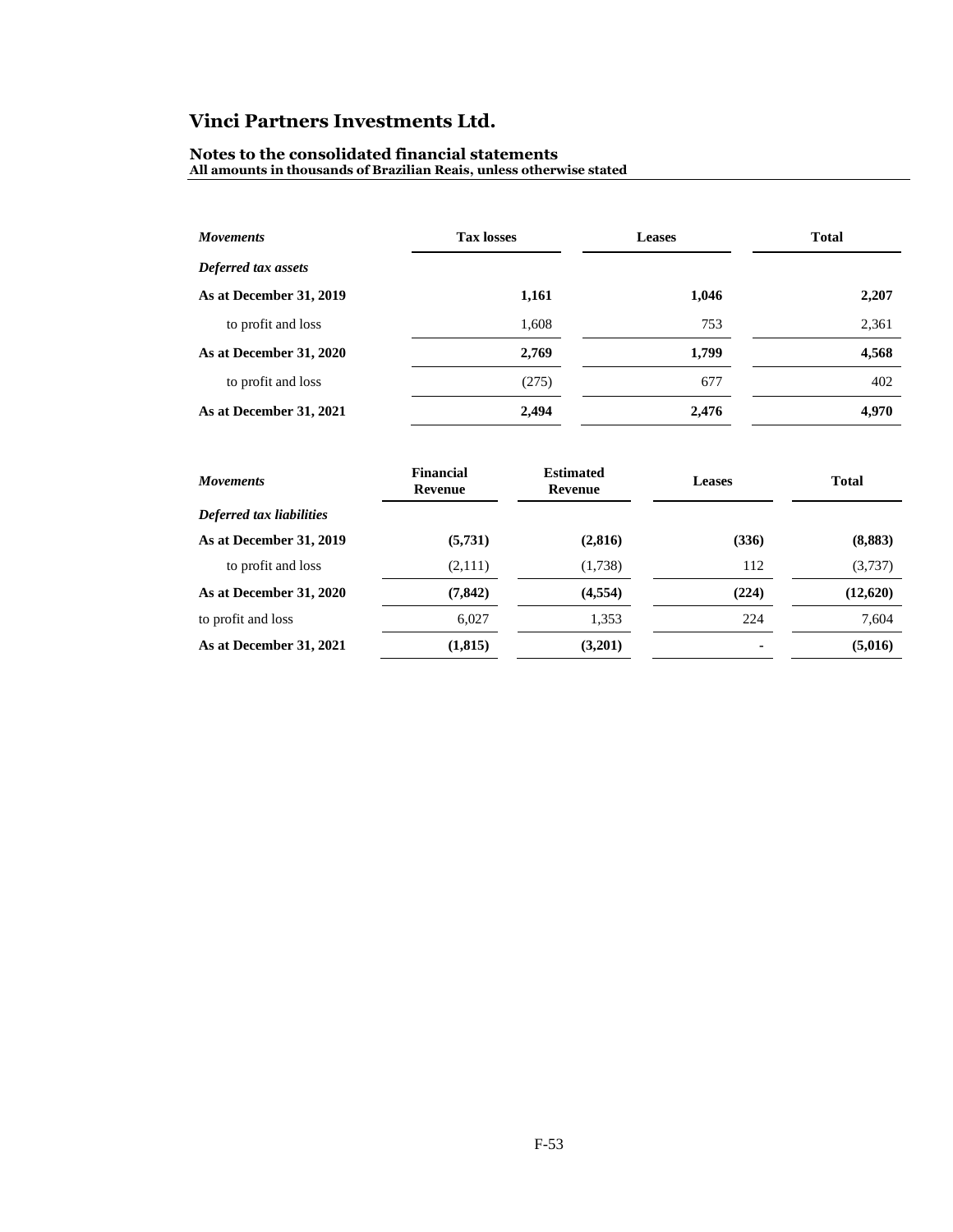#### **Notes to the consolidated financial statements All amounts in thousands of Brazilian Reais, unless otherwise stated**

#### **(a) Tax effective rate**

|                                                                   | 2021      | 2020      | 2019      |
|-------------------------------------------------------------------|-----------|-----------|-----------|
| Profit (loss) before income taxes                                 | 257,842   | 212,600   | 192,115   |
| Combined statutory income taxes rate - %                          | 34%       | 34%       | 34%       |
| Income tax benefit (expense) at statutory rates                   | (87, 666) | (72, 284) | (65,319)  |
| Reconciliation adjustments:                                       |           |           |           |
| Expenses not deductible                                           | (392)     | (93)      | (323)     |
| Tax loss compensation                                             |           |           | 361       |
| Tax loss accrual                                                  |           |           | 1,161     |
| Tax benefits                                                      | 825       | 440       |           |
| Share based payments<br>Effect of presumed profit of subsidiaries | (371)     |           | 27,812    |
| (i)                                                               | 38,279    | 28,435    |           |
| Other additions (exclusions), net                                 | 98        | 56        | (175)     |
| Income taxes expenses                                             | (49, 227) | (43, 446) | (36, 483) |
| Current                                                           | (56,770)  | (42,666)  | (32,360)  |
| Deferred                                                          | 7,543     | (780)     | (4,123)   |
| Effective rate                                                    | 19%       | 20%       | 19%       |

**(i)** Brazilian tax law establishes that companies that generate gross revenues of up to R\$ 78,000 in the prior fiscal year may calculate income taxes as a percentage of gross revenue, using the presumed profit income tax regime. The Entity's subsidiaries adopted this tax regime and the effect of the presumed profit of subsidiaries represents the difference between the taxation based on this method and the amount that would be due based on the statutory rate applied to the taxable profit of the subsidiaries.

#### **19 Related parties**

#### **(a) Key management remuneration**

The total remuneration (salaries and benefits) of key management personnel, including the Executive Committee, amounted to R\$ 21,003, including profit-sharing compensation (2020 - R\$ 3,987) for the year ended December 31, 2021.

Accordingly, to Vinci internal policy, the key management is entitled to receive a profit-sharing compensation for the current year, which was paid in January 2022, after the Management approval. As informed in Note 12, Vinci accrued a provision for profit sharing for the Group as of December 31, 2021.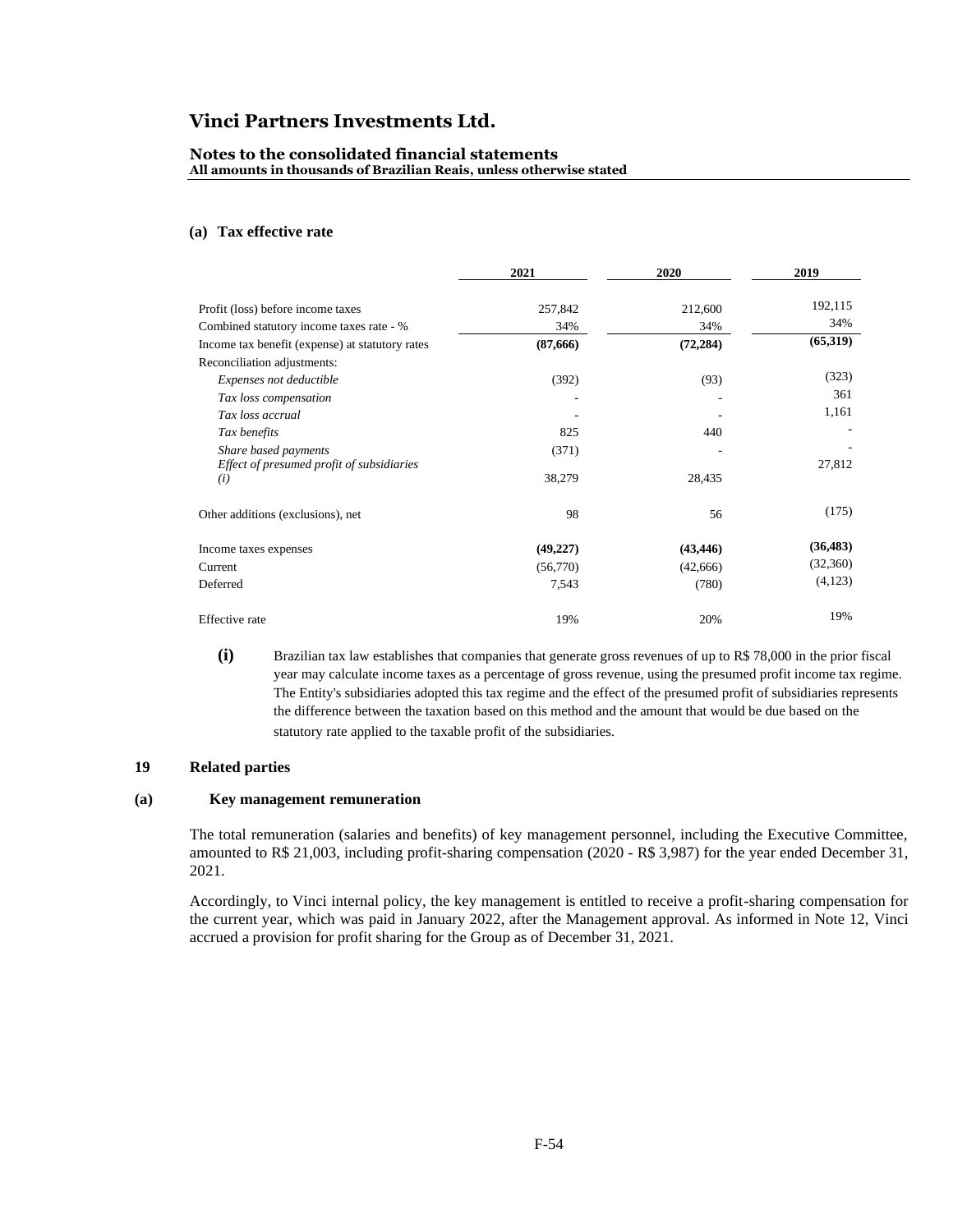#### **Notes to the consolidated financial statements All amounts in thousands of Brazilian Reais, unless otherwise stated**

#### **(b) Receivables from related parties**

The Entity receivables from related parties as of December 31, 2021 and 2020, as shown in the table below:

|                                          | 12/31/2021 | 12/31/2020 |
|------------------------------------------|------------|------------|
| Telecom Investimentos S.A.               | 80         | 80         |
| Vinci Infra Investimentos V2I S.A.       | 64         | 49         |
| Maranello Empreend. e Participações S.A. |            |            |
| Cagliari Participações S.A.              | 4          |            |
| Grassano Participações SA                |            | 53         |
| Accadia Participações AS                 | 75         | 51         |
| Norcia Participações SA                  | 39         | 22         |
| Personal Care Participações SA           |            |            |
| Mental Health Participações SA           |            |            |
|                                          | 265        | 260        |

#### **(c) Prepayments to employees**

As presented in note 6(i), Vinci may advance payments to its employees, in which the amount is rated at the interest rate of the Interbank Deposit Certificate (CDI).

#### **20 Segment reporting**

The Entity's reportable segments are those business units which provide different services and are separately managed since each business demands different market strategies.

The main information used by management for assessment of the performance of each segment is the profit by segment for the analysis of the return of these investments.

The information on assets and liabilities by segment is not disclosed in these financial statements because it is not used by management when managing segments. Management does not make an analysis by geographical areas for the management of the Entity's business.

Segments are independently managed, with professionals specifically skilled allocated in each segment.

The Entity's operations are segmented according to the organization and management model approved by management, and they are divided as follows:

#### **Private Market Strategies**

Comprises the investments in illiquid funds, as described below:

#### **(i) Private Equity**

The private equity segment has a generalist and control-oriented approach, focusing on growth and turnaround. The primary strategy is value creation pursuing transformation of invested companies, with changes in the growth and management profile, using a proprietary methodology ("Value from the Core").

Another strategy of the segment is focused on sectors resilient to different investment cycles and minority holdings in small and medium enterprises with business models that exhibit high growth potential and clear, mensurable ESG (Environmental, Social and Governance) goals.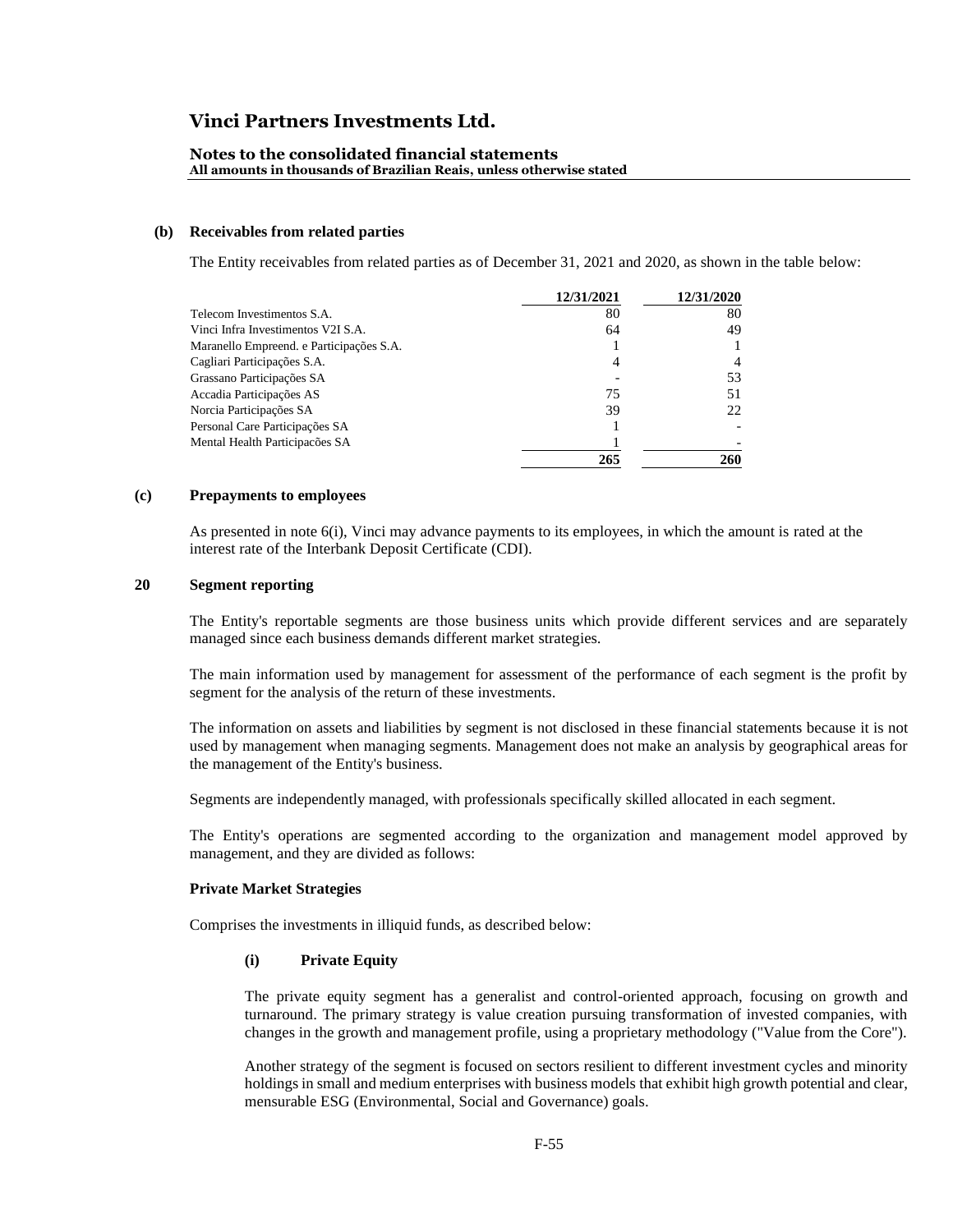#### **Notes to the consolidated financial statements All amounts in thousands of Brazilian Reais, unless otherwise stated**

#### **(ii) Real Estate**

The Real Estate Investment Funds segment are focused shopping centers, logistics, offices, urban real estate and funds of funds, and seek to achieve differentiated returns through an active management of a diversified and quality portfolio.

#### **(iii) Infrastructure**

The infrastructure segment has exposure to real assets through equity and debt instruments, with active in the following sub-segments: power, oil  $\&$  gas, transportation  $\&$  logistic and water  $\&$  sewage.

#### **(iv) Credit**

This credit segment is focused on fundamental credit analysis, consistency, and long-term value creation to investors. The area dynamic approach is to tactically allocate capital between assets classes and adapt to different cycles. It is also sourcing of credit instruments with resilient structures and sound collateral packages.

#### **Liquid Strategies**

Comprises the investments in liquid funds, as described below:

#### **(i) Hedge Funds**

The hedge fund segment manages funds though Brazilian and international financial instruments such as stock, credit, interest, foreign exchange and commodities. Monitoring and risk control are based on different techniques such as: use of options for high conviction trades, monitoring liquidity conditions for each position, VaR monitoring, scenarios simulations (including stress test), stop loss rules on individual positions and on the portfolio level.

### **(ii) Public equities**

The public equities segment manages long-term positions based on fundamental analysis of Brazilian publicly traded companies. The mains strategy is through absolute return, dividends, and small caps.

### **Investment products and solutions**

Investment products and solutions segments offer financial products on an open platform basis providing portfolio and management services considering medium/long term risk allocation.

#### **Financial advisory services**

The financial advisory services objective is including high value-added to financial and strategic advisory services to entrepreneurs, corporate senior management teams and boards of directors, focusing primarily on IPO advisory and M&A transactions.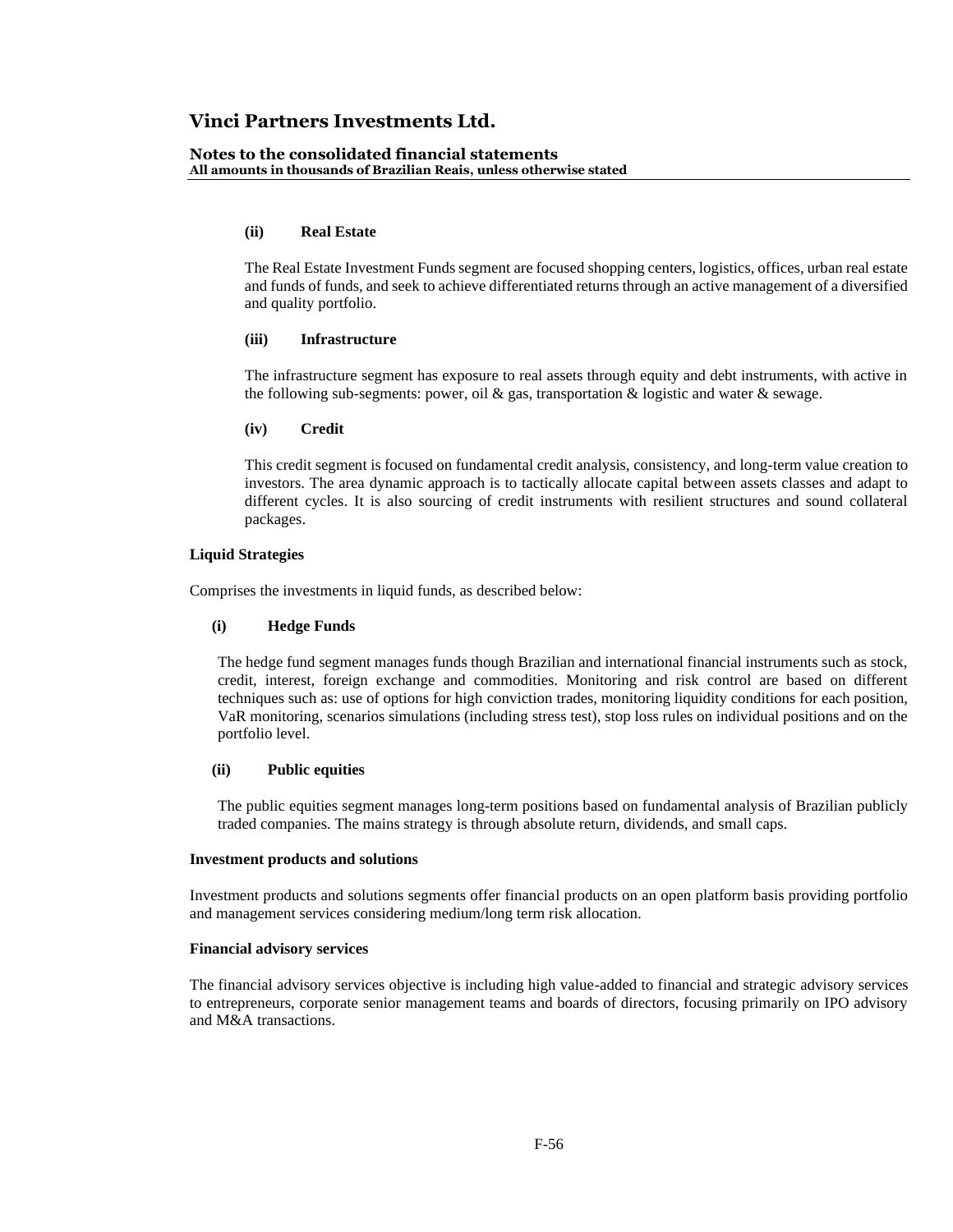|                                         |                                            |                             |                                                       |                                     |                            | 2021         |
|-----------------------------------------|--------------------------------------------|-----------------------------|-------------------------------------------------------|-------------------------------------|----------------------------|--------------|
|                                         | <b>Private Market</b><br><b>Strategies</b> | Liquid<br><b>Strategies</b> | <b>Investment</b><br><b>Products and</b><br>solutions | <b>Financial</b><br><b>Advisory</b> | Corporate<br><b>Center</b> | <b>Total</b> |
| In Brazil                               | 138,403                                    | 98,542                      | 74,373                                                | 66,829                              |                            | 378,147      |
| Abroad                                  | 78,206                                     | 7,766                       | 31,917                                                |                                     | $\overline{\phantom{a}}$   | 117,889      |
| Gross revenue from services rendered    | 216,609                                    | 106,308                     | 106,290                                               | 66,829                              |                            | 496,036      |
| Fund Advisory fee                       | 6,178                                      |                             | 59                                                    | 66,829                              |                            | 73,066       |
| Fund Management fee                     | 205,162                                    | 95,441                      | 83,718                                                | $\overline{\phantom{a}}$            | $\overline{a}$             | 384,321      |
| Fund Performance fee                    | 5,269                                      | 10,867                      | 22,513                                                |                                     | ٠                          | 38,649       |
| Taxes and contributions                 | (11, 488)                                  | (9,108)                     | (4,202)                                               | (5,780)                             | $\overline{a}$             | (30,578)     |
| Net revenue from services rendered      | 205,121                                    | 97,200                      | 102,088                                               | 61,049                              |                            | 465,458      |
| (-) General and administrative expenses | (45, 118)                                  | (26,313)                    | (28, 258)                                             | (12,513)                            | (110,796)                  | (222,998)    |
| <b>Operating profit</b>                 | 160,003                                    | 70,887                      | 73,830                                                | 48,536                              | (110,796)                  | 242,460      |
| Finance income                          |                                            |                             |                                                       |                                     |                            | 28,511       |
| Finance cost                            |                                            |                             |                                                       |                                     |                            | (13, 129)    |
| Finance result, net                     |                                            |                             |                                                       |                                     |                            | 15,382       |
| Profit before income taxes              |                                            |                             |                                                       |                                     |                            | 257,842      |
| Income taxes                            |                                            |                             |                                                       |                                     |                            | (49, 227)    |
| Profit for the year                     |                                            |                             |                                                       |                                     |                            | 208,615      |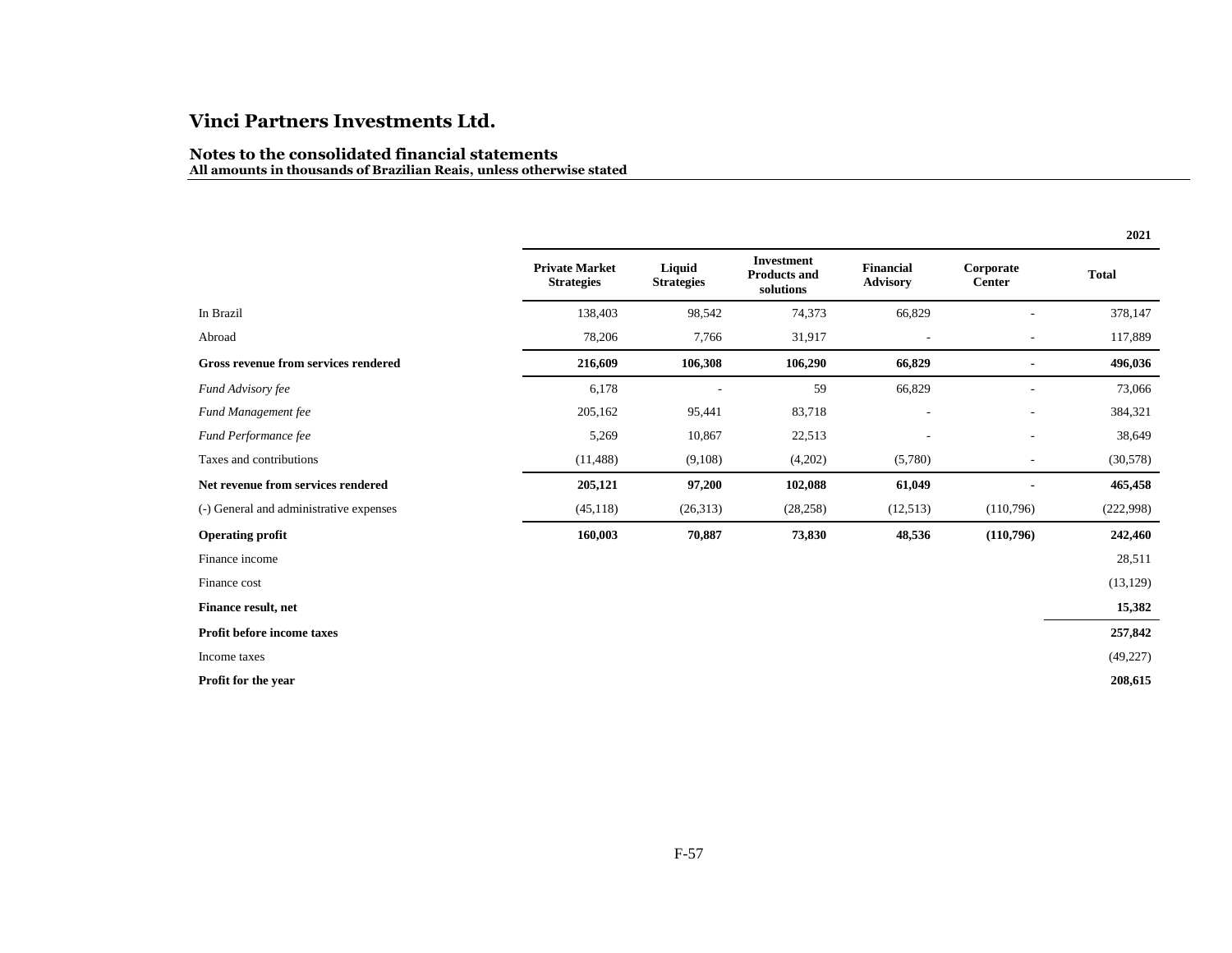|                                         |                                            |                             |                                                       |                                     |                            | 2020         |
|-----------------------------------------|--------------------------------------------|-----------------------------|-------------------------------------------------------|-------------------------------------|----------------------------|--------------|
|                                         | <b>Private Market</b><br><b>Strategies</b> | Liquid<br><b>Strategies</b> | <b>Investment</b><br><b>Products and</b><br>solutions | <b>Financial</b><br><b>Advisory</b> | Corporate<br><b>Center</b> | <b>Total</b> |
| In Brazil                               | 117,566                                    | 62,411                      | 54,178                                                | 30,338                              |                            | 264,493      |
| Abroad                                  | 71,786                                     | 14,167                      | 8,790                                                 |                                     | $\overline{\phantom{a}}$   | 94,743       |
| Gross revenue from services rendered    | 189,352                                    | 76,578                      | 62,968                                                | 30,338                              |                            | 359,236      |
| Fund Advisory fee                       | 1,096                                      |                             | 135                                                   | 30,338                              |                            | 31,569       |
| Fund Management fee                     | 172,573                                    | 64,736                      | 48,489                                                |                                     | ٠                          | 285,798      |
| Fund Performance fee                    | 15,683                                     | 11,842                      | 14,344                                                |                                     | ٠                          | 41,869       |
| Taxes and contributions                 | (9,859)                                    | (3,821)                     | (3,040)                                               | (2,624)                             | $\overline{a}$             | (19, 344)    |
| Net revenue from services rendered      | 179,493                                    | 72,757                      | 59,928                                                | 27,714                              |                            | 339,892      |
| (-) General and administrative expenses | (22,603)                                   | (9,309)                     | (10,789)                                              | (3,012)                             | (78, 532)                  | (124, 245)   |
| <b>Operating profit</b>                 | 156,890                                    | 63,448                      | 49,139                                                | 24,702                              | (78, 532)                  | 215,647      |
| Finance income                          |                                            |                             |                                                       |                                     |                            | 10,050       |
| Finance cost                            |                                            |                             |                                                       |                                     |                            | (13,097)     |
| Finance result, net                     |                                            |                             |                                                       |                                     |                            | (3,047)      |
| <b>Profit before income taxes</b>       |                                            |                             |                                                       |                                     |                            | 212,600      |
| Income taxes                            |                                            |                             |                                                       |                                     |                            | (43, 446)    |
| Profit for the year                     |                                            |                             |                                                       |                                     |                            | 169,154      |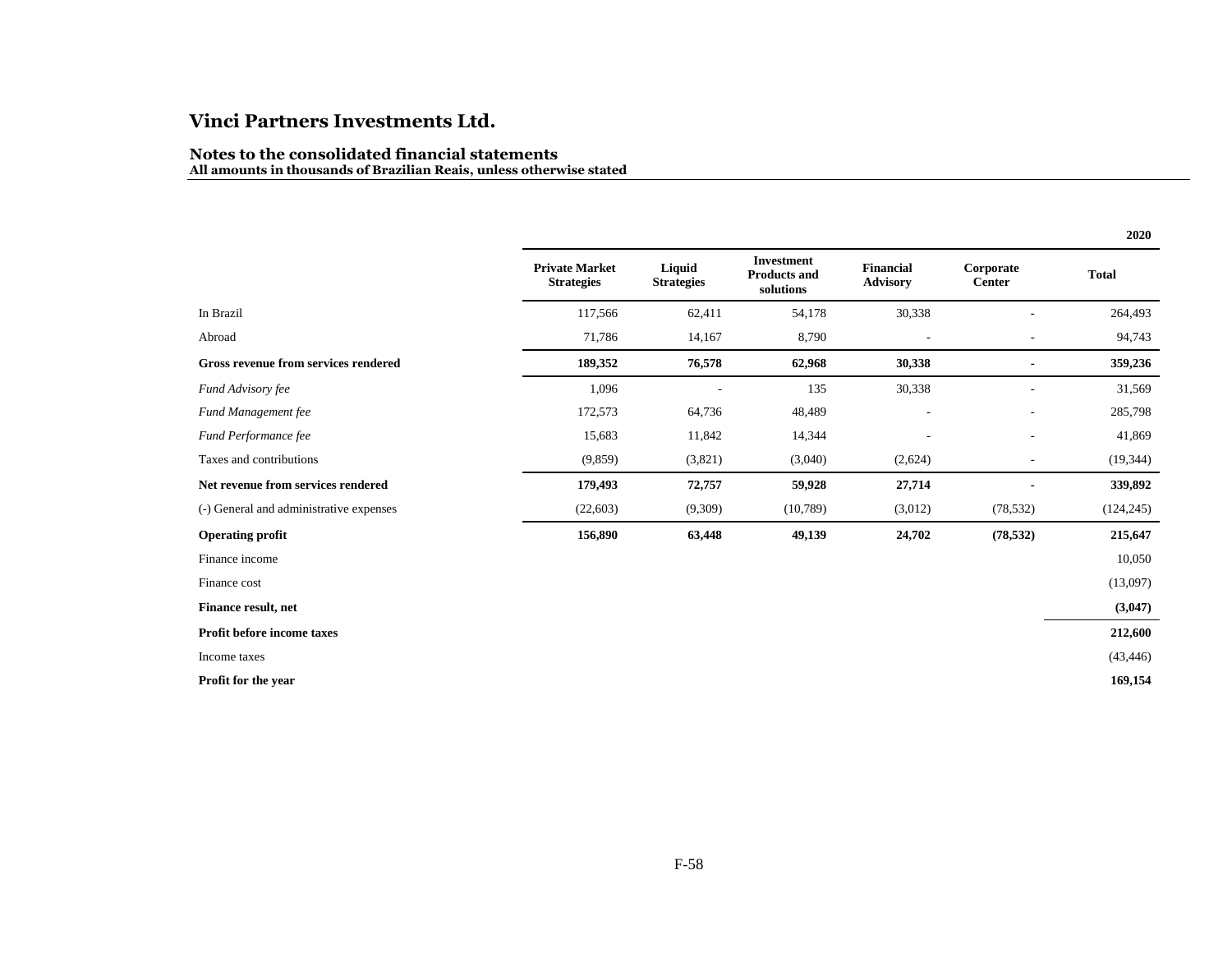|                                         |                                            |                             |                                                       |                                     |                            | 2019         |
|-----------------------------------------|--------------------------------------------|-----------------------------|-------------------------------------------------------|-------------------------------------|----------------------------|--------------|
|                                         | <b>Private Market</b><br><b>Strategies</b> | Liquid<br><b>Strategies</b> | <b>Investment</b><br><b>Products and</b><br>solutions | <b>Financial</b><br><b>Advisory</b> | Corporate<br><b>Center</b> | <b>Total</b> |
| In Brazil                               | 108,198                                    | 64,514                      | 35,339                                                | 7,890                               |                            | 215,941      |
| Abroad                                  | 72,598                                     | 14,577                      | 7,977                                                 | $\overline{\phantom{a}}$            | $\overline{\phantom{m}}$   | 95,152       |
| Gross revenue from services rendered    | 180,796                                    | 79,091                      | 43,316                                                | 7,890                               |                            | 311,093      |
| Fund Advisory fee                       | 2,313                                      |                             | 1,736                                                 | 7,890                               | $\overline{a}$             | 11,939       |
| Fund Management fee                     | 162,555                                    | 44,583                      | 26,687                                                | $\overline{\phantom{a}}$            | ٠                          | 233,825      |
| Fund Performance fee                    | 15,928                                     | 34,507                      | 14,892                                                | $\overline{a}$                      | ٠                          | 65,327       |
| Taxes and contributions                 | (7,038)                                    | (3,994)                     | (2,660)                                               | (682)                               | $\overline{\phantom{a}}$   | (14, 374)    |
| Net revenue from services rendered      | 173,758                                    | 75,096                      | 40,655                                                | 7,208                               | ÷                          | 296,717      |
| (-) General and administrative expenses | (21, 484)                                  | (10, 133)                   | (8, 467)                                              | (2,727)                             | (70, 476)                  | (113, 287)   |
| <b>Operating profit</b>                 | 152,274                                    | 64,963                      | 32,188                                                | 4,481                               | (70, 476)                  | 183,430      |
| Finance income                          |                                            |                             |                                                       |                                     |                            | 21,161       |
| Finance cost                            |                                            |                             |                                                       |                                     |                            | (12, 476)    |
| Finance result, net                     |                                            |                             |                                                       |                                     |                            | 8,685        |
| <b>Profit before income taxes</b>       |                                            |                             |                                                       |                                     |                            | 192,115      |
| Income taxes                            |                                            |                             |                                                       |                                     |                            | (36, 483)    |
| Profit for the year                     |                                            |                             |                                                       |                                     |                            | 155,632      |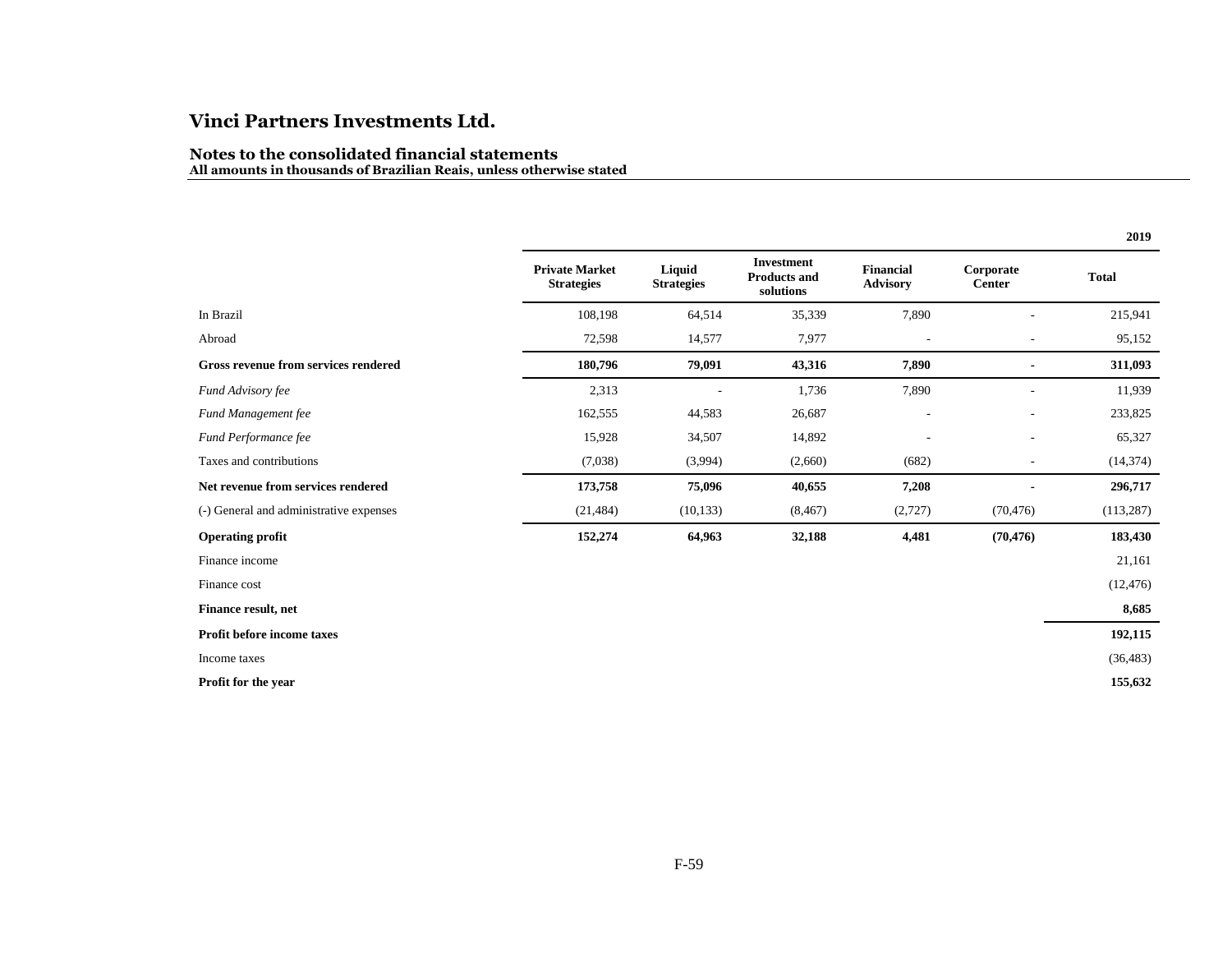#### **Notes to the consolidated financial statements All amounts in thousands of Brazilian Reais, unless otherwise stated**

### **21 Legal Claim**

As of December 31, 2021 and 2020, the Entity is not aware of disputes classified as probable chance of loss.

Find below the disputes classified as possible chance of loss segregated into labor, tax and civil.

|              | 12/31/2021               | 12/31/2020 |
|--------------|--------------------------|------------|
| Tax          | 18,753                   | 22,234     |
| Civil        | $\overline{\phantom{0}}$ |            |
| Labor        | 1,817                    | 1,883      |
| <b>Total</b> | 20,569                   | 24,117     |

#### *Tax Claims*

Vinci Gestora is a party to a tax administrative proceeding in course arising from the payment of social security contributions (employer's portion and Work Accident Insurance (SAT) in 2011, charged on amounts paid by virtue of quota of profits and results, totaling R\$ 3,235.

On March 21, 2018, the Brazilian federal revenue opened an act of infraction against Vinci Equities for the collection of open debts of IRPJ, CSLL, PIS and COFINS in the amount of R\$ 15,518 for the calendar year of 2013.

#### **22 Share-based payments**

The Entity provides benefits to its employees through a share-based incentive. The following item refers to the outstanding plan on December 31, 2021.

### Stock Options

On May 6, 2021, the Entity launched a Stock Option Plan ("SOP" or "Plan") in order to grant stock options to certain key employees ("Participants") to incentivize and reward such individuals. These awards are scheduled to vest over a three-year period and the holders of vested options are entitled to purchase shares at the market price of the shares at grant date. This right may be subject to certain conditions to be imposed by the Entity and aims at aligning the interests of the Entity's shareholders with those of the Participants. Each option will entitle the Participant to acquire 1 Class A common shares issued by the Company. The key terms and conditions related to the grants under the SOP are as follows:

|             | Period in months when options    | Limit per tranche            |                            |  |
|-------------|----------------------------------|------------------------------|----------------------------|--|
| # Tranche   | will become potentially suitable | (percentage of the number of | (quantity of the number of |  |
|             | for exercise ("Grace Period")    | options granted)             | options granted)           |  |
| 1st tranche | 12                               | 20%                          | 332,498                    |  |
| 2nd tranche | 24                               | 20%                          | 332,498                    |  |
| 3rd tranche | 36                               | 60%                          | 997.485                    |  |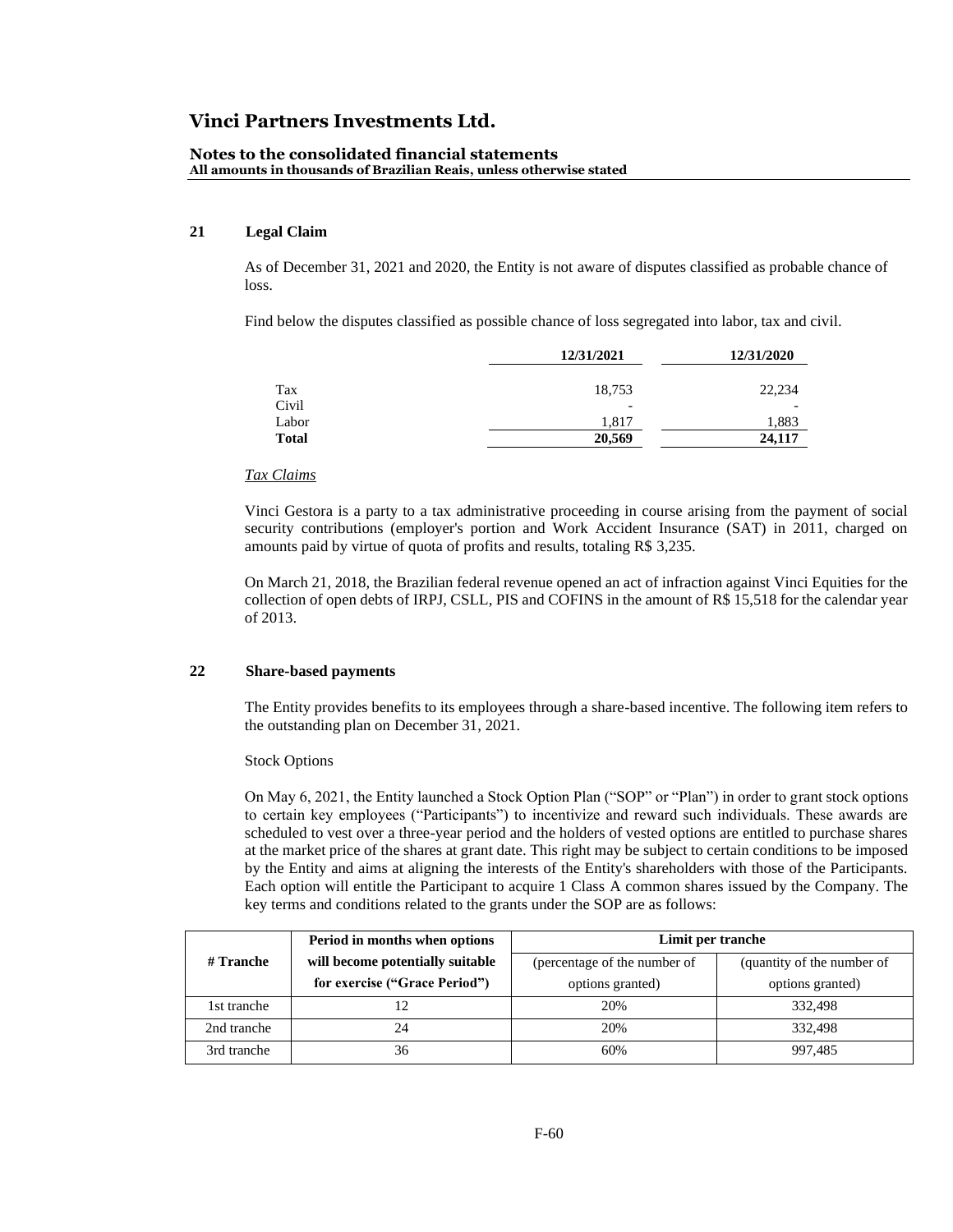#### **Notes to the consolidated financial statements All amounts in thousands of Brazilian Reais, unless otherwise stated**

The fair value of each stock option granted was estimated at the grant date based on the Black-Scholes-Merton pricing model.

|                                      | 12/31/2021               |
|--------------------------------------|--------------------------|
| Dividend yield (%)                   | 5                        |
| Expected volatility (%)              | 35                       |
| Risk-free rate of return<br>(% )     | 0.40                     |
| Vesting period of options<br>(years) | 3                        |
| Strike price                         | <b>US\$ 18.00</b>        |
| Spot price                           | <b>US\$</b> 11.22        |
| Pricing model                        | Black-Scholes-<br>Merton |

The initial date of Grace Period for the options granted will be February 1st, 2021, the Company's Initial Public Offer settlement day. The Participant will have the right to exercise their vested options from the third anniversary of the date of execution of the program up to 1 year, after which the referred options will be automatically forfeited, in full, regardless of prior notice or notification, and without the right to any indemnity. No Participant will have any of the rights and privileges of the Company's shareholders until the options are duly exercised and the shares under the options are acquired by the Participant.

The issue or purchase price of the shares to be subscribed or purchased by the Participants ("Exercise Price") will be US\$18.00. The Exercise Price will be reduced by the amount in dollars per share distributed to its shareholders from the date of execution of this Plan, whether as dividends, interest on equity, redemption, capital reduction or other events defined by the Board of Directors.

The maximum number of shares available for the exercise of options under this plan is limited to 5% of the total share capital of the Company at any time, on a fully diluted basis, taking into account also the options granted under this Plan.

As of December 31, 2021, there are stock options outstanding with respect to 1,662,481 Class A common shares.

The total expense recognized for the programs for the year ended December 31, 2021 was R\$ 3,670.

#### **23 Commitment**

The Group has capital commitment that expect to incur in cash disbursements. Unfunded commitments not recognized as liabilities in private equity investment funds on December 31, 2021 and 2020 are as follow:

|                                                       | 12/31/2021 | 12/31/2020 |
|-------------------------------------------------------|------------|------------|
| Vinci Impacto e Retorno IV Feeder B                   | 8.906      | 5.945      |
| Vinci Capital Partners III Feeder FIP Multiestratégia | 1.921      | 2.465      |
| Nordeste III FIP Multiestratégia                      | 1.913      | 1.967      |